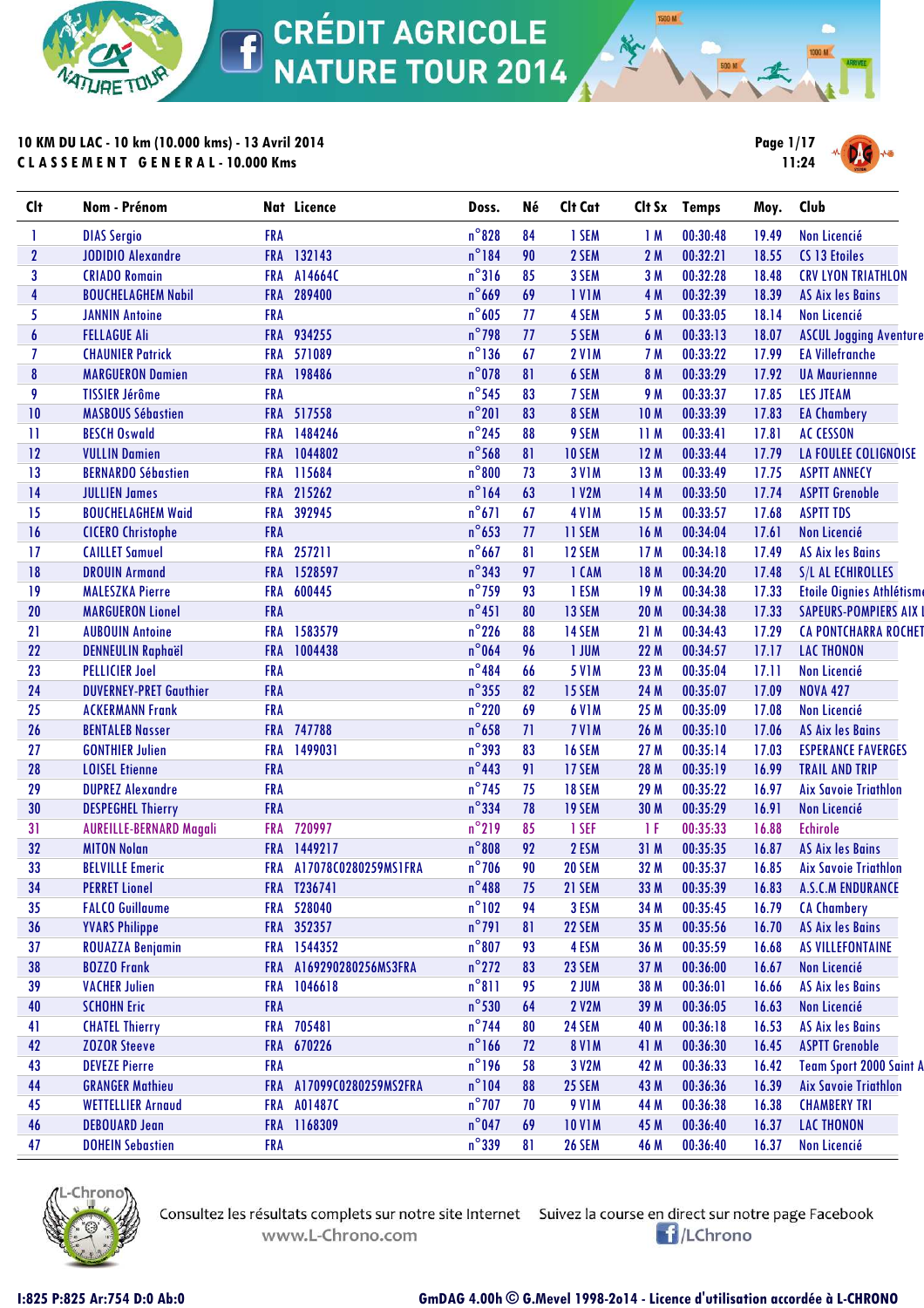

**10 KM DU LAC - 10 km (10.000 kms) - 13 Avril 2014 C L A S S E M E N T G E N E R A L - 10.000 Kms**



**1500 M** 

| <b>Clt</b> | Nom - Prénom                    |            | Nat Licence          | Doss.           | Né | Clt Cat       | Clt Sx | <b>Temps</b> | Moy.  | Club                         |
|------------|---------------------------------|------------|----------------------|-----------------|----|---------------|--------|--------------|-------|------------------------------|
| 48         | <b>S'HYEK Alain</b>             | <b>FRA</b> | 1060908              | $n^{\circ}$ 060 | 67 | <b>11 V1M</b> | 47 M   | 00:36:45     | 16.33 | <b>LAC THONON</b>            |
| 49         | <b>CONTI Salvatore</b>          | <b>FRA</b> |                      | $n^{\circ}$ 099 | 66 | <b>12 V1M</b> | 48 M   | 00:36:47     | 16.31 | Non Licencié                 |
| 50         | <b>COLOMB Alain</b>             | <b>FRA</b> | 482134               | $n^{\circ}$ 206 | 64 | 4 V2M         | 49 M   | 00:36:48     | 16.31 | <b>ASPTT Annecy</b>          |
| 51         | <b>THOMASSET Ludovic</b>        | <b>FRA</b> |                      | $n^{\circ}$ 148 | 77 | 27 SEM        | 50 M   | 00:36:49     | 16.30 | Les Coureurs du Péron        |
| 52         | <b>MOITA Gael</b>               | FRA        |                      | $n^{\circ}$ 465 | 78 | 28 SEM        | 51 M   | 00:36:51     | 16.28 | <b>GENEVE</b>                |
| 53         | <b>COTTEREAU Sébastien</b>      | <b>FRA</b> | A32846C0280256MS3FRA | $n^{\circ}312$  | 81 | 29 SEM        | 52 M   | 00:36:53     | 16.27 | <b>TMT TRIATHLON</b>         |
| 54         | <b>TRIQUET David</b>            | FRA        |                      | $n^{\circ}$ 780 | 77 | <b>30 SEM</b> | 53 M   | 00:36:55     | 16.26 | CSA 27ème BCA                |
| 55         | <b>BREDY Antonin</b>            |            | FRA 1555343          | $n^{\circ}$ 124 | 90 | 31 SEM        | 54 M   | 00:36:59     | 16.22 | <b>EA Chambery</b>           |
| 56         | <b>LECHERE Bernard</b>          | <b>FRA</b> | 144684               | $n^{\circ}$ 098 | 61 | 5 V2M         | 55 M   | 00:37:00     | 16.22 | <b>AS Aix les Bains</b>      |
| 57         | <b>RASSAT André</b>             | <b>FRA</b> | 1531570              | $n^{\circ}$ 508 | 73 | <b>13 V1M</b> | 56 M   | 00:37:08     | 16.16 | <b>AVOC</b>                  |
| 58         | <b>DITLEBLANC Christophe</b>    |            | FRA 702078           | $n^{\circ}$ 114 | 82 | 32 SEM        | 57 M   | 00:37:09     | 16.15 | <b>AS Aix les Bains</b>      |
| 59         | <b>AUFRANT David</b>            |            | FRA 1167102          | $n^{\circ}$ 228 | 82 | 33 SEM        | 58 M   | 00:37:12     | 16.13 | <b>UOAT</b>                  |
| 60         | <b>SERRE Hervé</b>              | FRA        |                      | $n^{\circ}$ 796 | 81 | 34 SEM        | 59 M   | 00:37:32     | 15.99 | CSA 27ème BCA                |
| 61         | <b>ADMIRAT Aurélien</b>         | <b>FRA</b> | 1635950              | $n^{\circ}$ 797 | 91 | <b>35 SEM</b> | 60 M   | 00:37:34     | 15.97 | AL ECHIROLLES                |
| 62         | <b>BONNAZ Raphaël</b>           |            | FRA 1213593          | $n^{\circ}$ 059 | 75 | <b>36 SEM</b> | 61 M   | 00:37:34     | 15.97 | <b>LAC THONON</b>            |
| 63         | <b>FOURNIER Samuel</b>          |            | FRA 1153935          | $n^{\circ}169$  | 75 | 37 SEM        | 62 M   | 00:37:44     | 15.91 | <b>ASPTT Grenoble</b>        |
| 64         | <b>PICHON Jean-Marc</b>         | <b>FRA</b> | A1711C028D259MV2FRA  | $n^{\circ}625$  | 66 | <b>14 V1M</b> | 63 M   | 00:37:45     | 15.90 | <b>Aix Savoie Triathlon</b>  |
| 65         | <b>VINCENT Daniel</b>           | <b>FRA</b> |                      | $n^{\circ}$ 566 | 70 | <b>15 V1M</b> | 64 M   | 00:37:49     | 15.87 | A.S.P.M.R                    |
| 66         | <b>DIMANCHE Stéphane</b>        |            | FRA 762541           | $n^{\circ}$ 760 | 67 | <b>16 V1M</b> | 65 M   | 00:37:51     | 15.85 | <b>AS Aix les Bains</b>      |
| 67         | <b>RAPHOZ Grégory</b>           | <b>FRA</b> |                      | $n^{\circ}$ 506 | 71 | <b>17 V1M</b> | 66 M   | 00:37:58     | 15.81 | <b>TEAM 42KM195</b>          |
| 68         | <b>HERACLIDE David</b>          | <b>FRA</b> | 1192422              | $n^{\circ}$ 054 | 66 | <b>18 V1M</b> | 67 M   | 00:38:02     | 15.78 | <b>LAC THONON</b>            |
| 69         | <b>GINET Thierry</b>            | <b>FRA</b> |                      | $n^{\circ}$ 194 | 75 | <b>38 SEM</b> | 68 M   | 00:38:07     | 15.75 | Non Licencié                 |
| 70         | <b>TRAMOND Guillaume</b>        |            | FRA 1378475          | $n^{\circ}$ 547 | 88 | <b>39 SEM</b> | 69 M   | 00:38:12     | 15.71 | <b>CMI TULLINS</b>           |
| 71         | <b>CHATEAU Frederic</b>         | <b>FRA</b> | A50825L0280247MV1FRA | $n^{\circ}$ 292 | 71 | <b>19 V1M</b> | 70 M   | 00:38:16     | 15.69 | <b>CHAMBERY TRIATHLON</b>    |
| 72         | <b>CHAPEL Franck</b>            | FRA        |                      | $n^{\circ}$ 145 | 73 | <b>20 V1M</b> | 71 M   | 00:38:21     | 15.65 | Crédit Agricole des Savo     |
| 73         | <b>MANZATO Cédric</b>           | <b>FRA</b> | 1314538              | $n^{\circ}$ 732 | 90 | 40 SEM        | 72 M   | 00:38:22     | 15.64 | <b>AS Aix les Bains</b>      |
| 74         | <b>REIGNIER Florence</b>        | <b>FRA</b> | 850384               | $n^{\circ}$ 217 | 71 | 1 VIF         | 2F     | 00:38:23     | 15.64 | <b>ASVEL Villeurbanne</b>    |
| 75         | <b>VIDALE Tristan</b>           | <b>FRA</b> |                      | $n^{\circ}616$  | 87 | 41 SEM        | 73 M   | 00:38:24     | 15.63 | Non Licencié                 |
| 76         | <b>LACROIX Xavier</b>           | <b>FRA</b> |                      | $n^{\circ}421$  | 89 | 42 SEM        | 74 M   | 00:38:31     | 15.58 | Non Licencié                 |
| 77         | <b>CATEAU Fabrice</b>           | <b>FRA</b> | 1490076              | $n^{\circ}815$  | 77 | 43 SEM        | 75 M   | 00:38:32     | 15.58 | Non Licencié                 |
| 78         | <b>PIOT Sébastien</b>           | <b>FRA</b> | 1392577              | $n^{\circ}$ 005 | 90 | 44 SEM        | 76 M   | 00:38:34     | 15.56 | <b>AVOC</b>                  |
| 79         | <b>VACTHER Roland</b>           | <b>FRA</b> |                      | $n^{\circ}$ 788 | 78 | 45 SEM        | 77 M   | 00:38:34     | 15.56 | <b>Belley Sport Pedestre</b> |
| 80         | <b>CORNET Hervé</b>             | <b>FRA</b> | 1406696              | $n^{\circ}311$  | 69 | <b>21 V1M</b> | 78 M   | 00:38:40     | 15.52 | <b>AIN EST ATHLETISME</b>    |
| 81         | <b>LAKHALE Rachid</b>           | <b>FRA</b> |                      | $n^{\circ}617$  | 73 | <b>22 V1M</b> | 79 M   | 00:38:41     | 15.52 | Non Licencié                 |
| 82         | <b>GIRARDI Jean</b>             | <b>FRA</b> |                      | $n^{\circ}$ 630 | 62 | 6 V2M         | 80 M   | 00:38:42     | 15.50 | Les Chamois du Nivolet       |
| 83         | <b>HAEMMERER Sébastien</b>      |            | FRA 324705           | $n^{\circ}$ 405 | 73 | <b>23 V1M</b> | 81 M   | 00:38:43     | 15.50 | <b>ESL FRANCHEVILLE</b>      |
| 84         | <b>VALENTIN Stéphane</b>        |            | FRA 1218970          | $n^{\circ}$ 553 | 75 | 46 SEM        | 82 M   | 00:38:46     | 15.48 | <b>CMI TULLINS</b>           |
| 85         | <b>PARRET Hugo</b>              |            | FRA 954092           | $n^{\circ}481$  | 96 | 3 JUM         | 83 M   | 00:38:46     | 15.48 | <b>AS Aix les Bains</b>      |
| 86         | <b>BOGEY Christophe</b>         | <b>FRA</b> |                      | $n^{\circ}$ 258 | 74 | <b>24 V1M</b> | 84 M   | 00:38:47     | 15.47 | <b>Non Licencié</b>          |
| 87         | <b>KALI Maurille</b>            | <b>FRA</b> |                      | $n^{\circ}$ 147 | 52 | 1 V3M         | 85 M   | 00:38:49     | 15.46 | Crédit Agricole des Savo     |
| 88         | <b>SANSON Eric</b>              | <b>FRA</b> |                      | $n^{\circ}529$  | 72 | <b>25 V1M</b> | 86 M   | 00:38:53     | 15.43 | Non Licencié                 |
| 89         | <b>ROULAND David</b>            | <b>FRA</b> |                      | $n^{\circ}$ 125 | 72 | <b>26 V1M</b> | 87 M   | 00:38:55     | 15.42 | La Saintinoise               |
| 90         | <b>BLANCHEDEAU Jean Charles</b> | <b>FRA</b> |                      | $n^{\circ}$ 255 | 73 | <b>27 V1M</b> | 88 M   | 00:38:55     | 15.42 | <b>Non Licencié</b>          |
| 91         | <b>PALMIER Eric</b>             | <b>FRA</b> |                      | $n^{\circ}089$  | 71 | <b>28 V1M</b> | 89 M   | 00:38:57     | 15.41 | Non Licencié                 |
| 92         | <b>FAYE Thierry</b>             |            | FRA 0280256MV2FRA    | $n^{\circ}$ 366 | 68 | <b>29 V1M</b> | 90 M   | 00:39:01     | 15.38 | <b>TEAM MERMILLOD TRIATH</b> |
| 93         | <b>VAISSIERE Loic</b>           | <b>FRA</b> |                      | $n^{\circ}$ 029 | 79 | 47 SEM        | 91 M   | 00:39:02     | 15.37 | <b>Aix Savoie Triathlon</b>  |
| 94         | <b>CATALDI Christophe</b>       |            | FRA 1101630          | $n^{\circ}$ 165 | 64 | <b>7 V2M</b>  | 92 M   | 00:39:05     | 15.35 | <b>ASPTT Grenoble</b>        |
|            |                                 |            |                      |                 |    |               |        |              |       |                              |



Consultez les résultats complets sur notre site Internet Suivez la course en direct sur notre page Facebook www.L-Chrono.com

**E**/LChrono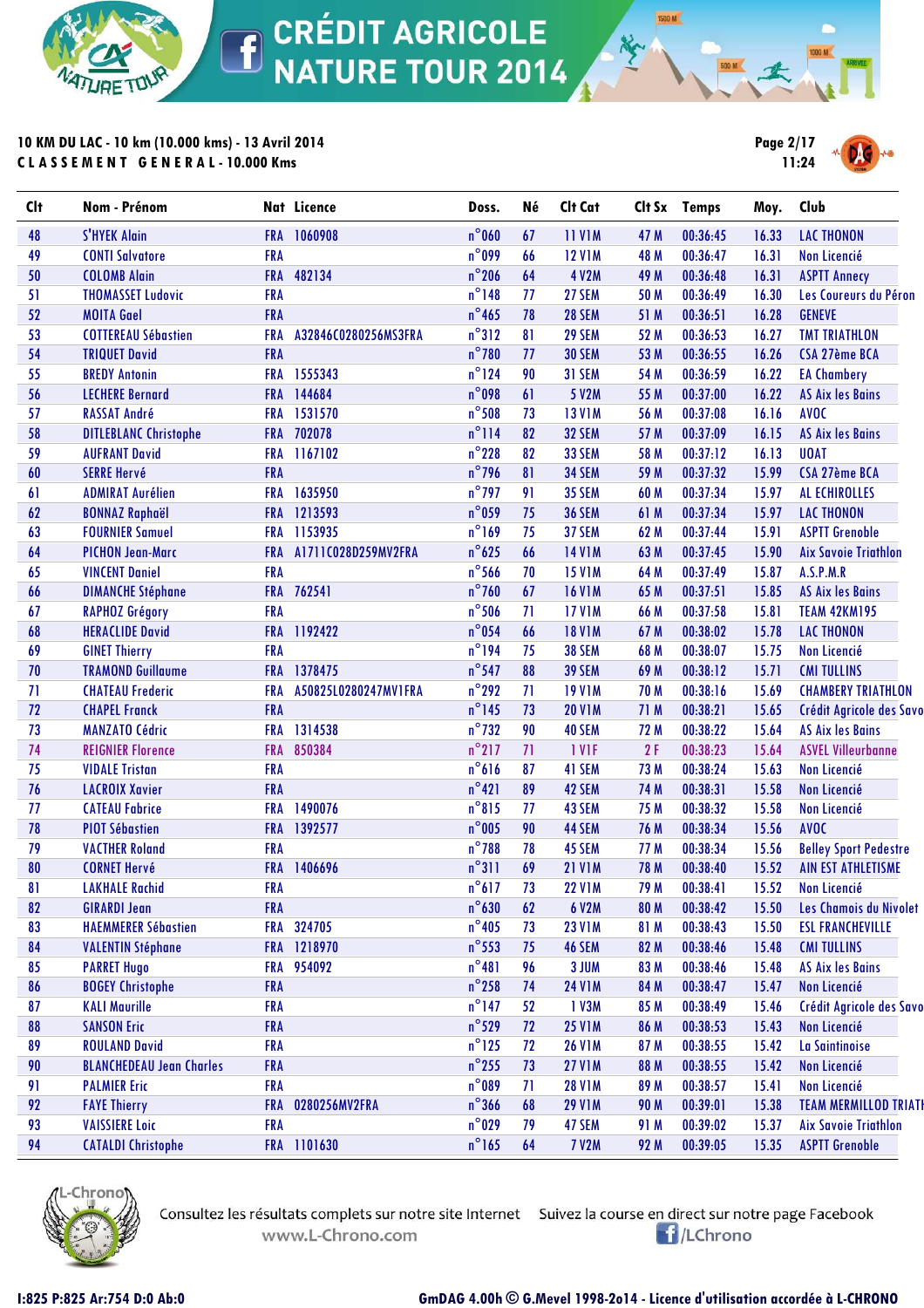

# **10 KM DU LAC - 10 km (10.000 kms) - 13 Avril 2014 C L A S S E M E N T G E N E R A L - 10.000 Kms**



**1500 M** 

| <b>Clt</b> | Nom - Prénom              |            | Nat Licence       | Doss.           | Né | Clt Cat       |              | Clt Sx Temps | Moy.  | Club                        |
|------------|---------------------------|------------|-------------------|-----------------|----|---------------|--------------|--------------|-------|-----------------------------|
| 95         | <b>KUASHEV Martin</b>     | <b>FRA</b> |                   | $n^{\circ}694$  | 72 | <b>30 V1M</b> | 93 M         | 00:39:14     | 15.29 | Non Licencié                |
| 96         | <b>BACH Laurent</b>       | <b>FRA</b> |                   | $n^{\circ}$ 717 | 64 | 8 V2M         | 94 M         | 00:39:16     | 15.29 | <b>EDSR 73</b>              |
| 97         | <b>MANZATO Grégory</b>    | <b>FRA</b> | A48643C           | $n^{\circ}$ 747 | 93 | 5 ESM         | 95 M         | 00:39:18     | 15.27 | <b>Aix Savoie Triathlon</b> |
| 98         | <b>LANSARSD Pascal</b>    | <b>FRA</b> |                   | $n^{\circ}600$  | 69 | <b>31 V1M</b> | 96 M         | 00:39:19     | 15.26 | Non Licencié                |
| 99         | <b>PALATIN Lucas</b>      | <b>FRA</b> |                   | $n^{\circ}$ 737 | 96 | 4 JUM         | 97 M         | 00:39:30     | 15.19 | <b>Non Licencié</b>         |
| 100        | <b>FATA Jordan</b>        | <b>FRA</b> | 1619439           | $n^{\circ}361$  | 92 | 6 ESM         | 98 M         | 00:39:35     | 15.16 | <b>AVOC/TEAM MAXI RACE</b>  |
| 101        | <b>BERRICHI Nordine</b>   | <b>FRA</b> |                   | $n^{\circ}$ 242 | 81 | 48 SEM        | 99 M         | 00:39:37     | 15.15 | AVOC / TEAM MAXI RACE       |
| 102        | <b>VERNAZ Bernard</b>     | <b>FRA</b> | 473895            | $n^{\circ}$ 052 | 57 | 9 V2M         | 100 M        | 00:39:39     | 15.14 | <b>LAC THONON</b>           |
| 103        | <b>VALLES Abel</b>        | <b>FRA</b> |                   | $n^{\circ}$ 554 | 70 | <b>32 V1M</b> | <b>101 M</b> | 00:39:40     | 15.13 | Non Licencié                |
| 104        | <b>WALKER Justin</b>      | <b>FRA</b> |                   | $n^{\circ}$ 569 | 73 | <b>33 V1M</b> | 102 M        | 00:39:44     | 15.11 | Non Licencié                |
| 105        | <b>ADRIEN Antoine</b>     | <b>FRA</b> | A45167C           | $n^{\circ}112$  | 72 | <b>34 V1M</b> | 103 M        | 00:39:44     | 15.10 | <b>Aix Savoie Triathlon</b> |
| 106        | <b>GALON Matthieu</b>     | <b>FRA</b> |                   | $n^{\circ}$ 383 | 83 | 49 SEM        | 104 M        | 00:39:44     | 15.10 | AS SAPEURS POMPIERS CI      |
| 107        | <b>URCEL Germain</b>      | <b>FRA</b> |                   | $n^{\circ}$ 552 | 88 | <b>50 SEM</b> | 105 M        | 00:39:48     | 15.08 | Non Licencié                |
| 108        | <b>DURET Vincent</b>      | <b>FRA</b> | A48267C0280259MS4 | $n^{\circ}353$  | 78 | 51 SEM        | 106 M        | 00:39:50     | 15.06 | <b>Aix Savoie Triathlon</b> |
| 109        | <b>DESBIOLLES Pierre</b>  | <b>FRA</b> | 1493843           | $n^{\circ}$ 053 | 64 | <b>10 V2M</b> | 107 M        | 00:39:51     | 15.06 | <b>LAC THONON</b>           |
| 110        | <b>PRICAZ Christian</b>   | <b>FRA</b> | 867304            | $n^{\circ}$ 034 | 54 | 2 V3M         | 108 M        | 00:39:58     | 15.01 | <b>AS Aix les Bains</b>     |
| 111        | <b>DEROLLAND Yann</b>     | <b>FRA</b> |                   | $n^{\circ}$ 762 | 80 | 52 SEM        | 109 M        | 00:39:59     | 15.01 | <b>Filestine</b>            |
| 112        | <b>CALLOUD Dominique</b>  | <b>FRA</b> |                   | $n^{\circ}$ 733 | 60 | <b>11 V2M</b> | 110M         | 00:39:59     | 15.01 | <b>APDC</b>                 |
| 113        | <b>OUHMID Younes</b>      | <b>FRA</b> | 0230582MS4FRA     | $n^{\circ}477$  | 79 | <b>53 SEM</b> | 111M         | 00:39:59     | 15.01 | <b>TOBESPORT</b>            |
| 114        | <b>FONTAINE Jérôme</b>    | <b>FRA</b> |                   | $n^{\circ}$ 373 | 73 | <b>35 V1M</b> | 112M         | 00:40:00     | 15.00 | <b>AVOC</b>                 |
| 115        | <b>ROSSIAUD Alain</b>     | <b>FRA</b> | 1274223           | $n^{\circ}$ 765 | 71 | <b>36 V1M</b> | 113M         | 00:40:01     | 15.00 | <b>AS Aix les Bains</b>     |
| 116        | <b>DUBOIS Romain</b>      | <b>FRA</b> |                   | $n^{\circ}$ 344 | 77 | <b>54 SEM</b> | 114 M        | 00:40:03     | 14.98 | <b>AVOC</b>                 |
| 117        | <b>ENRICO Florence</b>    | <b>FRA</b> | 1484682           | $n^{\circ}$ 077 | 70 | 2 VIF         | 3 F          | 00:40:07     | 14.96 | <b>UA Mauriennne</b>        |
| 118        | <b>JOLIVET Franck</b>     | <b>FRA</b> |                   | $n^{\circ}412$  | 81 | <b>55 SEM</b> | 115 M        | 00:40:09     | 14.95 | <b>LES JTEAM</b>            |
| 119        | <b>SAINTAGNE Jérôme</b>   | <b>FRA</b> |                   | $n^{\circ}$ 030 | 75 | <b>56 SEM</b> | 116 M        | 00:40:16     | 14.90 | <b>Non Licencié</b>         |
| 120        | <b>MARQUETTE Gilles</b>   | <b>FRA</b> | 160822            | $n^{\circ}$ 207 | 64 | <b>12 V2M</b> | 117 M        | 00:40:17     | 14.90 | <b>EA Chambery</b>          |
| 121        | <b>ROUSSEAU Sylvain</b>   | <b>FRA</b> | 1607533           | $n^{\circ}$ 650 | 81 | 57 SEM        | 118 M        | 00:40:20     | 14.88 | <b>EA Chambery</b>          |
| 122        | <b>UHDE Dirk</b>          | <b>FRA</b> |                   | $n^{\circ}$ 644 | 71 | <b>37 V1M</b> | 119 M        | 00:40:29     | 14.83 | <b>Non Licencié</b>         |
| 123        | <b>RIOCHE Fabien</b>      | <b>FRA</b> |                   | $n^{\circ}515$  | 81 | <b>58 SEM</b> | 120 M        | 00:40:30     | 14.82 | <b>BSP</b>                  |
| 124        | <b>COUSSO Serge</b>       | <b>FRA</b> | 959650            | $n^{\circ}315$  | 66 | <b>38 V1M</b> | 121M         | 00:40:31     | 14.81 | <b>ESL ASUBRON</b>          |
| 125        | <b>FAVE Jean Francois</b> | <b>FRA</b> | 1187885           | $n^{\circ}363$  | 71 | <b>39 V1M</b> | 122 M        | 00:40:32     | 14.80 | <b>ASVEL</b>                |
| 126        | <b>DACQUIN Adrien</b>     | <b>FRA</b> |                   | $n^{\circ}318$  | 82 | <b>59 SEM</b> | 123 M        | 00:40:38     | 14.77 | Non Licencié                |
| 127        | <b>POCHON Guillaume</b>   | <b>FRA</b> | A41482C           | $n^{\circ}501$  | 83 | 60 SEM        | 124 M        | 00:40:39     | 14.76 | <b>FREE IRON TEAM</b>       |
| 128        | <b>SOUDAN Bruno</b>       |            | FRA 163743        | $n^{\circ}087$  | 61 | <b>13 V2M</b> | 125 M        | 00:40:42     | 14.75 | <b>AS Hesdin</b>            |
| 129        | <b>REY Fernand</b>        | <b>FRA</b> |                   | $n^{\circ}082$  | 61 | 14 V2M        | 126 M        | 00:40:43     | 14.74 | Non Licencié                |
| 130        | <b>DONCQUE Patrice</b>    | <b>FRA</b> | 1163211           | $n^{\circ}342$  | 77 | 61 SEM        | 127 M        | 00:40:45     | 14.72 | <b>AMBERIEU MARATHON</b>    |
| 131        | <b>MUSARD Anthony</b>     | <b>FRA</b> | 1543006           | $n^{\circ}188$  | 72 | <b>40 V1M</b> | 128 M        | 00:40:47     | 14.71 | <b>Rumilly</b>              |
| 132        | <b>DELMAS Emmanuel</b>    | <b>FRA</b> | 192897            | $n^{\circ}329$  | 76 | 62 SEM        | 129 M        | 00:40:48     | 14.71 | <b>ASPTT ANNECY</b>         |
| 133        | <b>CHEISSEL Christian</b> | <b>FRA</b> |                   | $n^{\circ}$ 700 | 64 | <b>15 V2M</b> | 130 M        | 00:40:49     | 14.71 | <b>APDC</b>                 |
| 134        | <b>MUGNIER Yohann</b>     | <b>FRA</b> |                   | $n^{\circ}$ 750 | 89 | 63 SEM        | 131 M        | 00:40:49     | 14.70 | <b>Non Licencié</b>         |
| 135        | <b>CHATEAU Zuzana</b>     | <b>FRA</b> |                   | $n^{\circ}$ 293 | 83 | 2 SEF         | 4F           | 00:40:49     | 14.70 | <b>CHAMBERY TRIATHLON</b>   |
| 136        | <b>BLANCHEDEAU Sophie</b> | <b>FRA</b> | 775351            | $n^{\circ}$ 254 | 75 | 3 SEF         | 5F           | 00:40:50     | 14.70 | <b>AS Aix les Bains</b>     |
| 137        | <b>HEUDE Xavier</b>       | <b>FRA</b> | 600644            | $n^{\circ}806$  | 88 | 64 SEM        | 132 M        | 00:40:52     | 14.68 | <b>EA Chambery</b>          |
| 138        | <b>BOUCHET Sébastien</b>  | <b>FRA</b> |                   | $n^{\circ}$ 266 | 76 | 65 SEM        | 133 M        | 00:40:54     | 14.67 | <b>Non Licencié</b>         |
| 139        | <b>GIRARD Grégory</b>     | <b>FRA</b> |                   | $n^{\circ}$ 096 | 74 | <b>41 V1M</b> | 134 M        | 00:40:55     | 14.67 | <b>APDC Trail</b>           |
| 140        | <b>VACHER Joël</b>        | <b>FRA</b> |                   | $n^{\circ}$ 608 | 66 | <b>42 V1M</b> | 135 M        | 00:41:01     | 14.63 | Non Licencié                |
| 141        | <b>BARAGGIA Guillaume</b> | <b>FRA</b> |                   | $n^{\circ}$ 142 | 80 | <b>66 SEM</b> | 136 M        | 00:41:04     | 14.61 | Crédit Agricole des Savo    |
|            |                           |            |                   |                 |    |               |              |              |       |                             |



www.L-Chrono.com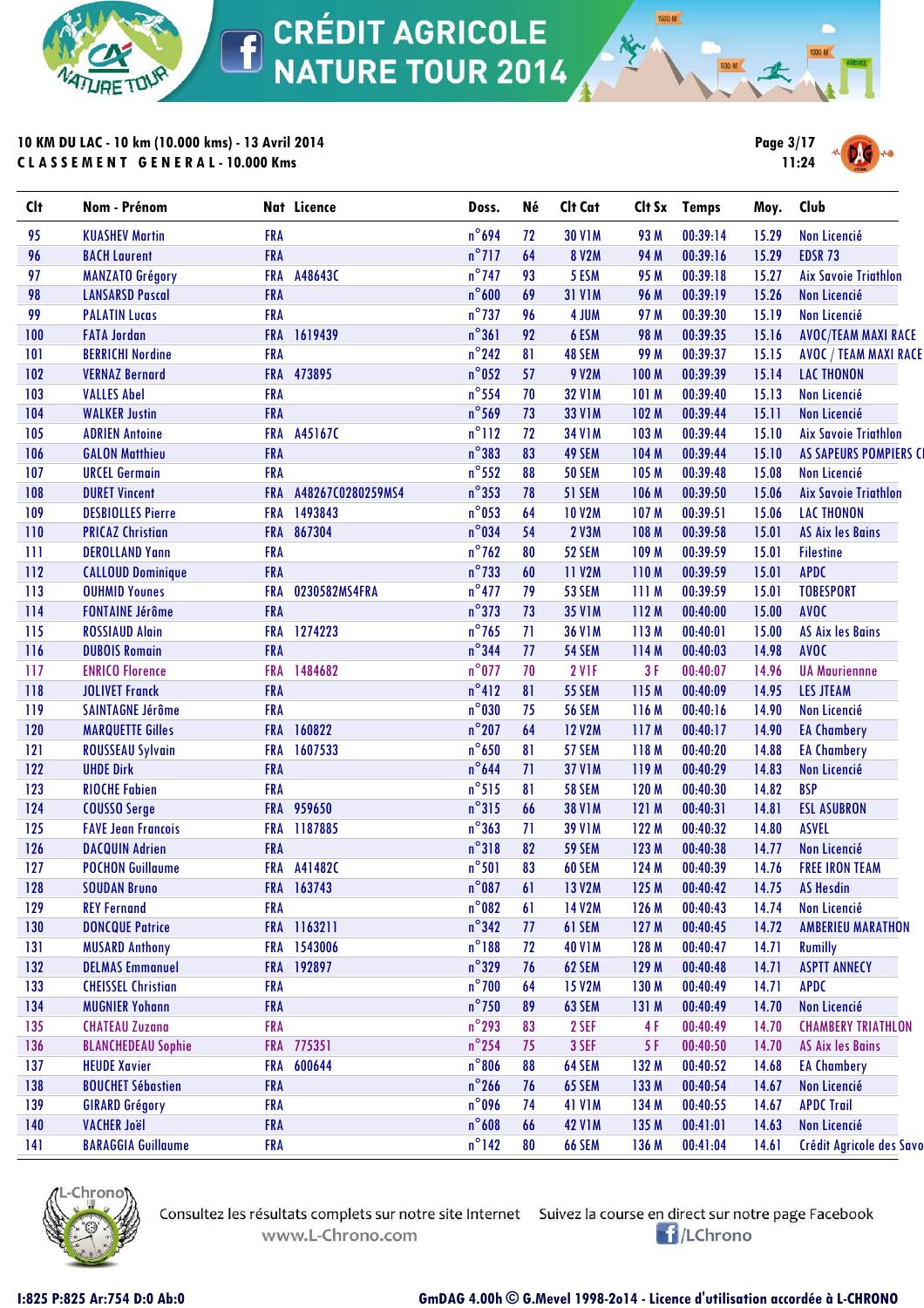

**10 KM DU LAC - 10 km (10.000 kms) - 13 Avril 2014 C L A S S E M E N T G E N E R A L - 10.000 Kms**



**1500 M** 

| <b>Clt</b> | Nom - Prénom                    |            | Nat Licence   | Doss.           | Né | Clt Cat           |                  | Clt Sx Temps | Moy.  | Club                          |
|------------|---------------------------------|------------|---------------|-----------------|----|-------------------|------------------|--------------|-------|-------------------------------|
| 142        | <b>COSTE Olivier</b>            | <b>FRA</b> |               | $n^{\circ}$ 159 | 80 | 67 SEM            | 137 M            | 00:41:09     | 14.58 | Non Licencié                  |
| 143        | <b>PELUSO Angeline</b>          | <b>FRA</b> | 1116648       | $n^{\circ}$ 048 | 79 | 4 SEF             | 6 F              | 00:41:10     | 14.58 | <b>LAC THONON</b>             |
| 144        | <b>VOISIN Martial</b>           | <b>FRA</b> | 705076        | $n^{\circ}$ 062 | 60 | <b>16 V2M</b>     | 138 M            | 00:41:10     | 14.58 | <b>LAC THONON</b>             |
| 145        | <b>GAC Cedric</b>               | <b>FRA</b> |               | $n^{\circ}$ 377 | 79 | 68 SEM            | 139 M            | 00:41:13     | 14.56 | <b>AVOC</b>                   |
| 146        | <b>BRETON Hervé</b>             | <b>FRA</b> |               | $n^{\circ}$ 097 | 72 | <b>43 V1M</b>     | 140 M            | 00:41:15     | 14.55 | <b>BSIC</b>                   |
| 147        | <b>DENIS Stéphane</b>           | <b>FRA</b> | 1463403       | $n^{\circ}$ 655 | 69 | <b>44 V1M</b>     | 141 M            | 00:41:15     | 14.55 | <b>RCA Epernay</b>            |
| 148        | <b>BILLON Bettina</b>           | <b>FRA</b> | 1567122       | $n^{\circ}$ 250 | 96 | 1 JUF             | 7F               | 00:41:17     | 14.54 | <b>AL ECHIROLLES</b>          |
| 149        | <b>RATEL Marc</b>               | <b>FRA</b> |               | $n^{\circ}$ 162 | 65 | <b>45 V1M</b>     | 142 M            | 00:41:19     | 14.52 | Les Coureurs du Péron         |
| 150        | <b>BRUN Jean-Luc</b>            | <b>FRA</b> |               | $n^{\circ}$ 279 | 62 | <b>17 V2M</b>     | 143 M            | 00:41:33     | 14.44 | Non Licencié                  |
| 151        | <b>LE FERRAND David</b>         | <b>FRA</b> |               | $n^{\circ}$ 724 | 76 | 69 SEM            | 144 M            | 00:41:35     | 14.43 | <b>Coach Sportif</b>          |
| 152        | <b>LUNARDI Gérard</b>           | <b>FRA</b> |               | $n^{\circ}$ 446 | 76 | <b>70 SEM</b>     | 145 M            | 00:41:36     | 14.42 | Non Licencié                  |
| 153        | <b>CORBIERES Serge</b>          | <b>FRA</b> |               | $n^{\circ}308$  | 57 | <b>18 V2M</b>     | 146 M            | 00:41:38     | 14.42 | <b>Non Licencié</b>           |
| 154        | <b>CONTAT Nicolas</b>           | <b>FRA</b> |               | $n^{\circ}307$  | 80 | 71 SEM            | 147 M            | 00:41:39     | 14.41 | Non Licencié                  |
| 155        | <b>AUCOUR Patrick</b>           | <b>FRA</b> |               | $n^{\circ}$ 663 | 63 | <b>19 V2M</b>     | 148 M            | 00:41:40     | 14.41 | Non Licencié                  |
| 156        | <b>BREGAND Franck</b>           | <b>FRA</b> |               | $n^{\circ}$ 275 | 68 | <b>46 V1M</b>     | 149 M            | 00:41:40     | 14.40 | <b>BRISON ST INNOCENT CYC</b> |
| 157        | <b>BALMAIN Lionel</b>           | <b>FRA</b> |               | $n^{\circ}$ 117 | 77 | 72 SEM            | 150 M            | 00:41:41     | 14.40 | <b>Non Licencié</b>           |
| 158        | <b>JAGUENEAU Valentin</b>       | <b>FRA</b> |               | $n^{\circ}612$  | 89 | 73 SEM            | 151 M            | 00:41:42     | 14.39 | Non Licencié                  |
| 159        | <b>PAPIN Jonathan</b>           | <b>FRA</b> |               | $n^{\circ}$ 640 | 88 | 74 SEM            | 152 M            | 00:41:42     | 14.39 | <b>Non Licencié</b>           |
| 160        | <b>MICOUD Christian</b>         | <b>FRA</b> |               | $n^{\circ}801$  | 65 | <b>47 V1M</b>     | 153 M            | 00:41:42     | 14.39 | <b>Non Licencié</b>           |
| 161        | <b>BOUBLI Laurent</b>           | <b>FRA</b> |               | $n^{\circ}$ 265 | 79 | <b>75 SEM</b>     | 154 M            | 00:41:43     | 14.39 | <b>Non Licencié</b>           |
| 162        | <b>VACHOD Loïc</b>              | <b>FRA</b> |               | $n^{\circ}682$  | 84 | <b>76 SEM</b>     | 155 M            | 00:41:44     | 14.38 | <b>BSP</b>                    |
| 163        | <b>TRANCHANT Stephan</b>        | <b>FRA</b> |               | $n^{\circ}$ 548 | 87 | 77 SEM            | 156 M            | 00:41:50     | 14.35 | Non Licencié                  |
| 164        | <b>SALEH AGHA Laurent</b>       | <b>FRA</b> | 1537592       | $n^{\circ}$ 526 | 78 | <b>78 SEM</b>     | 157 M            | 00:41:51     | 14.34 | <b>ASVEL ATHLE</b>            |
| 165        | <b>BARAS Frédéric</b>           |            | FRA 1442230   | $n^{\circ}661$  | 65 | <b>48 V1M</b>     | 158 M            | 00:41:52     | 14.33 | <b>AS Aix les Bains</b>       |
| 166        | <b>ARD Jonny</b>                | <b>FRA</b> |               | $n^{\circ}$ 223 | 69 | <b>49 V1M</b>     | 159 M            | 00:41:54     | 14.32 | <b>Non Licencié</b>           |
| 167        | <b>TRAPPLER Thierry</b>         | <b>FRA</b> |               | $n^{\circ}$ 549 | 68 | <b>50 V1M</b>     | 160 M            | 00:41:55     | 14.32 | <b>Non Licencié</b>           |
| 168        | <b>KHEDRI Nordine</b>           | <b>FRA</b> | 1174868       | $n^{\circ}814$  | 66 | <b>51 V1M</b>     | 161 M            | 00:41:55     | 14.31 | <b>AS Moutier</b>             |
| 169        | <b>DE MATTOS David</b>          | <b>FRA</b> |               | $n^{\circ}$ 324 | 87 | 79 SEM            | 162 M            | 00:42:06     | 14.26 | Non Licencié                  |
| 170        | <b>DAL-TOE André</b>            | <b>FRA</b> |               | $n^{\circ}320$  | 50 | 3 V3M             | 163 M            | 00:42:08     | 14.24 | <b>APDC</b>                   |
| 171        | <b>FAVRE-BONTE Nathalie</b>     | <b>FRA</b> | T236735       | $n^{\circ}365$  | 68 | 3 VIF             | 8F               | 00:42:09     | 14.24 | <b>A.S.C.M ENDURANCE</b>      |
| 172        | <b>HURE Hervé</b>               | <b>FRA</b> | 0280247MS3FRA | $n^{\circ}$ 176 | 80 | <b>80 SEM</b>     | 164 M            | 00:42:11     | 14.23 | <b>Chambéry Triathlon</b>     |
| 173        | <b>VINCENT Franck</b>           | <b>FRA</b> |               | $n^{\circ}$ 564 | 71 | <b>52 V1M</b>     | 165 M            | 00:42:15     | 14.21 | <b>LES COUREURS DU PERON</b>  |
| 174        | <b>BONJEAN Christophe</b>       | <b>FRA</b> |               | $n^{\circ}$ 262 | 71 | <b>53 V1M</b>     | 166 M            | 00:42:15     | 14.20 | Non Licencié                  |
| 175        | <b>LAPLACE D'OLONDE Patrick</b> | <b>FRA</b> |               | $n^{\circ}430$  | 71 | <b>54 V1M</b>     | 167 <sub>M</sub> | 00:42:16     | 14.20 | Non Licencié                  |
| 176        | <b>BILLARD Yann</b>             |            | FRA 1373254   | $n^{\circ}$ 248 | 77 | 81 SEM            | 168 M            | 00:42:20     | 14.18 | AL ECHIROLLES                 |
| 177        | <b>GAILLOT Mickaël</b>          | <b>FRA</b> |               | $n^{\circ}$ 135 | 85 | 82 SEM            | 169 M            | 00:42:20     | 14.18 | Team Lechere b course p       |
| 178        | <b>FRAISSE Julien</b>           | <b>FRA</b> |               | $n^{\circ}$ 375 | 83 | 83 SEM            | 170 M            | 00:42:21     | 14.17 | Non Licencié                  |
| 179        | <b>BERNARD Vincent</b>          | <b>FRA</b> |               | $n^{\circ}241$  | 80 | 84 SEM            | 171 M            | 00:42:21     | 14.17 | <b>MODANE</b>                 |
| 180        | <b>DECURNINGE Yvan</b>          | <b>FRA</b> |               | $n^{\circ}602$  | 71 | 55 V1M            | 172M             | 00:42:21     | 14.17 | Non Licencié                  |
| 181        | <b>DADOUAT Michaël</b>          | <b>FRA</b> |               | $n^{\circ}319$  | 82 | 85 SEM            | 173 M            | 00:42:21     | 14.17 | Non Licencié                  |
| 182        | <b>MOZET Michel</b>             |            | FRA 195934    | $n^{\circ}471$  | 53 | <b>4 V3M</b>      | 174 M            | 00:42:22     | 14.17 | <b>ASPTT ANNECY</b>           |
| 183        | <b>KHADIDE-BOUCHAUT Julie</b>   |            | FRA 1567257   | $n^{\circ}417$  | 96 | 2 JUF             | 9 F              | 00:42:22     | 14.17 | EACI - S/L VOIRON             |
| 184        | <b>VISSEAUX Florence</b>        |            | FRA 1584321   | $n^{\circ}613$  | 72 | 4 V <sub>IF</sub> | 10F              | 00:42:22     | 14.16 | <b>AS Aix les Bains</b>       |
| 185        | <b>LESSART Denis</b>            | <b>FRA</b> |               | $n^{\circ}$ 440 | 96 | 5 JUM             | 175 M            | 00:42:25     | 14.15 | Non Licencié                  |
| 186        | <b>BRUNEAUX Pascal</b>          | <b>FRA</b> |               | $n^{\circ}$ 008 | 63 | <b>20 V2M</b>     | 176 M            | 00:42:27     | 14.14 | Non Licencié                  |
| 187        | <b>ABELLO Joelle</b>            |            | FRA 213226    | $n^{\circ}$ 205 | 61 | 1 V <sub>2F</sub> | 11F              | 00:42:28     | 14.13 | <b>AS Aix les Bains</b>       |
| 188        | <b>CAROTTE Jean-Marie</b>       | <b>FRA</b> |               | $n^{\circ}$ 778 | 60 | <b>21 V2M</b>     | 177 M            | 00:42:35     | 14.10 | Non Licencié                  |
|            |                                 |            |               |                 |    |                   |                  |              |       |                               |



Consultez les résultats complets sur notre site Internet Suivez la course en direct sur notre page Facebook www.L-Chrono.com

**E**/LChrono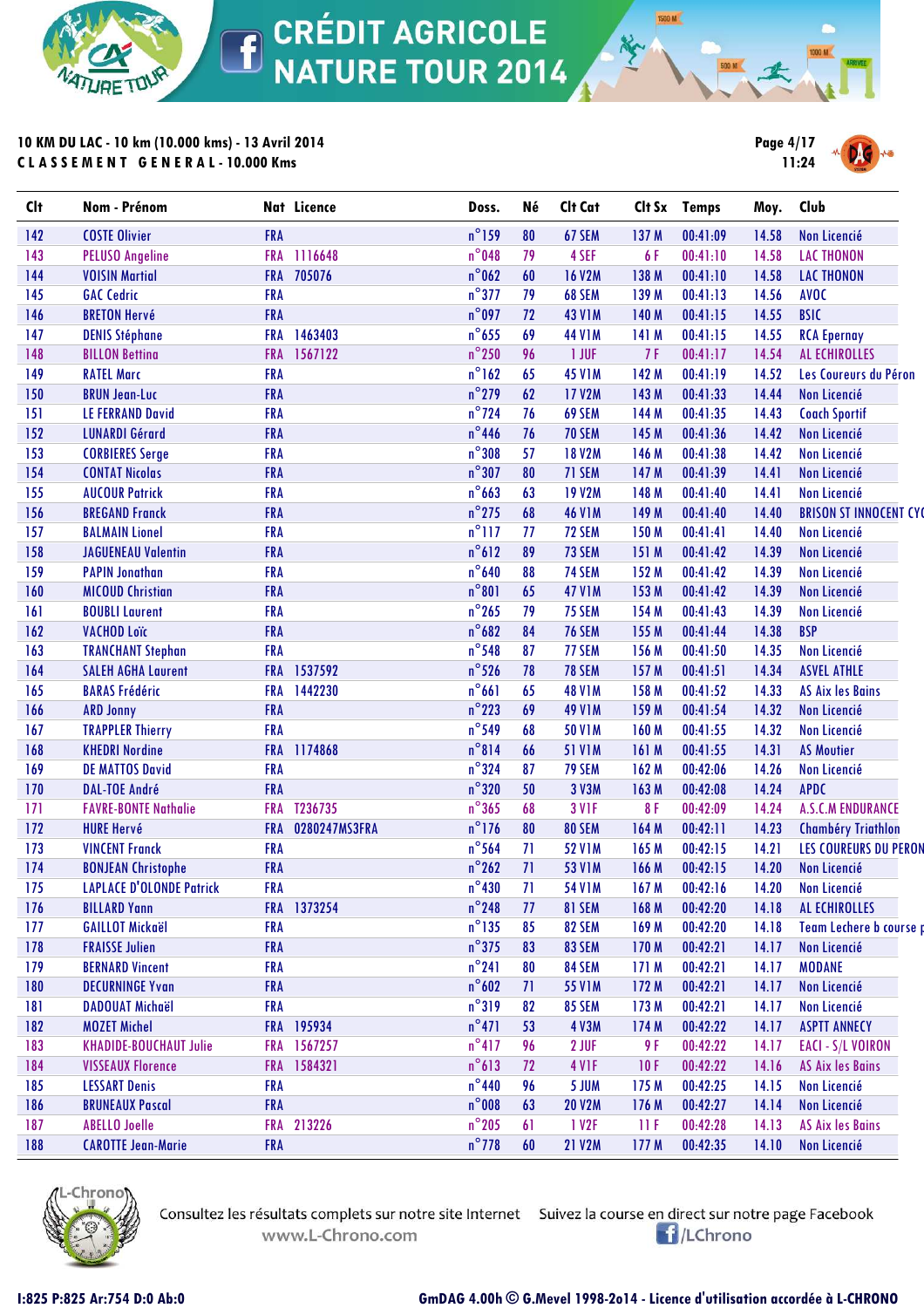

**10 KM DU LAC - 10 km (10.000 kms) - 13 Avril 2014 C L A S S E M E N T G E N E R A L - 10.000 Kms**



**1500 M** 

| $n^{\circ}$ 006<br><b>56 V1M</b><br><b>BSP</b><br><b>JOURNET Jérôme</b><br><b>FRA</b><br>65<br>178 M<br>00:42:40<br>14.07<br>$n^{\circ}$ 676<br><b>FRA</b><br>73<br><b>57 V1M</b><br>00:42:43<br>14.05<br>Sathinée<br><b>NHEM Weiss</b><br>179 M<br>$n^{\circ}$ 152<br><b>FRA</b><br>60<br><b>22 V2M</b><br>180 M<br>00:42:43<br>14.05<br><b>LAGACHE Philippe</b><br>$n^{\circ}404$<br><b>AHSA</b><br>FRA 581723<br>84<br><b>86 SEM</b><br>00:42:45<br>14.04<br><b>HABRAN Mathieu</b><br>181 M<br>$n^{\circ}$ 741<br><b>FRA</b><br>84<br>87 SEM<br>00:42:47<br>14.03<br><b>Non Licencié</b><br><b>PARDONCHE Yannick</b><br>182 M<br>$n^{\circ}513$<br>83<br>1531560<br>88 SEM<br>00:42:51<br>14.00<br>RIBEIRO Jérôme<br><b>FRA</b><br>183 M<br>$n^{\circ}309$<br><b>FRA</b><br>63<br><b>23 V2M</b><br>00:42:55<br>13.99<br><b>CORBIERES Bruno</b><br>184 M<br>Non Licencié<br>$n^{\circ}$ 606<br>89 SEM<br><b>RAMIREZ Patrick</b><br><b>FRA</b><br>80<br>185 M<br>00:42:58<br>13.97<br>Non Licencié<br>$n^{\circ}$ 397<br><b>GROGIELLI Julien</b><br><b>FRA</b><br>84<br><b>90 SEM</b><br>00:42:59<br>13.96<br>186 M<br>Non Licencié<br>$n^{\circ}$ 456<br>FRA 941371<br>57<br><b>24 V2M</b><br><b>MEREU Marc</b><br>187 M<br>00:43:00<br>13.96<br><b>ASVEL ATHLETISME</b><br>$n^{\circ}325$<br><b>DEL BINO Francis</b><br><b>FRA</b><br>67<br><b>58 V1M</b><br>13.95<br>188 M<br>00:43:02<br>Non Licencié<br>$n^{\circ}418$<br>1328360<br>62<br>2 V2F<br>00:43:02<br>13.94<br><b>KHADIDE-BOUCHAUT Joëlle</b><br><b>FRA</b><br>12F<br>$n^{\circ}$ 468<br><b>MONTERRAT David</b><br><b>FRA</b><br>70<br><b>59 V1M</b><br>00:43:04<br>13.93<br>189 M<br>Non Licencié<br>$n^{\circ}071$<br>1478421<br>77<br>5 SEF<br>13F<br>00:43:05<br>13.93<br><b>VIARD Séverine</b><br><b>FRA</b><br><b>UA Mauriennne</b><br>$n^{\circ}$ 505<br><b>FRA</b><br>73<br><b>60 V1M</b><br>190 M<br>00:43:05<br>13.93<br><b>PUSSET Emmanuel</b><br>$n^{\circ}$ 438<br>0280247MS1FRA<br>91<br>91 SEM<br>00:43:06<br>13.92<br><b>LEONARD Mathieu</b><br><b>FRA</b><br>191 M<br><b>CHAMBERY TRI</b><br>$n^{\circ}$ 728<br><b>POEUNG Mao</b><br><b>FRA</b><br>72<br><b>61 V1M</b><br>192 M<br>00:43:09<br>13.91<br><b>ACS Konica Minolta</b><br>$n^{\circ}$ 386<br><b>FRA</b><br>74<br><b>62 V1M</b><br>00:43:11<br>13.90<br><b>Non Licencié</b><br><b>GERVASONI Nicolas</b><br>193 M<br>$n^{\circ}$ 752<br>1619153<br><b>FRA</b><br>83<br>92 SEM<br>194 M<br>00:43:12<br>13.89<br><b>AS Aix les Bains</b><br><b>MOUREY Benoit</b><br>$n^{\circ}$ 358<br><b>FRA</b><br>69<br><b>63 V1M</b><br>195 M<br>00:43:14<br>13.88<br><b>EXERTIER Frédéric</b><br><b>Non Licencié</b><br>$n^{\circ}$ 394<br>1633629<br>63<br>13.88<br>EAC<br><b>25 V2M</b><br>00:43:14<br><b>GOUIN Christophe</b><br><b>FRA</b><br>196 M<br>$n^{\circ}$ 660<br>1442235<br>84<br>6 SEF<br>14F<br>00:43:15<br>13.88<br><b>AS Aix les Bains</b><br><b>RONOT BARAS Marianne</b><br><b>FRA</b><br>$n^{\circ}441$<br>93<br>1372883<br>1 ESF<br>15F<br>00:43:16<br>13.87<br>EAC<br><b>LESUEUR Juliette</b><br><b>FRA</b><br>$n^{\circ}$ 295<br>82<br>FRA 210162<br>7 SEF<br>00:43:17<br>13.87<br><b>CHENAL Gaëlle</b><br>16F<br>$n^{\circ}019$<br>69<br><b>64 V1M</b><br>197 M<br>00:43:17<br>13.87<br><b>MARTIN-COCHET Bruno</b><br><b>FRA</b><br><b>GV La Motte Servolex</b><br>$n^{\circ}$ 256<br><b>FRA</b><br>0280256MV1FRA<br>71<br><b>65 V1M</b><br>00:43:18<br>13.86<br><b>BLOEM Xavier</b><br>198 M<br><b>TMT</b><br>$n^{\circ}$ 388<br><b>GHIBAUDO Alexandre</b><br><b>FRA</b><br>1293348<br>86<br>93 SEM<br>199 M<br>00:43:23<br>13.83<br><b>CORATHONES</b><br>$n^{\circ}$ 073<br>FRA 1302878<br>71<br>5 V <sub>IF</sub><br>17F<br>00:43:24<br>13.83<br><b>PALENI Claire</b><br><b>UA Mauriennne</b><br>$n^{\circ}161$<br><b>FRA</b><br>72<br><b>66 V1M</b><br>00:43:24<br>13.83<br><b>RATEL Jean-François</b><br>200 M<br>$n^{\circ}$ 127<br><b>FRA</b><br>79<br>94 SEM<br>00:43:25<br>13.82<br><b>MANIVOZ Nicolas</b><br>201 M<br><b>Team TOUTOU</b><br>n°094<br>67<br><b>FRA</b><br><b>67 V1M</b><br>00:43:30<br>13.79<br><b>Non Licencié</b><br><b>NICOLAS Fabrice</b><br>202 M<br>$n^{\circ}$ 230<br><b>FRA</b><br>71<br><b>68 V1M</b><br>00:43:35<br>13.77<br><b>BACHELARD Tristan</b><br>203 M<br><b>TEAM RAID LIGHT</b><br>$n^{\circ}103$<br><b>FRA</b><br>83<br>95 SEM<br>13.75<br><b>GRANGER Nicolas</b><br>204 M<br>00:43:38<br>Le Canard Enchainé<br>$n^{\circ}$ 777<br><b>FRA</b><br>57<br><b>26 V2M</b><br><b>FAVRE-BONTE Patrick</b><br>205 M<br>00:43:39<br>13.75<br><b>Annemasse</b><br>$n^{\circ}817$<br><b>OUGIER Olivier</b><br>FRA 1348544<br>69 V1M<br>00:43:43<br><b>AS Moutier</b><br>73<br>206 M<br>13.73<br>$n^{\circ}345$<br><b>FRA</b><br><b>DUFRESNE Ivan</b><br>96<br>6 JUM<br>207 M<br>00:43:44<br>13.72<br>Non Licencié<br>$n^{\circ}$ 770<br><b>REYNAUD Christian</b><br><b>FRA</b><br>52<br>5 V3M<br>208 M<br>00:43:45<br>13.72<br><b>APDC</b><br>$n^{\circ}$ 763<br><b>FRA</b><br>84<br><b>96 SEM</b><br>00:43:46<br><b>NIELOUD Julien</b><br>209 M<br>13.71<br>Non Licencié<br>$n^{\circ}$ 263<br><b>BOREL Yann</b><br>75<br><b>FRA</b><br>A43623C<br>97 SEM<br>210 M<br>00:43:46<br>13.71<br>$n^{\circ}352$<br><b>FRA</b><br>67<br>Non Licencié<br><b>DURAND Laurent</b><br><b>70 V1M</b><br>211 M<br>00:43:51<br>13.69<br>$n^{\circ}$ 790<br><b>LEFEBVRE Emmanuel</b><br><b>FRA</b><br><b>71 V1M</b><br>212 M<br>00:43:53<br>13.68<br>68<br>$n^{\circ}$ 063<br>FRA 677362<br><b>LAC THONON</b><br><b>MAURE Benoit</b><br>65<br><b>72 V1M</b><br>213 M<br>00:43:55<br>13.66<br>$n^{\circ}$ 277<br><b>BROZZONI Marie</b><br><b>FRA</b><br>92<br>2 ESF<br>18 F<br>00:43:59<br>13.64<br>$n^{\circ}691$<br><b>FRA</b><br>98 SEM<br><b>JUAN Jean-Stéphane</b><br>78<br>214 M<br>00:44:00<br>13.64<br>Non Licencié<br>$n^{\circ}$ 040<br><b>BAZIN Christian</b><br><b>FRA</b><br>58<br><b>27 V2M</b><br>215 M<br>00:44:02<br>13.63<br>Non Licencié<br>$n^{\circ}821$<br>61<br><b>28 V2M</b><br>13.63<br><b>ARMAND François</b><br><b>FRA</b><br>216 M<br>00:44:03<br>Non Licencié<br>$n^{\circ}632$<br><b>RIZZO Jacky</b><br><b>29 V2M</b><br>00:44:03<br><b>FRA</b><br>59<br>217 M<br>13.62<br>Non Licencié | <b>Clt</b> | Nom - Prénom | Nat Licence | Doss. | Né | Clt Cat | Clt Sx Temps | Moy. | Club                           |
|---------------------------------------------------------------------------------------------------------------------------------------------------------------------------------------------------------------------------------------------------------------------------------------------------------------------------------------------------------------------------------------------------------------------------------------------------------------------------------------------------------------------------------------------------------------------------------------------------------------------------------------------------------------------------------------------------------------------------------------------------------------------------------------------------------------------------------------------------------------------------------------------------------------------------------------------------------------------------------------------------------------------------------------------------------------------------------------------------------------------------------------------------------------------------------------------------------------------------------------------------------------------------------------------------------------------------------------------------------------------------------------------------------------------------------------------------------------------------------------------------------------------------------------------------------------------------------------------------------------------------------------------------------------------------------------------------------------------------------------------------------------------------------------------------------------------------------------------------------------------------------------------------------------------------------------------------------------------------------------------------------------------------------------------------------------------------------------------------------------------------------------------------------------------------------------------------------------------------------------------------------------------------------------------------------------------------------------------------------------------------------------------------------------------------------------------------------------------------------------------------------------------------------------------------------------------------------------------------------------------------------------------------------------------------------------------------------------------------------------------------------------------------------------------------------------------------------------------------------------------------------------------------------------------------------------------------------------------------------------------------------------------------------------------------------------------------------------------------------------------------------------------------------------------------------------------------------------------------------------------------------------------------------------------------------------------------------------------------------------------------------------------------------------------------------------------------------------------------------------------------------------------------------------------------------------------------------------------------------------------------------------------------------------------------------------------------------------------------------------------------------------------------------------------------------------------------------------------------------------------------------------------------------------------------------------------------------------------------------------------------------------------------------------------------------------------------------------------------------------------------------------------------------------------------------------------------------------------------------------------------------------------------------------------------------------------------------------------------------------------------------------------------------------------------------------------------------------------------------------------------------------------------------------------------------------------------------------------------------------------------------------------------------------------------------------------------------------------------------------------------------------------------------------------------------------------------------------------------------------------------------------------------------------------------------------------------------------------------------------------------------------------------------------------------------------------------------------------------------------------------------------------------------------------------------------------------------------------------------------------------------------------------------------------------------------------------------------------------------------------------------------------------------------------------------------------------------------------------------------------------------------------------------------------------------------------------------------------------------------------------------------------------------------------------------------------------------------------------------------------------------------------------------------------------------------------------------------------------------------------------------------------------------------------------------------------------------------------------------------------------------------------------------------------------------------------------------------------------------------------------------------------------------------------------------------------|------------|--------------|-------------|-------|----|---------|--------------|------|--------------------------------|
|                                                                                                                                                                                                                                                                                                                                                                                                                                                                                                                                                                                                                                                                                                                                                                                                                                                                                                                                                                                                                                                                                                                                                                                                                                                                                                                                                                                                                                                                                                                                                                                                                                                                                                                                                                                                                                                                                                                                                                                                                                                                                                                                                                                                                                                                                                                                                                                                                                                                                                                                                                                                                                                                                                                                                                                                                                                                                                                                                                                                                                                                                                                                                                                                                                                                                                                                                                                                                                                                                                                                                                                                                                                                                                                                                                                                                                                                                                                                                                                                                                                                                                                                                                                                                                                                                                                                                                                                                                                                                                                                                                                                                                                                                                                                                                                                                                                                                                                                                                                                                                                                                                                                                                                                                                                                                                                                                                                                                                                                                                                                                                                                                                                                                                                                                                                                                                                                                                                                                                                                                                                                                                                                                                                             | 189        |              |             |       |    |         |              |      |                                |
|                                                                                                                                                                                                                                                                                                                                                                                                                                                                                                                                                                                                                                                                                                                                                                                                                                                                                                                                                                                                                                                                                                                                                                                                                                                                                                                                                                                                                                                                                                                                                                                                                                                                                                                                                                                                                                                                                                                                                                                                                                                                                                                                                                                                                                                                                                                                                                                                                                                                                                                                                                                                                                                                                                                                                                                                                                                                                                                                                                                                                                                                                                                                                                                                                                                                                                                                                                                                                                                                                                                                                                                                                                                                                                                                                                                                                                                                                                                                                                                                                                                                                                                                                                                                                                                                                                                                                                                                                                                                                                                                                                                                                                                                                                                                                                                                                                                                                                                                                                                                                                                                                                                                                                                                                                                                                                                                                                                                                                                                                                                                                                                                                                                                                                                                                                                                                                                                                                                                                                                                                                                                                                                                                                                             | 190        |              |             |       |    |         |              |      |                                |
|                                                                                                                                                                                                                                                                                                                                                                                                                                                                                                                                                                                                                                                                                                                                                                                                                                                                                                                                                                                                                                                                                                                                                                                                                                                                                                                                                                                                                                                                                                                                                                                                                                                                                                                                                                                                                                                                                                                                                                                                                                                                                                                                                                                                                                                                                                                                                                                                                                                                                                                                                                                                                                                                                                                                                                                                                                                                                                                                                                                                                                                                                                                                                                                                                                                                                                                                                                                                                                                                                                                                                                                                                                                                                                                                                                                                                                                                                                                                                                                                                                                                                                                                                                                                                                                                                                                                                                                                                                                                                                                                                                                                                                                                                                                                                                                                                                                                                                                                                                                                                                                                                                                                                                                                                                                                                                                                                                                                                                                                                                                                                                                                                                                                                                                                                                                                                                                                                                                                                                                                                                                                                                                                                                                             | 191        |              |             |       |    |         |              |      | Les Coureurs du Péron          |
|                                                                                                                                                                                                                                                                                                                                                                                                                                                                                                                                                                                                                                                                                                                                                                                                                                                                                                                                                                                                                                                                                                                                                                                                                                                                                                                                                                                                                                                                                                                                                                                                                                                                                                                                                                                                                                                                                                                                                                                                                                                                                                                                                                                                                                                                                                                                                                                                                                                                                                                                                                                                                                                                                                                                                                                                                                                                                                                                                                                                                                                                                                                                                                                                                                                                                                                                                                                                                                                                                                                                                                                                                                                                                                                                                                                                                                                                                                                                                                                                                                                                                                                                                                                                                                                                                                                                                                                                                                                                                                                                                                                                                                                                                                                                                                                                                                                                                                                                                                                                                                                                                                                                                                                                                                                                                                                                                                                                                                                                                                                                                                                                                                                                                                                                                                                                                                                                                                                                                                                                                                                                                                                                                                                             | 192        |              |             |       |    |         |              |      |                                |
|                                                                                                                                                                                                                                                                                                                                                                                                                                                                                                                                                                                                                                                                                                                                                                                                                                                                                                                                                                                                                                                                                                                                                                                                                                                                                                                                                                                                                                                                                                                                                                                                                                                                                                                                                                                                                                                                                                                                                                                                                                                                                                                                                                                                                                                                                                                                                                                                                                                                                                                                                                                                                                                                                                                                                                                                                                                                                                                                                                                                                                                                                                                                                                                                                                                                                                                                                                                                                                                                                                                                                                                                                                                                                                                                                                                                                                                                                                                                                                                                                                                                                                                                                                                                                                                                                                                                                                                                                                                                                                                                                                                                                                                                                                                                                                                                                                                                                                                                                                                                                                                                                                                                                                                                                                                                                                                                                                                                                                                                                                                                                                                                                                                                                                                                                                                                                                                                                                                                                                                                                                                                                                                                                                                             | 193        |              |             |       |    |         |              |      |                                |
|                                                                                                                                                                                                                                                                                                                                                                                                                                                                                                                                                                                                                                                                                                                                                                                                                                                                                                                                                                                                                                                                                                                                                                                                                                                                                                                                                                                                                                                                                                                                                                                                                                                                                                                                                                                                                                                                                                                                                                                                                                                                                                                                                                                                                                                                                                                                                                                                                                                                                                                                                                                                                                                                                                                                                                                                                                                                                                                                                                                                                                                                                                                                                                                                                                                                                                                                                                                                                                                                                                                                                                                                                                                                                                                                                                                                                                                                                                                                                                                                                                                                                                                                                                                                                                                                                                                                                                                                                                                                                                                                                                                                                                                                                                                                                                                                                                                                                                                                                                                                                                                                                                                                                                                                                                                                                                                                                                                                                                                                                                                                                                                                                                                                                                                                                                                                                                                                                                                                                                                                                                                                                                                                                                                             | 194        |              |             |       |    |         |              |      | <b>ATHLE SAINT JULIEN 74</b>   |
|                                                                                                                                                                                                                                                                                                                                                                                                                                                                                                                                                                                                                                                                                                                                                                                                                                                                                                                                                                                                                                                                                                                                                                                                                                                                                                                                                                                                                                                                                                                                                                                                                                                                                                                                                                                                                                                                                                                                                                                                                                                                                                                                                                                                                                                                                                                                                                                                                                                                                                                                                                                                                                                                                                                                                                                                                                                                                                                                                                                                                                                                                                                                                                                                                                                                                                                                                                                                                                                                                                                                                                                                                                                                                                                                                                                                                                                                                                                                                                                                                                                                                                                                                                                                                                                                                                                                                                                                                                                                                                                                                                                                                                                                                                                                                                                                                                                                                                                                                                                                                                                                                                                                                                                                                                                                                                                                                                                                                                                                                                                                                                                                                                                                                                                                                                                                                                                                                                                                                                                                                                                                                                                                                                                             | 195        |              |             |       |    |         |              |      |                                |
|                                                                                                                                                                                                                                                                                                                                                                                                                                                                                                                                                                                                                                                                                                                                                                                                                                                                                                                                                                                                                                                                                                                                                                                                                                                                                                                                                                                                                                                                                                                                                                                                                                                                                                                                                                                                                                                                                                                                                                                                                                                                                                                                                                                                                                                                                                                                                                                                                                                                                                                                                                                                                                                                                                                                                                                                                                                                                                                                                                                                                                                                                                                                                                                                                                                                                                                                                                                                                                                                                                                                                                                                                                                                                                                                                                                                                                                                                                                                                                                                                                                                                                                                                                                                                                                                                                                                                                                                                                                                                                                                                                                                                                                                                                                                                                                                                                                                                                                                                                                                                                                                                                                                                                                                                                                                                                                                                                                                                                                                                                                                                                                                                                                                                                                                                                                                                                                                                                                                                                                                                                                                                                                                                                                             | 196        |              |             |       |    |         |              |      |                                |
|                                                                                                                                                                                                                                                                                                                                                                                                                                                                                                                                                                                                                                                                                                                                                                                                                                                                                                                                                                                                                                                                                                                                                                                                                                                                                                                                                                                                                                                                                                                                                                                                                                                                                                                                                                                                                                                                                                                                                                                                                                                                                                                                                                                                                                                                                                                                                                                                                                                                                                                                                                                                                                                                                                                                                                                                                                                                                                                                                                                                                                                                                                                                                                                                                                                                                                                                                                                                                                                                                                                                                                                                                                                                                                                                                                                                                                                                                                                                                                                                                                                                                                                                                                                                                                                                                                                                                                                                                                                                                                                                                                                                                                                                                                                                                                                                                                                                                                                                                                                                                                                                                                                                                                                                                                                                                                                                                                                                                                                                                                                                                                                                                                                                                                                                                                                                                                                                                                                                                                                                                                                                                                                                                                                             | 197        |              |             |       |    |         |              |      |                                |
|                                                                                                                                                                                                                                                                                                                                                                                                                                                                                                                                                                                                                                                                                                                                                                                                                                                                                                                                                                                                                                                                                                                                                                                                                                                                                                                                                                                                                                                                                                                                                                                                                                                                                                                                                                                                                                                                                                                                                                                                                                                                                                                                                                                                                                                                                                                                                                                                                                                                                                                                                                                                                                                                                                                                                                                                                                                                                                                                                                                                                                                                                                                                                                                                                                                                                                                                                                                                                                                                                                                                                                                                                                                                                                                                                                                                                                                                                                                                                                                                                                                                                                                                                                                                                                                                                                                                                                                                                                                                                                                                                                                                                                                                                                                                                                                                                                                                                                                                                                                                                                                                                                                                                                                                                                                                                                                                                                                                                                                                                                                                                                                                                                                                                                                                                                                                                                                                                                                                                                                                                                                                                                                                                                                             | 198        |              |             |       |    |         |              |      |                                |
|                                                                                                                                                                                                                                                                                                                                                                                                                                                                                                                                                                                                                                                                                                                                                                                                                                                                                                                                                                                                                                                                                                                                                                                                                                                                                                                                                                                                                                                                                                                                                                                                                                                                                                                                                                                                                                                                                                                                                                                                                                                                                                                                                                                                                                                                                                                                                                                                                                                                                                                                                                                                                                                                                                                                                                                                                                                                                                                                                                                                                                                                                                                                                                                                                                                                                                                                                                                                                                                                                                                                                                                                                                                                                                                                                                                                                                                                                                                                                                                                                                                                                                                                                                                                                                                                                                                                                                                                                                                                                                                                                                                                                                                                                                                                                                                                                                                                                                                                                                                                                                                                                                                                                                                                                                                                                                                                                                                                                                                                                                                                                                                                                                                                                                                                                                                                                                                                                                                                                                                                                                                                                                                                                                                             | 199        |              |             |       |    |         |              |      |                                |
|                                                                                                                                                                                                                                                                                                                                                                                                                                                                                                                                                                                                                                                                                                                                                                                                                                                                                                                                                                                                                                                                                                                                                                                                                                                                                                                                                                                                                                                                                                                                                                                                                                                                                                                                                                                                                                                                                                                                                                                                                                                                                                                                                                                                                                                                                                                                                                                                                                                                                                                                                                                                                                                                                                                                                                                                                                                                                                                                                                                                                                                                                                                                                                                                                                                                                                                                                                                                                                                                                                                                                                                                                                                                                                                                                                                                                                                                                                                                                                                                                                                                                                                                                                                                                                                                                                                                                                                                                                                                                                                                                                                                                                                                                                                                                                                                                                                                                                                                                                                                                                                                                                                                                                                                                                                                                                                                                                                                                                                                                                                                                                                                                                                                                                                                                                                                                                                                                                                                                                                                                                                                                                                                                                                             | 200        |              |             |       |    |         |              |      | EAG - S/L GRENOBLE UC          |
|                                                                                                                                                                                                                                                                                                                                                                                                                                                                                                                                                                                                                                                                                                                                                                                                                                                                                                                                                                                                                                                                                                                                                                                                                                                                                                                                                                                                                                                                                                                                                                                                                                                                                                                                                                                                                                                                                                                                                                                                                                                                                                                                                                                                                                                                                                                                                                                                                                                                                                                                                                                                                                                                                                                                                                                                                                                                                                                                                                                                                                                                                                                                                                                                                                                                                                                                                                                                                                                                                                                                                                                                                                                                                                                                                                                                                                                                                                                                                                                                                                                                                                                                                                                                                                                                                                                                                                                                                                                                                                                                                                                                                                                                                                                                                                                                                                                                                                                                                                                                                                                                                                                                                                                                                                                                                                                                                                                                                                                                                                                                                                                                                                                                                                                                                                                                                                                                                                                                                                                                                                                                                                                                                                                             | 201        |              |             |       |    |         |              |      |                                |
|                                                                                                                                                                                                                                                                                                                                                                                                                                                                                                                                                                                                                                                                                                                                                                                                                                                                                                                                                                                                                                                                                                                                                                                                                                                                                                                                                                                                                                                                                                                                                                                                                                                                                                                                                                                                                                                                                                                                                                                                                                                                                                                                                                                                                                                                                                                                                                                                                                                                                                                                                                                                                                                                                                                                                                                                                                                                                                                                                                                                                                                                                                                                                                                                                                                                                                                                                                                                                                                                                                                                                                                                                                                                                                                                                                                                                                                                                                                                                                                                                                                                                                                                                                                                                                                                                                                                                                                                                                                                                                                                                                                                                                                                                                                                                                                                                                                                                                                                                                                                                                                                                                                                                                                                                                                                                                                                                                                                                                                                                                                                                                                                                                                                                                                                                                                                                                                                                                                                                                                                                                                                                                                                                                                             | 202        |              |             |       |    |         |              |      |                                |
|                                                                                                                                                                                                                                                                                                                                                                                                                                                                                                                                                                                                                                                                                                                                                                                                                                                                                                                                                                                                                                                                                                                                                                                                                                                                                                                                                                                                                                                                                                                                                                                                                                                                                                                                                                                                                                                                                                                                                                                                                                                                                                                                                                                                                                                                                                                                                                                                                                                                                                                                                                                                                                                                                                                                                                                                                                                                                                                                                                                                                                                                                                                                                                                                                                                                                                                                                                                                                                                                                                                                                                                                                                                                                                                                                                                                                                                                                                                                                                                                                                                                                                                                                                                                                                                                                                                                                                                                                                                                                                                                                                                                                                                                                                                                                                                                                                                                                                                                                                                                                                                                                                                                                                                                                                                                                                                                                                                                                                                                                                                                                                                                                                                                                                                                                                                                                                                                                                                                                                                                                                                                                                                                                                                             | 203        |              |             |       |    |         |              |      | <b>TEAM SYBELLES SKI ALPII</b> |
|                                                                                                                                                                                                                                                                                                                                                                                                                                                                                                                                                                                                                                                                                                                                                                                                                                                                                                                                                                                                                                                                                                                                                                                                                                                                                                                                                                                                                                                                                                                                                                                                                                                                                                                                                                                                                                                                                                                                                                                                                                                                                                                                                                                                                                                                                                                                                                                                                                                                                                                                                                                                                                                                                                                                                                                                                                                                                                                                                                                                                                                                                                                                                                                                                                                                                                                                                                                                                                                                                                                                                                                                                                                                                                                                                                                                                                                                                                                                                                                                                                                                                                                                                                                                                                                                                                                                                                                                                                                                                                                                                                                                                                                                                                                                                                                                                                                                                                                                                                                                                                                                                                                                                                                                                                                                                                                                                                                                                                                                                                                                                                                                                                                                                                                                                                                                                                                                                                                                                                                                                                                                                                                                                                                             | 204        |              |             |       |    |         |              |      |                                |
|                                                                                                                                                                                                                                                                                                                                                                                                                                                                                                                                                                                                                                                                                                                                                                                                                                                                                                                                                                                                                                                                                                                                                                                                                                                                                                                                                                                                                                                                                                                                                                                                                                                                                                                                                                                                                                                                                                                                                                                                                                                                                                                                                                                                                                                                                                                                                                                                                                                                                                                                                                                                                                                                                                                                                                                                                                                                                                                                                                                                                                                                                                                                                                                                                                                                                                                                                                                                                                                                                                                                                                                                                                                                                                                                                                                                                                                                                                                                                                                                                                                                                                                                                                                                                                                                                                                                                                                                                                                                                                                                                                                                                                                                                                                                                                                                                                                                                                                                                                                                                                                                                                                                                                                                                                                                                                                                                                                                                                                                                                                                                                                                                                                                                                                                                                                                                                                                                                                                                                                                                                                                                                                                                                                             | 205        |              |             |       |    |         |              |      |                                |
|                                                                                                                                                                                                                                                                                                                                                                                                                                                                                                                                                                                                                                                                                                                                                                                                                                                                                                                                                                                                                                                                                                                                                                                                                                                                                                                                                                                                                                                                                                                                                                                                                                                                                                                                                                                                                                                                                                                                                                                                                                                                                                                                                                                                                                                                                                                                                                                                                                                                                                                                                                                                                                                                                                                                                                                                                                                                                                                                                                                                                                                                                                                                                                                                                                                                                                                                                                                                                                                                                                                                                                                                                                                                                                                                                                                                                                                                                                                                                                                                                                                                                                                                                                                                                                                                                                                                                                                                                                                                                                                                                                                                                                                                                                                                                                                                                                                                                                                                                                                                                                                                                                                                                                                                                                                                                                                                                                                                                                                                                                                                                                                                                                                                                                                                                                                                                                                                                                                                                                                                                                                                                                                                                                                             | 206        |              |             |       |    |         |              |      |                                |
|                                                                                                                                                                                                                                                                                                                                                                                                                                                                                                                                                                                                                                                                                                                                                                                                                                                                                                                                                                                                                                                                                                                                                                                                                                                                                                                                                                                                                                                                                                                                                                                                                                                                                                                                                                                                                                                                                                                                                                                                                                                                                                                                                                                                                                                                                                                                                                                                                                                                                                                                                                                                                                                                                                                                                                                                                                                                                                                                                                                                                                                                                                                                                                                                                                                                                                                                                                                                                                                                                                                                                                                                                                                                                                                                                                                                                                                                                                                                                                                                                                                                                                                                                                                                                                                                                                                                                                                                                                                                                                                                                                                                                                                                                                                                                                                                                                                                                                                                                                                                                                                                                                                                                                                                                                                                                                                                                                                                                                                                                                                                                                                                                                                                                                                                                                                                                                                                                                                                                                                                                                                                                                                                                                                             | 207        |              |             |       |    |         |              |      |                                |
|                                                                                                                                                                                                                                                                                                                                                                                                                                                                                                                                                                                                                                                                                                                                                                                                                                                                                                                                                                                                                                                                                                                                                                                                                                                                                                                                                                                                                                                                                                                                                                                                                                                                                                                                                                                                                                                                                                                                                                                                                                                                                                                                                                                                                                                                                                                                                                                                                                                                                                                                                                                                                                                                                                                                                                                                                                                                                                                                                                                                                                                                                                                                                                                                                                                                                                                                                                                                                                                                                                                                                                                                                                                                                                                                                                                                                                                                                                                                                                                                                                                                                                                                                                                                                                                                                                                                                                                                                                                                                                                                                                                                                                                                                                                                                                                                                                                                                                                                                                                                                                                                                                                                                                                                                                                                                                                                                                                                                                                                                                                                                                                                                                                                                                                                                                                                                                                                                                                                                                                                                                                                                                                                                                                             | 208        |              |             |       |    |         |              |      |                                |
|                                                                                                                                                                                                                                                                                                                                                                                                                                                                                                                                                                                                                                                                                                                                                                                                                                                                                                                                                                                                                                                                                                                                                                                                                                                                                                                                                                                                                                                                                                                                                                                                                                                                                                                                                                                                                                                                                                                                                                                                                                                                                                                                                                                                                                                                                                                                                                                                                                                                                                                                                                                                                                                                                                                                                                                                                                                                                                                                                                                                                                                                                                                                                                                                                                                                                                                                                                                                                                                                                                                                                                                                                                                                                                                                                                                                                                                                                                                                                                                                                                                                                                                                                                                                                                                                                                                                                                                                                                                                                                                                                                                                                                                                                                                                                                                                                                                                                                                                                                                                                                                                                                                                                                                                                                                                                                                                                                                                                                                                                                                                                                                                                                                                                                                                                                                                                                                                                                                                                                                                                                                                                                                                                                                             | 209        |              |             |       |    |         |              |      |                                |
|                                                                                                                                                                                                                                                                                                                                                                                                                                                                                                                                                                                                                                                                                                                                                                                                                                                                                                                                                                                                                                                                                                                                                                                                                                                                                                                                                                                                                                                                                                                                                                                                                                                                                                                                                                                                                                                                                                                                                                                                                                                                                                                                                                                                                                                                                                                                                                                                                                                                                                                                                                                                                                                                                                                                                                                                                                                                                                                                                                                                                                                                                                                                                                                                                                                                                                                                                                                                                                                                                                                                                                                                                                                                                                                                                                                                                                                                                                                                                                                                                                                                                                                                                                                                                                                                                                                                                                                                                                                                                                                                                                                                                                                                                                                                                                                                                                                                                                                                                                                                                                                                                                                                                                                                                                                                                                                                                                                                                                                                                                                                                                                                                                                                                                                                                                                                                                                                                                                                                                                                                                                                                                                                                                                             | 210        |              |             |       |    |         |              |      |                                |
|                                                                                                                                                                                                                                                                                                                                                                                                                                                                                                                                                                                                                                                                                                                                                                                                                                                                                                                                                                                                                                                                                                                                                                                                                                                                                                                                                                                                                                                                                                                                                                                                                                                                                                                                                                                                                                                                                                                                                                                                                                                                                                                                                                                                                                                                                                                                                                                                                                                                                                                                                                                                                                                                                                                                                                                                                                                                                                                                                                                                                                                                                                                                                                                                                                                                                                                                                                                                                                                                                                                                                                                                                                                                                                                                                                                                                                                                                                                                                                                                                                                                                                                                                                                                                                                                                                                                                                                                                                                                                                                                                                                                                                                                                                                                                                                                                                                                                                                                                                                                                                                                                                                                                                                                                                                                                                                                                                                                                                                                                                                                                                                                                                                                                                                                                                                                                                                                                                                                                                                                                                                                                                                                                                                             | 211        |              |             |       |    |         |              |      |                                |
|                                                                                                                                                                                                                                                                                                                                                                                                                                                                                                                                                                                                                                                                                                                                                                                                                                                                                                                                                                                                                                                                                                                                                                                                                                                                                                                                                                                                                                                                                                                                                                                                                                                                                                                                                                                                                                                                                                                                                                                                                                                                                                                                                                                                                                                                                                                                                                                                                                                                                                                                                                                                                                                                                                                                                                                                                                                                                                                                                                                                                                                                                                                                                                                                                                                                                                                                                                                                                                                                                                                                                                                                                                                                                                                                                                                                                                                                                                                                                                                                                                                                                                                                                                                                                                                                                                                                                                                                                                                                                                                                                                                                                                                                                                                                                                                                                                                                                                                                                                                                                                                                                                                                                                                                                                                                                                                                                                                                                                                                                                                                                                                                                                                                                                                                                                                                                                                                                                                                                                                                                                                                                                                                                                                             | 212        |              |             |       |    |         |              |      | <b>SAINT LOUIS RUNNING CL</b>  |
|                                                                                                                                                                                                                                                                                                                                                                                                                                                                                                                                                                                                                                                                                                                                                                                                                                                                                                                                                                                                                                                                                                                                                                                                                                                                                                                                                                                                                                                                                                                                                                                                                                                                                                                                                                                                                                                                                                                                                                                                                                                                                                                                                                                                                                                                                                                                                                                                                                                                                                                                                                                                                                                                                                                                                                                                                                                                                                                                                                                                                                                                                                                                                                                                                                                                                                                                                                                                                                                                                                                                                                                                                                                                                                                                                                                                                                                                                                                                                                                                                                                                                                                                                                                                                                                                                                                                                                                                                                                                                                                                                                                                                                                                                                                                                                                                                                                                                                                                                                                                                                                                                                                                                                                                                                                                                                                                                                                                                                                                                                                                                                                                                                                                                                                                                                                                                                                                                                                                                                                                                                                                                                                                                                                             | 213        |              |             |       |    |         |              |      |                                |
|                                                                                                                                                                                                                                                                                                                                                                                                                                                                                                                                                                                                                                                                                                                                                                                                                                                                                                                                                                                                                                                                                                                                                                                                                                                                                                                                                                                                                                                                                                                                                                                                                                                                                                                                                                                                                                                                                                                                                                                                                                                                                                                                                                                                                                                                                                                                                                                                                                                                                                                                                                                                                                                                                                                                                                                                                                                                                                                                                                                                                                                                                                                                                                                                                                                                                                                                                                                                                                                                                                                                                                                                                                                                                                                                                                                                                                                                                                                                                                                                                                                                                                                                                                                                                                                                                                                                                                                                                                                                                                                                                                                                                                                                                                                                                                                                                                                                                                                                                                                                                                                                                                                                                                                                                                                                                                                                                                                                                                                                                                                                                                                                                                                                                                                                                                                                                                                                                                                                                                                                                                                                                                                                                                                             | 214        |              |             |       |    |         |              |      |                                |
|                                                                                                                                                                                                                                                                                                                                                                                                                                                                                                                                                                                                                                                                                                                                                                                                                                                                                                                                                                                                                                                                                                                                                                                                                                                                                                                                                                                                                                                                                                                                                                                                                                                                                                                                                                                                                                                                                                                                                                                                                                                                                                                                                                                                                                                                                                                                                                                                                                                                                                                                                                                                                                                                                                                                                                                                                                                                                                                                                                                                                                                                                                                                                                                                                                                                                                                                                                                                                                                                                                                                                                                                                                                                                                                                                                                                                                                                                                                                                                                                                                                                                                                                                                                                                                                                                                                                                                                                                                                                                                                                                                                                                                                                                                                                                                                                                                                                                                                                                                                                                                                                                                                                                                                                                                                                                                                                                                                                                                                                                                                                                                                                                                                                                                                                                                                                                                                                                                                                                                                                                                                                                                                                                                                             | 215        |              |             |       |    |         |              |      |                                |
|                                                                                                                                                                                                                                                                                                                                                                                                                                                                                                                                                                                                                                                                                                                                                                                                                                                                                                                                                                                                                                                                                                                                                                                                                                                                                                                                                                                                                                                                                                                                                                                                                                                                                                                                                                                                                                                                                                                                                                                                                                                                                                                                                                                                                                                                                                                                                                                                                                                                                                                                                                                                                                                                                                                                                                                                                                                                                                                                                                                                                                                                                                                                                                                                                                                                                                                                                                                                                                                                                                                                                                                                                                                                                                                                                                                                                                                                                                                                                                                                                                                                                                                                                                                                                                                                                                                                                                                                                                                                                                                                                                                                                                                                                                                                                                                                                                                                                                                                                                                                                                                                                                                                                                                                                                                                                                                                                                                                                                                                                                                                                                                                                                                                                                                                                                                                                                                                                                                                                                                                                                                                                                                                                                                             | 216        |              |             |       |    |         |              |      |                                |
|                                                                                                                                                                                                                                                                                                                                                                                                                                                                                                                                                                                                                                                                                                                                                                                                                                                                                                                                                                                                                                                                                                                                                                                                                                                                                                                                                                                                                                                                                                                                                                                                                                                                                                                                                                                                                                                                                                                                                                                                                                                                                                                                                                                                                                                                                                                                                                                                                                                                                                                                                                                                                                                                                                                                                                                                                                                                                                                                                                                                                                                                                                                                                                                                                                                                                                                                                                                                                                                                                                                                                                                                                                                                                                                                                                                                                                                                                                                                                                                                                                                                                                                                                                                                                                                                                                                                                                                                                                                                                                                                                                                                                                                                                                                                                                                                                                                                                                                                                                                                                                                                                                                                                                                                                                                                                                                                                                                                                                                                                                                                                                                                                                                                                                                                                                                                                                                                                                                                                                                                                                                                                                                                                                                             | 217        |              |             |       |    |         |              |      | Les Coureurs du Péron          |
|                                                                                                                                                                                                                                                                                                                                                                                                                                                                                                                                                                                                                                                                                                                                                                                                                                                                                                                                                                                                                                                                                                                                                                                                                                                                                                                                                                                                                                                                                                                                                                                                                                                                                                                                                                                                                                                                                                                                                                                                                                                                                                                                                                                                                                                                                                                                                                                                                                                                                                                                                                                                                                                                                                                                                                                                                                                                                                                                                                                                                                                                                                                                                                                                                                                                                                                                                                                                                                                                                                                                                                                                                                                                                                                                                                                                                                                                                                                                                                                                                                                                                                                                                                                                                                                                                                                                                                                                                                                                                                                                                                                                                                                                                                                                                                                                                                                                                                                                                                                                                                                                                                                                                                                                                                                                                                                                                                                                                                                                                                                                                                                                                                                                                                                                                                                                                                                                                                                                                                                                                                                                                                                                                                                             | 218        |              |             |       |    |         |              |      |                                |
|                                                                                                                                                                                                                                                                                                                                                                                                                                                                                                                                                                                                                                                                                                                                                                                                                                                                                                                                                                                                                                                                                                                                                                                                                                                                                                                                                                                                                                                                                                                                                                                                                                                                                                                                                                                                                                                                                                                                                                                                                                                                                                                                                                                                                                                                                                                                                                                                                                                                                                                                                                                                                                                                                                                                                                                                                                                                                                                                                                                                                                                                                                                                                                                                                                                                                                                                                                                                                                                                                                                                                                                                                                                                                                                                                                                                                                                                                                                                                                                                                                                                                                                                                                                                                                                                                                                                                                                                                                                                                                                                                                                                                                                                                                                                                                                                                                                                                                                                                                                                                                                                                                                                                                                                                                                                                                                                                                                                                                                                                                                                                                                                                                                                                                                                                                                                                                                                                                                                                                                                                                                                                                                                                                                             | 219        |              |             |       |    |         |              |      |                                |
|                                                                                                                                                                                                                                                                                                                                                                                                                                                                                                                                                                                                                                                                                                                                                                                                                                                                                                                                                                                                                                                                                                                                                                                                                                                                                                                                                                                                                                                                                                                                                                                                                                                                                                                                                                                                                                                                                                                                                                                                                                                                                                                                                                                                                                                                                                                                                                                                                                                                                                                                                                                                                                                                                                                                                                                                                                                                                                                                                                                                                                                                                                                                                                                                                                                                                                                                                                                                                                                                                                                                                                                                                                                                                                                                                                                                                                                                                                                                                                                                                                                                                                                                                                                                                                                                                                                                                                                                                                                                                                                                                                                                                                                                                                                                                                                                                                                                                                                                                                                                                                                                                                                                                                                                                                                                                                                                                                                                                                                                                                                                                                                                                                                                                                                                                                                                                                                                                                                                                                                                                                                                                                                                                                                             | 220        |              |             |       |    |         |              |      |                                |
|                                                                                                                                                                                                                                                                                                                                                                                                                                                                                                                                                                                                                                                                                                                                                                                                                                                                                                                                                                                                                                                                                                                                                                                                                                                                                                                                                                                                                                                                                                                                                                                                                                                                                                                                                                                                                                                                                                                                                                                                                                                                                                                                                                                                                                                                                                                                                                                                                                                                                                                                                                                                                                                                                                                                                                                                                                                                                                                                                                                                                                                                                                                                                                                                                                                                                                                                                                                                                                                                                                                                                                                                                                                                                                                                                                                                                                                                                                                                                                                                                                                                                                                                                                                                                                                                                                                                                                                                                                                                                                                                                                                                                                                                                                                                                                                                                                                                                                                                                                                                                                                                                                                                                                                                                                                                                                                                                                                                                                                                                                                                                                                                                                                                                                                                                                                                                                                                                                                                                                                                                                                                                                                                                                                             | 221        |              |             |       |    |         |              |      |                                |
|                                                                                                                                                                                                                                                                                                                                                                                                                                                                                                                                                                                                                                                                                                                                                                                                                                                                                                                                                                                                                                                                                                                                                                                                                                                                                                                                                                                                                                                                                                                                                                                                                                                                                                                                                                                                                                                                                                                                                                                                                                                                                                                                                                                                                                                                                                                                                                                                                                                                                                                                                                                                                                                                                                                                                                                                                                                                                                                                                                                                                                                                                                                                                                                                                                                                                                                                                                                                                                                                                                                                                                                                                                                                                                                                                                                                                                                                                                                                                                                                                                                                                                                                                                                                                                                                                                                                                                                                                                                                                                                                                                                                                                                                                                                                                                                                                                                                                                                                                                                                                                                                                                                                                                                                                                                                                                                                                                                                                                                                                                                                                                                                                                                                                                                                                                                                                                                                                                                                                                                                                                                                                                                                                                                             | 222        |              |             |       |    |         |              |      |                                |
|                                                                                                                                                                                                                                                                                                                                                                                                                                                                                                                                                                                                                                                                                                                                                                                                                                                                                                                                                                                                                                                                                                                                                                                                                                                                                                                                                                                                                                                                                                                                                                                                                                                                                                                                                                                                                                                                                                                                                                                                                                                                                                                                                                                                                                                                                                                                                                                                                                                                                                                                                                                                                                                                                                                                                                                                                                                                                                                                                                                                                                                                                                                                                                                                                                                                                                                                                                                                                                                                                                                                                                                                                                                                                                                                                                                                                                                                                                                                                                                                                                                                                                                                                                                                                                                                                                                                                                                                                                                                                                                                                                                                                                                                                                                                                                                                                                                                                                                                                                                                                                                                                                                                                                                                                                                                                                                                                                                                                                                                                                                                                                                                                                                                                                                                                                                                                                                                                                                                                                                                                                                                                                                                                                                             | 223        |              |             |       |    |         |              |      |                                |
|                                                                                                                                                                                                                                                                                                                                                                                                                                                                                                                                                                                                                                                                                                                                                                                                                                                                                                                                                                                                                                                                                                                                                                                                                                                                                                                                                                                                                                                                                                                                                                                                                                                                                                                                                                                                                                                                                                                                                                                                                                                                                                                                                                                                                                                                                                                                                                                                                                                                                                                                                                                                                                                                                                                                                                                                                                                                                                                                                                                                                                                                                                                                                                                                                                                                                                                                                                                                                                                                                                                                                                                                                                                                                                                                                                                                                                                                                                                                                                                                                                                                                                                                                                                                                                                                                                                                                                                                                                                                                                                                                                                                                                                                                                                                                                                                                                                                                                                                                                                                                                                                                                                                                                                                                                                                                                                                                                                                                                                                                                                                                                                                                                                                                                                                                                                                                                                                                                                                                                                                                                                                                                                                                                                             | 224        |              |             |       |    |         |              |      |                                |
|                                                                                                                                                                                                                                                                                                                                                                                                                                                                                                                                                                                                                                                                                                                                                                                                                                                                                                                                                                                                                                                                                                                                                                                                                                                                                                                                                                                                                                                                                                                                                                                                                                                                                                                                                                                                                                                                                                                                                                                                                                                                                                                                                                                                                                                                                                                                                                                                                                                                                                                                                                                                                                                                                                                                                                                                                                                                                                                                                                                                                                                                                                                                                                                                                                                                                                                                                                                                                                                                                                                                                                                                                                                                                                                                                                                                                                                                                                                                                                                                                                                                                                                                                                                                                                                                                                                                                                                                                                                                                                                                                                                                                                                                                                                                                                                                                                                                                                                                                                                                                                                                                                                                                                                                                                                                                                                                                                                                                                                                                                                                                                                                                                                                                                                                                                                                                                                                                                                                                                                                                                                                                                                                                                                             | 225        |              |             |       |    |         |              |      |                                |
|                                                                                                                                                                                                                                                                                                                                                                                                                                                                                                                                                                                                                                                                                                                                                                                                                                                                                                                                                                                                                                                                                                                                                                                                                                                                                                                                                                                                                                                                                                                                                                                                                                                                                                                                                                                                                                                                                                                                                                                                                                                                                                                                                                                                                                                                                                                                                                                                                                                                                                                                                                                                                                                                                                                                                                                                                                                                                                                                                                                                                                                                                                                                                                                                                                                                                                                                                                                                                                                                                                                                                                                                                                                                                                                                                                                                                                                                                                                                                                                                                                                                                                                                                                                                                                                                                                                                                                                                                                                                                                                                                                                                                                                                                                                                                                                                                                                                                                                                                                                                                                                                                                                                                                                                                                                                                                                                                                                                                                                                                                                                                                                                                                                                                                                                                                                                                                                                                                                                                                                                                                                                                                                                                                                             | 226        |              |             |       |    |         |              |      |                                |
|                                                                                                                                                                                                                                                                                                                                                                                                                                                                                                                                                                                                                                                                                                                                                                                                                                                                                                                                                                                                                                                                                                                                                                                                                                                                                                                                                                                                                                                                                                                                                                                                                                                                                                                                                                                                                                                                                                                                                                                                                                                                                                                                                                                                                                                                                                                                                                                                                                                                                                                                                                                                                                                                                                                                                                                                                                                                                                                                                                                                                                                                                                                                                                                                                                                                                                                                                                                                                                                                                                                                                                                                                                                                                                                                                                                                                                                                                                                                                                                                                                                                                                                                                                                                                                                                                                                                                                                                                                                                                                                                                                                                                                                                                                                                                                                                                                                                                                                                                                                                                                                                                                                                                                                                                                                                                                                                                                                                                                                                                                                                                                                                                                                                                                                                                                                                                                                                                                                                                                                                                                                                                                                                                                                             | 227        |              |             |       |    |         |              |      | <b>VALLONS DE LA TOUR TRI</b>  |
|                                                                                                                                                                                                                                                                                                                                                                                                                                                                                                                                                                                                                                                                                                                                                                                                                                                                                                                                                                                                                                                                                                                                                                                                                                                                                                                                                                                                                                                                                                                                                                                                                                                                                                                                                                                                                                                                                                                                                                                                                                                                                                                                                                                                                                                                                                                                                                                                                                                                                                                                                                                                                                                                                                                                                                                                                                                                                                                                                                                                                                                                                                                                                                                                                                                                                                                                                                                                                                                                                                                                                                                                                                                                                                                                                                                                                                                                                                                                                                                                                                                                                                                                                                                                                                                                                                                                                                                                                                                                                                                                                                                                                                                                                                                                                                                                                                                                                                                                                                                                                                                                                                                                                                                                                                                                                                                                                                                                                                                                                                                                                                                                                                                                                                                                                                                                                                                                                                                                                                                                                                                                                                                                                                                             | 228        |              |             |       |    |         |              |      |                                |
|                                                                                                                                                                                                                                                                                                                                                                                                                                                                                                                                                                                                                                                                                                                                                                                                                                                                                                                                                                                                                                                                                                                                                                                                                                                                                                                                                                                                                                                                                                                                                                                                                                                                                                                                                                                                                                                                                                                                                                                                                                                                                                                                                                                                                                                                                                                                                                                                                                                                                                                                                                                                                                                                                                                                                                                                                                                                                                                                                                                                                                                                                                                                                                                                                                                                                                                                                                                                                                                                                                                                                                                                                                                                                                                                                                                                                                                                                                                                                                                                                                                                                                                                                                                                                                                                                                                                                                                                                                                                                                                                                                                                                                                                                                                                                                                                                                                                                                                                                                                                                                                                                                                                                                                                                                                                                                                                                                                                                                                                                                                                                                                                                                                                                                                                                                                                                                                                                                                                                                                                                                                                                                                                                                                             | 229        |              |             |       |    |         |              |      | Albertville Tarentaise Tr      |
|                                                                                                                                                                                                                                                                                                                                                                                                                                                                                                                                                                                                                                                                                                                                                                                                                                                                                                                                                                                                                                                                                                                                                                                                                                                                                                                                                                                                                                                                                                                                                                                                                                                                                                                                                                                                                                                                                                                                                                                                                                                                                                                                                                                                                                                                                                                                                                                                                                                                                                                                                                                                                                                                                                                                                                                                                                                                                                                                                                                                                                                                                                                                                                                                                                                                                                                                                                                                                                                                                                                                                                                                                                                                                                                                                                                                                                                                                                                                                                                                                                                                                                                                                                                                                                                                                                                                                                                                                                                                                                                                                                                                                                                                                                                                                                                                                                                                                                                                                                                                                                                                                                                                                                                                                                                                                                                                                                                                                                                                                                                                                                                                                                                                                                                                                                                                                                                                                                                                                                                                                                                                                                                                                                                             | 230        |              |             |       |    |         |              |      |                                |
|                                                                                                                                                                                                                                                                                                                                                                                                                                                                                                                                                                                                                                                                                                                                                                                                                                                                                                                                                                                                                                                                                                                                                                                                                                                                                                                                                                                                                                                                                                                                                                                                                                                                                                                                                                                                                                                                                                                                                                                                                                                                                                                                                                                                                                                                                                                                                                                                                                                                                                                                                                                                                                                                                                                                                                                                                                                                                                                                                                                                                                                                                                                                                                                                                                                                                                                                                                                                                                                                                                                                                                                                                                                                                                                                                                                                                                                                                                                                                                                                                                                                                                                                                                                                                                                                                                                                                                                                                                                                                                                                                                                                                                                                                                                                                                                                                                                                                                                                                                                                                                                                                                                                                                                                                                                                                                                                                                                                                                                                                                                                                                                                                                                                                                                                                                                                                                                                                                                                                                                                                                                                                                                                                                                             | 231        |              |             |       |    |         |              |      | <b>TRAIL UNIVERSITE GRENO</b>  |
|                                                                                                                                                                                                                                                                                                                                                                                                                                                                                                                                                                                                                                                                                                                                                                                                                                                                                                                                                                                                                                                                                                                                                                                                                                                                                                                                                                                                                                                                                                                                                                                                                                                                                                                                                                                                                                                                                                                                                                                                                                                                                                                                                                                                                                                                                                                                                                                                                                                                                                                                                                                                                                                                                                                                                                                                                                                                                                                                                                                                                                                                                                                                                                                                                                                                                                                                                                                                                                                                                                                                                                                                                                                                                                                                                                                                                                                                                                                                                                                                                                                                                                                                                                                                                                                                                                                                                                                                                                                                                                                                                                                                                                                                                                                                                                                                                                                                                                                                                                                                                                                                                                                                                                                                                                                                                                                                                                                                                                                                                                                                                                                                                                                                                                                                                                                                                                                                                                                                                                                                                                                                                                                                                                                             | 232        |              |             |       |    |         |              |      |                                |
|                                                                                                                                                                                                                                                                                                                                                                                                                                                                                                                                                                                                                                                                                                                                                                                                                                                                                                                                                                                                                                                                                                                                                                                                                                                                                                                                                                                                                                                                                                                                                                                                                                                                                                                                                                                                                                                                                                                                                                                                                                                                                                                                                                                                                                                                                                                                                                                                                                                                                                                                                                                                                                                                                                                                                                                                                                                                                                                                                                                                                                                                                                                                                                                                                                                                                                                                                                                                                                                                                                                                                                                                                                                                                                                                                                                                                                                                                                                                                                                                                                                                                                                                                                                                                                                                                                                                                                                                                                                                                                                                                                                                                                                                                                                                                                                                                                                                                                                                                                                                                                                                                                                                                                                                                                                                                                                                                                                                                                                                                                                                                                                                                                                                                                                                                                                                                                                                                                                                                                                                                                                                                                                                                                                             | 233        |              |             |       |    |         |              |      |                                |
|                                                                                                                                                                                                                                                                                                                                                                                                                                                                                                                                                                                                                                                                                                                                                                                                                                                                                                                                                                                                                                                                                                                                                                                                                                                                                                                                                                                                                                                                                                                                                                                                                                                                                                                                                                                                                                                                                                                                                                                                                                                                                                                                                                                                                                                                                                                                                                                                                                                                                                                                                                                                                                                                                                                                                                                                                                                                                                                                                                                                                                                                                                                                                                                                                                                                                                                                                                                                                                                                                                                                                                                                                                                                                                                                                                                                                                                                                                                                                                                                                                                                                                                                                                                                                                                                                                                                                                                                                                                                                                                                                                                                                                                                                                                                                                                                                                                                                                                                                                                                                                                                                                                                                                                                                                                                                                                                                                                                                                                                                                                                                                                                                                                                                                                                                                                                                                                                                                                                                                                                                                                                                                                                                                                             | 234        |              |             |       |    |         |              |      |                                |
|                                                                                                                                                                                                                                                                                                                                                                                                                                                                                                                                                                                                                                                                                                                                                                                                                                                                                                                                                                                                                                                                                                                                                                                                                                                                                                                                                                                                                                                                                                                                                                                                                                                                                                                                                                                                                                                                                                                                                                                                                                                                                                                                                                                                                                                                                                                                                                                                                                                                                                                                                                                                                                                                                                                                                                                                                                                                                                                                                                                                                                                                                                                                                                                                                                                                                                                                                                                                                                                                                                                                                                                                                                                                                                                                                                                                                                                                                                                                                                                                                                                                                                                                                                                                                                                                                                                                                                                                                                                                                                                                                                                                                                                                                                                                                                                                                                                                                                                                                                                                                                                                                                                                                                                                                                                                                                                                                                                                                                                                                                                                                                                                                                                                                                                                                                                                                                                                                                                                                                                                                                                                                                                                                                                             | 235        |              |             |       |    |         |              |      |                                |



www.L-Chrono.com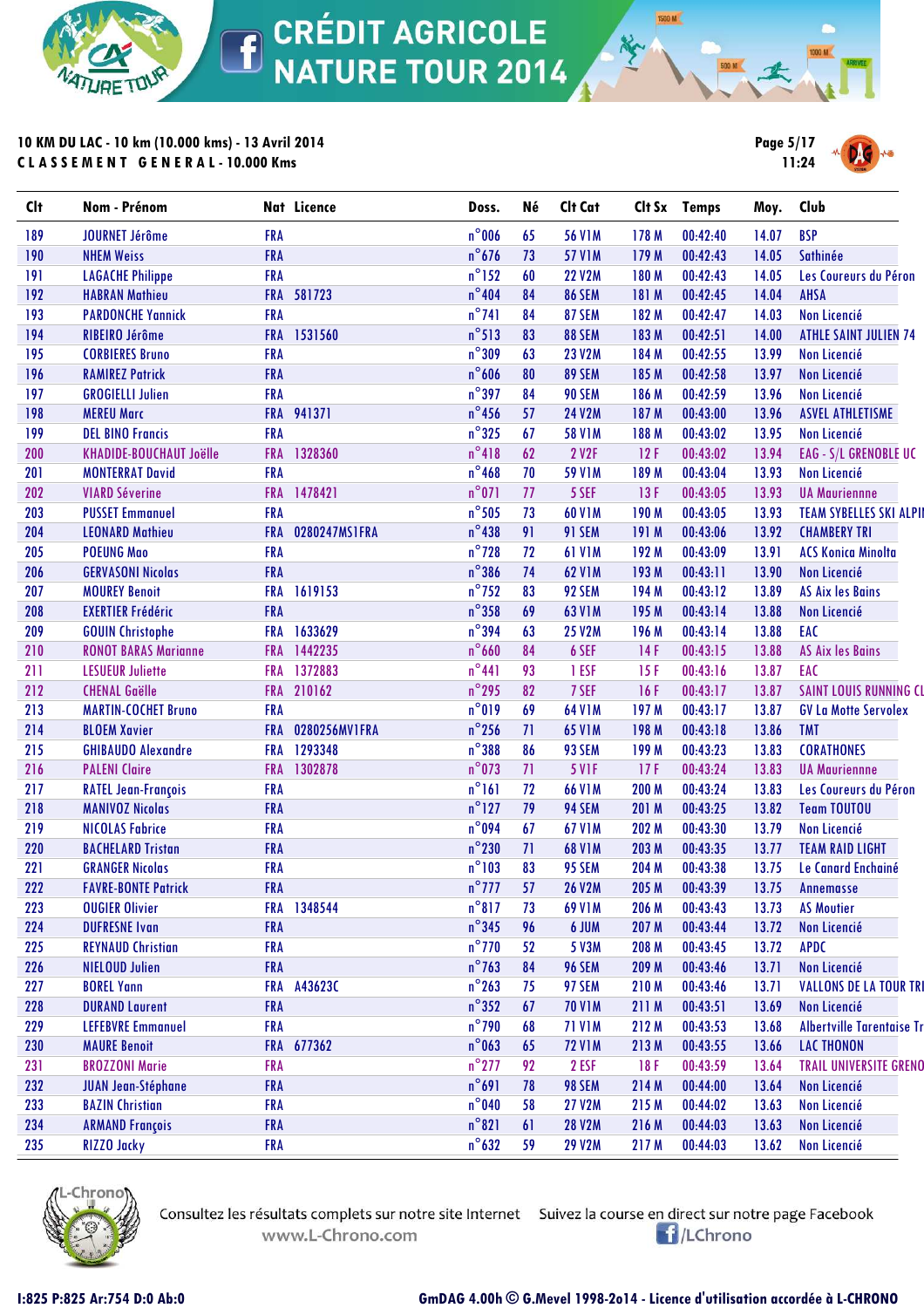

**10 KM DU LAC - 10 km (10.000 kms) - 13 Avril 2014 C L A S S E M E N T G E N E R A L - 10.000 Kms**



**1500 M** 

| Clt | Nom - Prénom                  |            | Nat Licence   | Doss.           | Né | Clt Cat        |       | Clt Sx Temps | Moy.  | Club                          |
|-----|-------------------------------|------------|---------------|-----------------|----|----------------|-------|--------------|-------|-------------------------------|
| 236 | <b>BROCH Jerome</b>           | <b>FRA</b> |               | $n^{\circ}$ 276 | 89 | 99 SEM         | 218 M | 00:44:04     | 13.62 | Non Licencié                  |
| 237 | <b>CHARDIN Laure</b>          | <b>FRA</b> | 1480738       | $n^{\circ}$ 290 | 73 | 6 VIF          | 19F   | 00:44:05     | 13.62 | <b>HAUTE TARENTAISE ATHLI</b> |
| 238 | <b>BRUYERE Eric</b>           | FRA        |               | $n^{\circ}$ 137 | 78 | <b>100 SEM</b> | 219 M | 00:44:06     | 13.61 | Crédit Agricole des Savo      |
| 239 | <b>VERNHOLLES Patrick</b>     | <b>FRA</b> |               | $n^{\circ}$ 556 | 64 | <b>30 V2M</b>  | 220 M | 00:44:06     | 13.61 | Non Licencié                  |
| 240 | <b>JANIN Kevin</b>            | FRA        |               | $n^{\circ}411$  | 86 | <b>101 SEM</b> | 221 M | 00:44:15     | 13.56 | Non Licencié                  |
| 241 | <b>CARRIER André</b>          | <b>FRA</b> |               | $n^{\circ}$ 157 | 61 | 31 V2M         | 222 M | 00:44:17     | 13.55 | <b>Frontenex</b>              |
| 242 | <b>MERMILLOD-BLONDIN Anne</b> |            | FRA 1433352   | $n^{\circ}$ 457 | 71 | <b>7 V1F</b>   | 20 F  | 00:44:19     | 13.54 | <b>GUC GRENOBLE</b>           |
| 243 | <b>MICHEL Christophe</b>      | <b>FRA</b> |               | $n^{\circ}$ 460 | 71 | <b>73 V1M</b>  | 223 M | 00:44:20     | 13.54 | <b>Non Licencié</b>           |
| 244 | <b>BLEUX Franck</b>           | FRA        |               | $n^{\circ}$ 115 | 69 | <b>74 V1M</b>  | 224 M | 00:44:24     | 13.51 | <b>Non Licencié</b>           |
| 245 | <b>BON-MARDION Sébastien</b>  | <b>FRA</b> |               | $n^{\circ}622$  | 72 | <b>75 V1M</b>  | 225 M | 00:44:26     | 13.50 | <b>Profil Motos</b>           |
| 246 | <b>HOUSSIN Olivier</b>        | <b>FRA</b> |               | $n^{\circ}408$  | 82 | <b>102 SEM</b> | 226 M | 00:44:27     | 13.50 | Non Licencié                  |
| 247 | <b>CARPENTIER Julien</b>      | <b>FRA</b> |               | $n^{\circ}639$  | 91 | <b>103 SEM</b> | 227 M | 00:44:32     | 13.48 | Non Licencié                  |
| 248 | <b>RUBAUD Thierry</b>         | <b>FRA</b> |               | $n^{\circ}620$  | 68 | <b>76 V1M</b>  | 228 M | 00:44:32     | 13.48 | Non Licencié                  |
| 249 | <b>DEFIX Hervé</b>            | <b>FRA</b> |               | $n^{\circ}$ 823 | 69 | <b>77 V1M</b>  | 229 M | 00:44:39     | 13.44 | Non Licencié                  |
| 250 | <b>FOLIGNE Maxime</b>         | <b>FRA</b> |               | $n^{\circ}371$  | 87 | <b>104 SEM</b> | 230 M | 00:44:43     | 13.42 | Non Licencié                  |
| 251 | <b>LEMAITRE Laurent</b>       | <b>FRA</b> |               | $n^{\circ}$ 436 | 76 | <b>105 SEM</b> | 231 M | 00:44:44     | 13.42 | Non Licencié                  |
| 252 | <b>DELEGLISE Corinne</b>      | <b>FRA</b> |               | $n^{\circ}327$  | 68 | <b>8 V1F</b>   | 21F   | 00:44:48     | 13.39 | Non Licencié                  |
| 253 | <b>CONSTANT Michel</b>        | <b>FRA</b> | 1177620       | $n^{\circ}$ 043 | 52 | 6 V3M          | 232 M | 00:44:50     | 13.39 | <b>CAP Bugey</b>              |
| 254 | <b>LECLER Joel</b>            | <b>FRA</b> | 607578        | $n^{\circ}434$  | 57 | <b>32 V2M</b>  | 233 M | 00:44:54     | 13.37 | <b>ASFR</b>                   |
| 255 | <b>DUQUENNE André</b>         | <b>FRA</b> |               | $n^{\circ}$ 643 | 85 | <b>106 SEM</b> | 234 M | 00:44:54     | 13.36 | Non Licencié                  |
| 256 | <b>HAILLOUD Xavier</b>        | FRA        |               | $n^{\circ}$ 406 | 74 | <b>78 V1M</b>  | 235 M | 00:44:57     | 13.35 | C.S.S.C                       |
| 257 | <b>MALLE Pierre</b>           | <b>FRA</b> | 708622        | $n^{\circ}$ 050 | 62 | 33 V2M         | 236 M | 00:45:01     | 13.33 | <b>LAC THONON</b>             |
| 258 | <b>LAGRANGE Olivier</b>       | FRA        |               | $n^{\circ}$ 425 | 73 | <b>79 V1M</b>  | 237 M | 00:45:05     | 13.31 | <b>Non Licencié</b>           |
| 259 | <b>BOESSO Bruno</b>           | <b>FRA</b> |               | $n°$ 093        | 62 | 34 V2M         | 238 M | 00:45:07     | 13.30 | Non Licencié                  |
| 260 | <b>PHILIBERT Marine</b>       |            | FRA 1643974   | $n^{\circ}$ 492 | 87 | 8 SEF          | 22F   | 00:45:07     | 13.30 | ACVS                          |
| 261 | <b>CHABERT Jean-Louis</b>     | <b>FRA</b> | 1456552       | $n^{\circ}813$  | 49 | <b>7 V3M</b>   | 239 M | 00:45:09     | 13.29 | <b>AS Moutier</b>             |
| 262 | <b>GERVASONI Eric</b>         | <b>FRA</b> | A10960C       | $n^{\circ}387$  | 75 | <b>107 SEM</b> | 240 M | 00:45:11     | 13.28 | Non Licencié                  |
| 263 | <b>PINCHON Michaël</b>        | <b>FRA</b> |               | $n^{\circ}$ 496 | 73 | <b>80 V1M</b>  | 241 M | 00:45:11     | 13.28 | <b>BSP</b>                    |
| 264 | <b>ALLASIA Pascal</b>         | <b>FRA</b> |               | $n^{\circ}626$  | 62 | 35 V2M         | 242 M | 00:45:14     | 13.27 | <b>Handball Aix les Bains</b> |
| 265 | <b>MATHIEU David</b>          | <b>FRA</b> | 1579679       | $n^{\circ}$ 179 | 70 | <b>81 V1M</b>  | 243 M | 00:45:17     | 13.25 | <b>EARP</b>                   |
| 266 | <b>MUZEAU Sophie</b>          | FRA        |               | $n^{\circ}$ 475 | 69 | 9 VIF          | 23F   | 00:45:17     | 13.25 | <b>TEAM SAVOIE ENDURANC</b>   |
| 267 | <b>DUMESNIL Florent</b>       | <b>FRA</b> |               | $n^{\circ}$ 654 | 79 | <b>108 SEM</b> | 244 M | 00:45:17     | 13.25 | <b>Team Minoudou</b>          |
| 268 | <b>BONNERY Jean-Claude</b>    | <b>FRA</b> | 1437016       | $n^{\circ}$ 070 | 54 | <b>8 V3M</b>   | 245 M | 00:45:21     | 13.23 | <b>UA Mauriennne</b>          |
| 269 | <b>DENIZET Frédéric</b>       | <b>FRA</b> |               | $n^{\circ}$ 712 | 63 | <b>36 V2M</b>  | 246 M | 00:45:25     | 13.21 | Non Licencié                  |
| 270 | <b>BARON Fabrice</b>          | <b>FRA</b> |               | $n^{\circ}$ 158 | 79 | <b>109 SEM</b> | 247 M | 00:45:27     | 13.20 | Non Licencié                  |
| 271 | <b>DESSAINJEAN Jérémy</b>     | <b>FRA</b> |               | $n^{\circ}$ 337 | 83 | <b>110 SEM</b> | 248 M | 00:45:28     | 13.20 | Non Licencié                  |
| 272 | <b>SAINT-PIERRE Bruno</b>     | <b>FRA</b> | 0280247MS4FRA | $n^{\circ}$ 525 | 79 | <b>111 SEM</b> | 249 M | 00:45:29     | 13.19 | <b>CHAMBERY TRIATHLON</b>     |
| 273 | <b>ROUSSEL Clément</b>        | <b>FRA</b> |               | $n^{\circ}$ 783 | 91 | <b>112 SEM</b> | 250 M | 00:45:30     | 13.19 | <b>Non Licencié</b>           |
| 274 | ?Dossard #725                 | <b>FRA</b> |               | $n^{\circ}$ 725 |    | <b>113 SEM</b> | 251 M | 00:45:32     | 13.18 | <b>Non Licencié</b>           |
| 275 | <b>MIRAT Renaud</b>           | <b>FRA</b> |               | $n^{\circ}$ 462 | 86 | <b>114 SEM</b> | 252 M | 00:45:32     | 13.18 | Non Licencié                  |
| 276 | <b>CLAUSER Patricia</b>       | <b>FRA</b> | 1438554       | $n^{\circ}$ 066 | 65 | <b>10 V1F</b>  | 24 F  | 00:45:32     | 13.18 | <b>UA Mauriennne</b>          |
| 277 | <b>MERCIER Hugo</b>           | <b>FRA</b> |               | $n^{\circ}$ 751 | 90 | <b>115 SEM</b> | 253 M | 00:45:36     | 13.16 | Non Licencié                  |
| 278 | <b>CORNECOUP Jérémie</b>      | <b>FRA</b> |               | $n^{\circ}$ 138 | 84 | <b>116 SEM</b> | 254 M | 00:45:36     | 13.16 | Crédit Agricole des Savo      |
| 279 | <b>MONTICO Pascal</b>         | <b>FRA</b> |               | $n^{\circ}$ 175 | 68 | <b>82 V1M</b>  | 255 M | 00:45:39     | 13.15 | Vélo Club Saint Inn           |
| 280 | <b>BOULAI Simon</b>           | <b>FRA</b> |               | $n^{\circ}$ 268 | 88 | <b>117 SEM</b> | 256 M | 00:45:40     | 13.14 | Non Licencié                  |
| 281 | <b>SANLAVILLE Marc</b>        | <b>FRA</b> | T236293       | $n^{\circ}107$  | 48 | <b>9 V3M</b>   | 257 M | 00:45:41     | 13.14 | Non Licencié                  |
| 282 | <b>PONS Dominique</b>         | <b>FRA</b> |               | $n^{\circ}$ 710 | 64 | 37 V2M         | 258 M | 00:45:42     | 13.13 | Non Licencié                  |



www.L-Chrono.com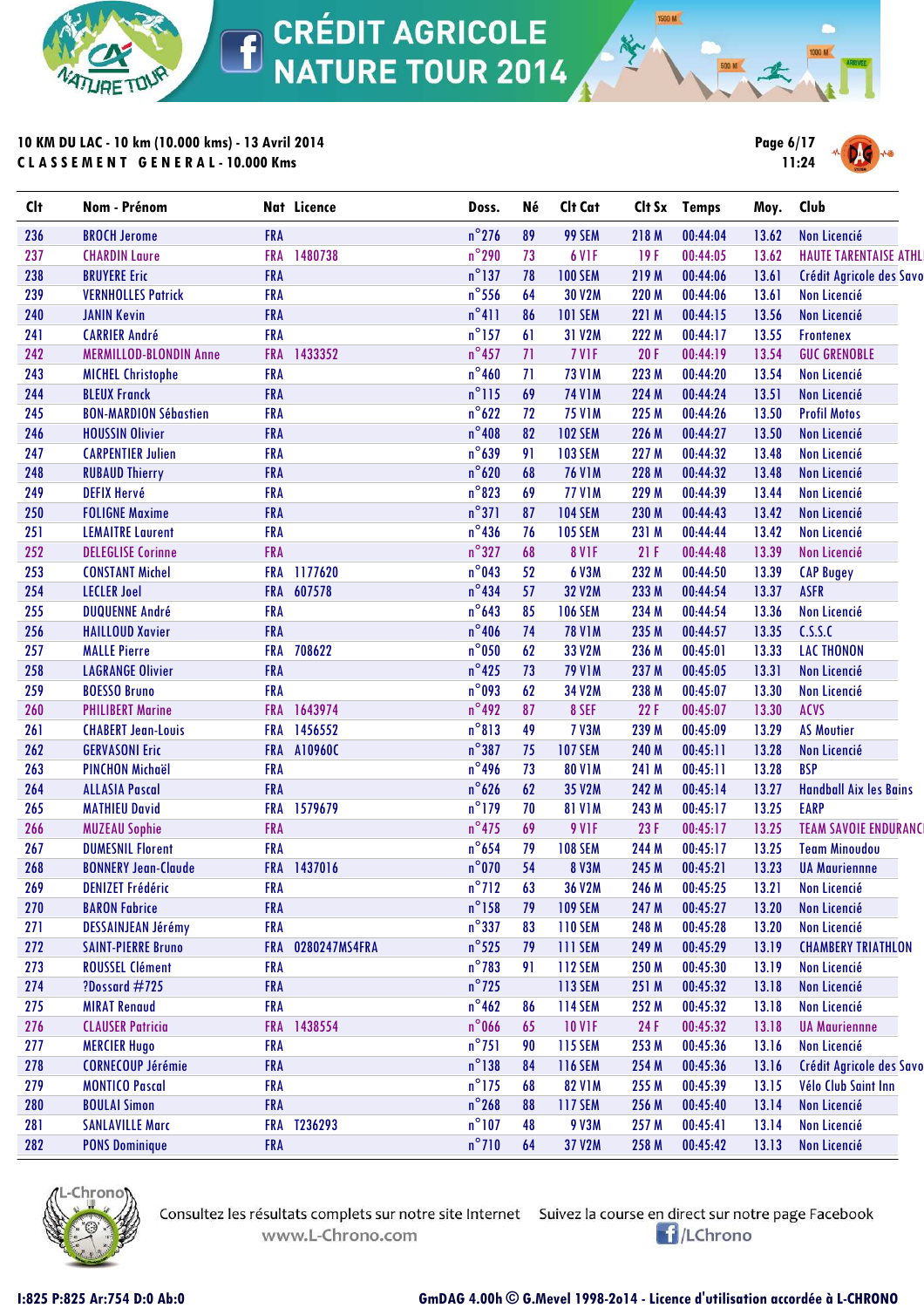

**10 KM DU LAC - 10 km (10.000 kms) - 13 Avril 2014 C L A S S E M E N T G E N E R A L - 10.000 Kms**



**1500 M** 

| <b>Clt</b> | Nom - Prénom                     |            | Nat Licence            | Doss.           | Né | Clt Cat        |       | Clt Sx Temps | Moy.  | Club                        |
|------------|----------------------------------|------------|------------------------|-----------------|----|----------------|-------|--------------|-------|-----------------------------|
| 283        | <b>BOUVIER-BELLVILLE Laurent</b> | <b>FRA</b> |                        | $n^{\circ}674$  | 72 | <b>83 V1M</b>  | 259 M | 00:45:43     | 13.13 | <b>AVOC</b>                 |
| 284        | <b>SALOMON Thierry</b>           | <b>FRA</b> |                        | $n^{\circ}527$  | 71 | <b>84 V1M</b>  | 260 M | 00:45:45     | 13.12 | <b>ACP CROLLES</b>          |
| 285        | <b>KHANFOUSS Saïd</b>            | <b>FRA</b> |                        | $n^{\circ}$ 693 | 81 | <b>118 SEM</b> | 261 M | 00:45:47     | 13.11 | Cognin Athlétic             |
| 286        | <b>FERRAN Philippe</b>           | <b>FRA</b> |                        | $n^{\circ}369$  | 84 | <b>119 SEM</b> | 262 M | 00:45:48     | 13.10 | <b>LA RONDE DE CHAVANOD</b> |
| 287        | <b>GIRAUDON Robert</b>           | <b>FRA</b> |                        | $n^{\circ}822$  | 48 | <b>10 V3M</b>  | 263 M | 00:45:49     | 13.10 | Non Licencié                |
| 288        | <b>FALCOZ Laurent</b>            | <b>FRA</b> |                        | $n^{\circ}818$  | 68 | <b>85 V1M</b>  | 264 M | 00:45:50     | 13.09 | Non Licencié                |
| 289        | <b>LONG Stéphane</b>             | <b>FRA</b> |                        | $n^{\circ}$ 588 | 70 | <b>86 V1M</b>  | 265 M | 00:45:50     | 13.09 | Non Licencié                |
| 290        | <b>BOUSSY Pascal</b>             | FRA        |                        | $n^{\circ}271$  | 68 | <b>11 V1F</b>  | 25F   | 00:45:51     | 13.09 | Non Licencié                |
| 291        | <b>CHOJNACKI Audrey</b>          | <b>FRA</b> | 1004399                | $n^{\circ}$ 296 | 84 | 9 SEF          | 26 F  | 00:45:52     | 13.08 | EAC                         |
| 292        | <b>RODRIGUEZ Lydia</b>           | <b>FRA</b> |                        | $n^{\circ}716$  | 72 | <b>12 V1F</b>  | 27F   | 00:45:54     | 13.07 | Non Licencié                |
| 293        | <b>FAUCHER Caryl</b>             | <b>FRA</b> |                        | $n^{\circ}362$  | 71 | <b>87 V1M</b>  | 266 M | 00:45:56     | 13.07 | Non Licencié                |
| 294        | <b>DEBON Vincent</b>             | <b>FRA</b> |                        | $n^{\circ}641$  | 59 | <b>38 V2M</b>  | 267 M | 00:45:56     | 13.07 | Non Licencié                |
| 295        | <b>WALLIN Kristffer</b>          | <b>FRA</b> |                        | $n^{\circ}$ 570 | 78 | <b>120 SEM</b> | 268 M | 00:45:57     | 13.06 | Non Licencié                |
| 296        | <b>VASSEL Sandrine</b>           | <b>FRA</b> | 837731                 | $n^{\circ}$ 555 | 75 | <b>10 SEF</b>  | 28 F  | 00:45:58     | 13.05 | <b>AS Aix les Bains</b>     |
| 297        | <b>SZKUTA Roger</b>              | <b>FRA</b> |                        | n°012           | 58 | <b>39 V2M</b>  | 269 M | 00:45:59     | 13.05 | Non Licencié                |
| 298        | <b>RICHARD François</b>          | <b>FRA</b> |                        | $n^{\circ}$ 696 | 54 | 11 V3M         | 270 M | 00:46:03     | 13.03 | <b>Non Licencié</b>         |
| 299        | <b>PERRET Aubin</b>              | <b>FRA</b> |                        | $n^{\circ}489$  | 97 | 2 CAM          | 271 M | 00:46:05     | 13.02 | <b>Non Licencié</b>         |
| 300        | <b>BOLLARD Vincent</b>           | <b>FRA</b> |                        | $n^{\circ}261$  | 86 | <b>121 SEM</b> | 272 M | 00:46:08     | 13.01 | Non Licencié                |
| 301        | SANFILIPPO Jean-Christophe       | <b>FRA</b> |                        | $n^{\circ}$ 139 | 80 | <b>122 SEM</b> | 273 M | 00:46:08     | 13.01 | Crédit Agricole des Savo    |
| 302        | <b>BAREGE René</b>               | <b>FRA</b> |                        | $n^{\circ}$ 742 | 63 | <b>40 V2M</b>  | 274 M | 00:46:10     | 13.00 | <b>Elan Voglanais</b>       |
| 303        | <b>MARINHO Manuel</b>            | <b>FRA</b> |                        | $n^{\circ}781$  | 62 | 41 V2M         | 275 M | 00:46:12     | 12.99 | Non Licencié                |
| 304        | <b>BAMBROOK Shelley</b>          | <b>FRA</b> |                        | $n^{\circ}$ 657 | 83 | <b>11 SEF</b>  | 29F   | 00:46:13     | 12.98 | Non Licencié                |
| 305        | <b>FOURNEAU Denis</b>            | <b>FRA</b> | 1313392                | $n^{\circ}$ 167 | 58 | <b>42 V2M</b>  | 276 M | 00:46:14     | 12.98 | <b>ASPTT Grenoble</b>       |
| 306        | <b>CORMIER Kataline</b>          | <b>FRA</b> |                        | $n^{\circ}310$  | 79 | <b>12 SEF</b>  | 30 F  | 00:46:16     | 12.97 | <b>LES CORATHONES</b>       |
| 307        | <b>VINCENT Nathalie</b>          | <b>FRA</b> | 1531566                | $n^{\circ}$ 565 | 70 | <b>13 V1F</b>  | 31F   | 00:46:19     | 12.96 | <b>AVOC</b>                 |
| 308        | <b>SOUSSI Brahim</b>             | <b>FRA</b> |                        | $n^{\circ}$ 535 | 67 | <b>88 V1M</b>  | 277 M | 00:46:21     | 12.95 | <b>Non Licencié</b>         |
| 309        | <b>GRARD Adrien</b>              | <b>FRA</b> |                        | $n^{\circ}$ 792 | 89 | <b>123 SEM</b> | 278 M | 00:46:27     | 12.92 | Non Licencié                |
| 310        | <b>MAGNIN Philippe</b>           | FRA        |                        | $n^{\circ}701$  | 61 | <b>43 V2M</b>  | 279 M | 00:46:34     | 12.89 | Non Licencié                |
| 311        | <b>COLLOMB Valérie</b>           | <b>FRA</b> |                        | $n^{\circ}$ 033 | 69 | <b>14 V1F</b>  | 32F   | 00:46:36     | 12.88 | Non Licencié                |
| 312        | <b>FROMAGER Frédéric</b>         | <b>FRA</b> |                        | $n^{\circ}$ 376 | 69 | <b>89 V1M</b>  | 280 M | 00:46:40     | 12.86 | Non Licencié                |
| 313        | <b>DOBERVA Laurent</b>           | <b>FRA</b> |                        | $n^{\circ}649$  | 66 | <b>90 V1M</b>  | 281 M | 00:46:52     | 12.80 | Non Licencié                |
| 314        | <b>ZOUAF Taoufik</b>             | <b>FRA</b> |                        | $n^{\circ}$ 690 | 80 | <b>124 SEM</b> | 282 M | 00:46:57     | 12.78 | Non Licencié                |
| 315        | <b>THIERY Maxime</b>             | <b>FRA</b> |                        | $n^{\circ}$ 544 | 85 | <b>125 SEM</b> | 283 M | 00:47:00     | 12.77 | Non Licencié                |
| 316        | <b>PARIS Anthony</b>             | <b>FRA</b> |                        | $n^{\circ}$ 479 | 97 | 3 CAM          | 284 M | 00:47:00     | 12.77 | JSP DE LA COMBE D'ARLY      |
| 317        | <b>CHOKAIRI Karim</b>            | <b>FRA</b> |                        | $n^{\circ}$ 297 | 71 | <b>91 V1M</b>  | 285 M | 00:47:02     | 12.76 | Non Licencié                |
| 318        | <b>BERTHET Jean Pierre</b>       | <b>FRA</b> |                        | $n^{\circ}$ 243 | 59 | <b>44 V2M</b>  | 286 M | 00:47:02     | 12.76 | Non Licencié                |
| 319        | <b>PATRASCU Pascale</b>          | <b>FRA</b> |                        | $n^{\circ}$ 755 | 67 | <b>15 V1F</b>  | 33 F  | 00:47:04     | 12.75 | Non Licencié                |
| 320        | <b>PARRET Véronique</b>          |            | FRA 1245684            | $n^{\circ}482$  | 66 | <b>16 V1F</b>  | 34 F  | 00:47:07     | 12.74 | <b>AS Aix les Bains</b>     |
| 321        | <b>DURBIONO Jean-François</b>    | <b>FRA</b> |                        | $n^{\circ}$ 786 | 68 | <b>92 V1M</b>  | 287 M | 00:47:11     | 12.72 | Non Licencié                |
| 322        | <b>FOURNEAU Marianne</b>         | <b>FRA</b> | 1313059                | $n^{\circ}$ 171 | 64 | 3 V2F          | 35F   | 00:47:14     | 12.71 | <b>ASPTT Grenoble</b>       |
| 323        | <b>FOUCHER Elliott</b>           | <b>FRA</b> |                        | $n^{\circ}$ 374 | 86 | <b>126 SEM</b> | 288 M | 00:47:14     | 12.71 | Non Licencié                |
| 324        | <b>DUNAND Gédéon</b>             | <b>FRA</b> |                        | $n^{\circ}$ 346 | 88 | <b>127 SEM</b> | 289 M | 00:47:22     | 12.67 | <b>Non Licencié</b>         |
| 325        | <b>TAILHARDAT Alexandre</b>      | <b>FRA</b> |                        | $n^{\circ}$ 539 | 82 | <b>128 SEM</b> | 290 M | 00:47:23     | 12.66 | Non Licencié                |
| 326        | <b>TANCHE Bruno</b>              | <b>FRA</b> |                        | $n^{\circ}$ 599 | 66 | <b>93 V1M</b>  | 291 M | 00:47:28     | 12.64 | Amicale Pedestre de l'Ar    |
| 327        | <b>NOTO Laure</b>                | <b>FRA</b> |                        | $n^{\circ}$ 726 | 74 | <b>17 V1F</b>  | 36 F  | 00:47:29     | 12.64 | Clara _Alexi's Team         |
| 328        | <b>BAUDOUIN Jean-Marie</b>       |            | FRA 071481067736MV3FRA | $n^{\circ}$ 779 | 57 | <b>45 V2M</b>  | 292 M | 00:47:30     | 12.64 | <b>Aix Savoie Triathlon</b> |
| 329        | <b>CALLOUD Isabelle</b>          | <b>FRA</b> |                        | $n^{\circ}$ 734 | 65 | <b>18 V1F</b>  | 37 F  | 00:47:33     | 12.62 | <b>APDC</b>                 |
|            |                                  |            |                        |                 |    |                |       |              |       |                             |



www.L-Chrono.com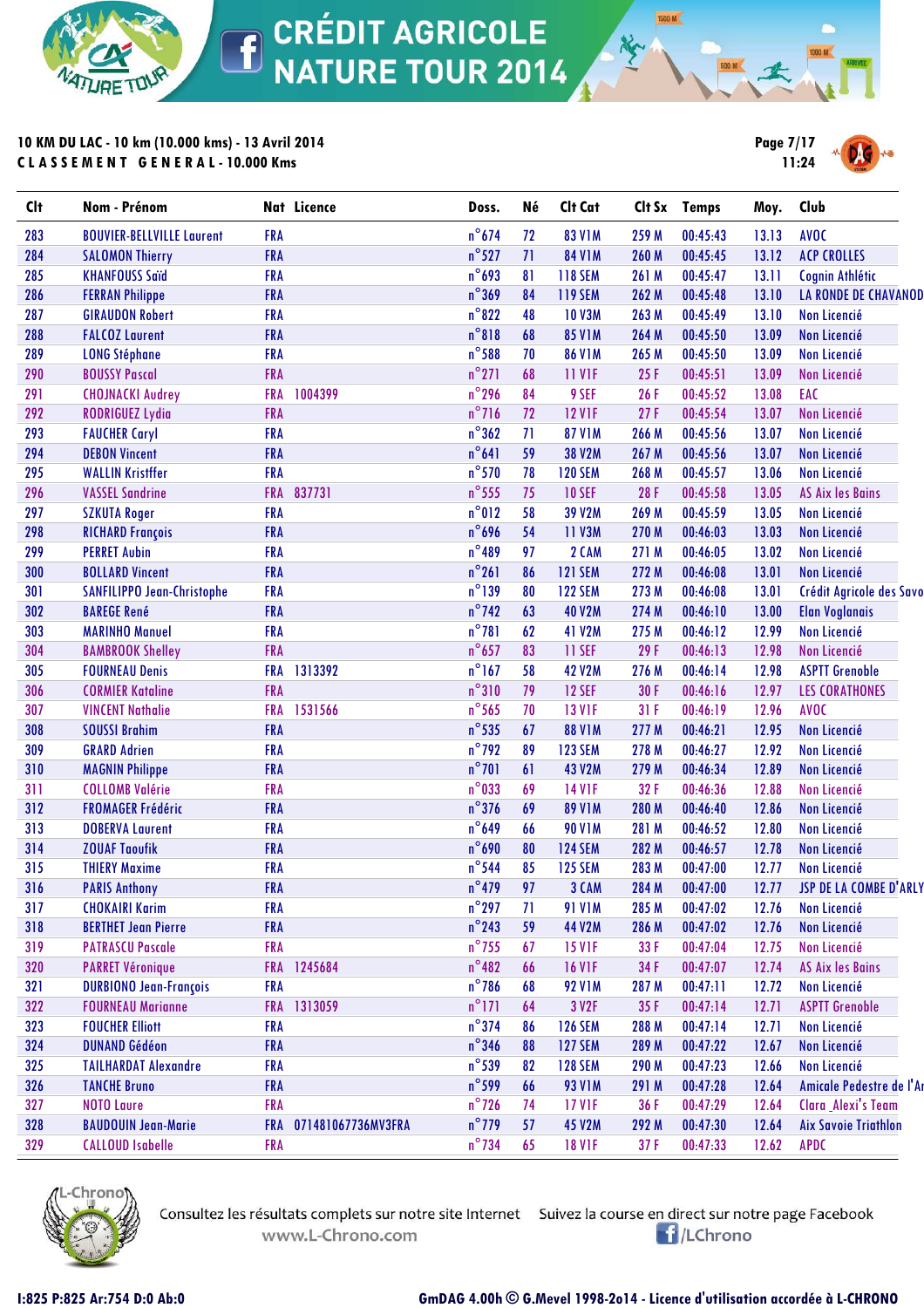

**10 KM DU LAC - 10 km (10.000 kms) - 13 Avril 2014 C L A S S E M E N T G E N E R A L - 10.000 Kms**



**1500 M** 

| $n^{\circ}402$<br>330<br><b>13 SEF</b><br>00:47:38<br>AVOC<br><b>GUILLOT Laetitia</b><br><b>FRA</b><br>84<br>38 F<br>12.60<br>$n^{\circ}$ 428<br>84<br><b>129 SEM</b><br>12.59<br>331<br><b>LANDI Floris</b><br><b>FRA</b><br>293 M<br>00:47:41<br>Non Licencié<br>$n^{\circ}$ 746<br>332<br><b>FRA</b><br><b>14 SEF</b><br>39 F<br>00:47:45<br>12.57<br><b>APDC</b><br><b>LABORDE Jessica</b><br>81<br>$n^{\circ}433$<br>333<br><b>FRA</b><br>91<br><b>15 SEF</b><br>40 F<br>00:47:46<br>12.56<br><b>Non Licencié</b><br><b>LE ROUZIC Enorg</b><br>$n^{\circ}$ 507<br>334<br><b>RAPHOZ Malorie</b><br><b>FRA</b><br>73<br><b>19 V1F</b><br>41 F<br>00:47:50<br>12.55<br><b>Non Licencié</b><br>$n^{\circ}$ 711<br>335<br><b>FRA</b><br>57<br><b>46 V2M</b><br>00:47:52<br><b>FORTUNATO Jean-Paul</b><br>294 M<br>12.54<br>Non Licencié<br>$n^{\circ}684$<br>49<br><b>APDC</b><br>336<br><b>FRA</b><br><b>12 V3M</b><br>295 M<br>00:47:53<br>12.53<br><b>BLANC TALON Jean</b><br>$n^{\circ}$ 773<br><b>Non Licencié</b><br>337<br><b>FALCOZ Frédéric</b><br><b>FRA</b><br>70<br><b>94 V1M</b><br>296 M<br>00:47:53<br>12.53<br>$n^{\circ}607$<br>338<br><b>GABELLA Gregory</b><br><b>FRA</b><br>896615<br>80<br><b>130 SEM</b><br>00:47:53<br>12.53<br><b>AS Aix les Bains</b><br>297 M<br>$n^{\circ}$ 009<br>339<br><b>BALMAIN Janet Jacqueline</b><br>75<br>42F<br>00:47:55<br>12.52<br><b>FRA</b><br><b>16 SEF</b><br>Non Licencié<br>$n^{\circ}$ 673<br>340<br><b>FRA</b><br>92<br>7 ESM<br>298 M<br>12.51<br><b>DEMEZ Florian</b><br>00:47:59<br>Non Licencié<br>$n^{\circ}603$<br>341<br><b>DANZIN Philippe</b><br><b>FRA</b><br>61<br><b>47 V2M</b><br>299 M<br>00:47:59<br>12.51<br>Amicale Pedestre de l'Ar<br>$n^{\circ}121$<br>342<br><b>FRA</b><br>52<br><b>13 V3M</b><br>00:48:00<br>12.50<br><b>CHARDON Jean-Yves</b><br>300 M<br>Non Licencié<br>$n^{\circ}415$<br>343<br>79<br><b>17 SEF</b><br>00:48:02<br><b>JUGLARET Aline</b><br><b>FRA</b><br>43 F<br>12.49<br>Non Licencié<br>$n^{\circ}291$<br>344<br><b>CHARVET Cédric</b><br><b>FRA</b><br>78<br><b>131 SEM</b><br>301 M<br>00:48:02<br>12.49<br>Non Licencié<br>$n^{\circ}510$<br>345<br><b>FRA</b><br>61<br><b>48 V2M</b><br>00:48:06<br><b>Non Licencié</b><br><b>REBOUD Jean-Luc</b><br>302 M<br>12.48<br>$n^{\circ}109$<br>346<br><b>FRA</b><br>83<br><b>132 SEM</b><br>00:48:07<br>12.47<br><b>Non Licencié</b><br><b>GARIN Raphaël</b><br>303 M<br>$n^{\circ}$ 151<br>71<br>347<br><b>20 V1F</b><br>44 F<br>00:48:07<br>12.47<br><b>DUBOIS Nathalie</b><br><b>FRA</b><br>Les Coureurs du Péron<br>$n^{\circ}$ 044<br>348<br><b>FRA</b><br>86<br><b>133 SEM</b><br>304 M<br>00:48:11<br>12.46<br><b>Non Licencié</b><br><b>DALAINE Antonin</b><br>$n^{\circ}414$<br>349<br><b>JOSUE Franck</b><br><b>FRA</b><br><b>95 V1M</b><br>305 M<br>00:48:12<br>12.45<br>Non Licencié<br>66<br>$n^{\circ}$ 679<br>350<br><b>JOUVE Alain</b><br><b>FRA</b><br>49<br><b>14 V3M</b><br>306 M<br>00:48:13<br>12.45<br><b>Non Licencié</b><br>$n^{\circ}$ 447<br>A49704L<br>351<br>77<br><b>134 SEM</b><br>00:48:15<br>12.44<br><b>CHAMBERY TRIATHLON</b><br><b>MADELAINE Cyril</b><br><b>FRA</b><br>307 M<br>$n^{\circ}820$<br>352<br><b>FRA</b><br>96<br>3 JUF<br>45F<br>00:48:15<br>12.44<br><b>Non Licencié</b><br><b>FEROUSSIER Auriane</b><br>$n^{\circ}685$<br>353<br><b>FRA</b><br>76<br><b>18 SEF</b><br>46 F<br>00:48:16<br>Non Licencié<br><b>FREMONT Stéphanie</b><br>12.43<br>$n^{\circ}$ 692<br>354<br><b>FRA</b><br>73<br><b>96 V1M</b><br>00:48:16<br>12.43<br>Non Licencié<br><b>SPANTI Richard</b><br>308 M<br>$n^{\circ}$ 727<br>355<br><b>FRA</b><br>1645266<br>80<br><b>135 SEM</b><br>12.42<br><b>Rumilly</b><br><b>HERBAUT Laurent</b><br>309 M<br>00:48:18<br>$n^{\circ}470$<br>356<br><b>MOUSSA Adel</b><br><b>FRA</b><br><b>136 SEM</b><br>00:48:20<br>12.41<br><b>Non Licencié</b><br>77<br>310 M<br>$n^{\circ}$ 074<br>1398210<br>357<br><b>PROUST Sandrine</b><br><b>FRA</b><br>75<br><b>19 SEF</b><br>47F<br>00:48:21<br>12.41<br><b>UA Mauriennne</b><br>$n^{\circ}$ 174<br>358<br><b>PROTRON Alain</b><br><b>FRA</b><br>52<br><b>15 V3M</b><br>00:48:22<br>12.41<br><b>Non Licencié</b><br>311 M<br>$n^{\circ}$ 076<br>1469587<br>359<br>73<br><b>21 V1F</b><br>48F<br>00:48:23<br>12.40<br><b>FAVIER Stéphanie</b><br><b>FRA</b><br><b>UA Mauriennne</b><br>$n^{\circ}432$<br>360<br><b>FRA</b><br>73<br><b>97 V1M</b><br>00:48:24<br><b>LE COQ Yannick</b><br>312 M<br>12.40<br>Non Licencié<br>$n^{\circ}407$<br>361<br><b>HERLIN Sebastien</b><br><b>FRA</b><br>74<br><b>98 V1M</b><br>313 M<br>00:48:24<br>Non Licencié<br>12.40<br>$n^{\circ}$ 354<br>79<br>362<br><b>FRA</b><br><b>137 SEM</b><br>314 M<br>00:48:27<br><b>CLUB DE BOXE MOTTERAI</b><br><b>DURVILLE Laurent</b><br>12.38<br>$n^{\circ}628$<br>363<br><b>FRA</b><br>77<br><b>PERREL Frédéric</b><br><b>138 SEM</b><br>315 M<br>00:48:29<br>12.38<br>Non Licencié<br>$n^{\circ}191$<br><b>Courrir pour Offrir</b><br>364<br><b>PEDRE Jean-Patrick</b><br><b>FRA</b><br>69<br><b>99 V1M</b><br>00:48:33<br>12.36<br>316 M<br>$n^{\circ}192$<br>365<br><b>FRA</b><br><b>139 SEM</b><br>317 M<br>00:48:33<br>12.36<br><b>Courrir pour Offrir</b><br><b>PACHE Gregory</b><br>80<br>$n^{\circ}$ 088<br><b>FRA</b><br>366<br><b>RABARTIN Emeric</b><br><b>100 V1M</b><br>318 M<br>00:48:34<br>12.36<br>Non Licencié<br>73<br>$n^{\circ}$ 240<br>367<br><b>BELLEC Adrien</b><br><b>FRA</b><br>81<br><b>140 SEM</b><br>12.35<br>319 M<br>00:48:35<br>Non Licencié<br>$n^{\circ}631$<br><b>PIERCE Christopher</b><br><b>49 V2M</b><br>368<br><b>FRA</b><br>64<br>320 M<br>00:48:37<br>12.34<br>Non Licencié<br>$n^{\circ}$ 638<br>369<br><b>101 V1M</b><br>00:48:40<br><b>ACP</b><br><b>CARLES SALMON Nicolas</b><br><b>FRA</b><br>69<br>321 M<br>12.33<br>$n^{\circ}330$<br>66<br>370<br><b>DENARIE Florent</b><br><b>FRA</b><br><b>102 V1M</b><br>322 M<br>00:48:41<br>12.33<br>Non Licencié<br>$n^{\circ}$ 636<br><b>BERAIL Eric</b><br><b>103 V1M</b><br>371<br><b>FRA</b><br>69<br>323 M<br>00:48:41<br>12.32<br>Non Licencié<br>$n^{\circ}672$<br>372<br><b>PADEY Lionel</b><br><b>FRA</b><br>68<br><b>104 V1M</b><br>324 M<br>00:48:42<br>12.32<br>Non Licencié<br>$n^{\circ}$ 740<br>373<br><b>VUILLERMET Valérie</b><br>1599324<br><b>22 V1F</b><br><b>FRA</b><br>68<br>49 F<br>00:48:43<br>12.32<br>AS Aix les Bains<br>$n^{\circ}$ 429<br>374<br><b>FRA</b><br><b>LANDI Gallen</b><br>86<br><b>141 SEM</b><br>325 M<br>00:48:43<br>12.32<br>Non Licencié<br>$n^{\circ}328$<br>375<br><b>DELETRAZ Karelle</b><br><b>FRA</b><br>75<br><b>20 SEF</b><br>50 F<br>00:48:45<br>12.31<br>Non Licencié<br>$n^{\circ}080$<br>57<br>12.31<br>376<br><b>MARNEAU Didier</b><br><b>FRA</b><br><b>50 V2M</b><br>326 M<br>00:48:46<br>Non Licencié | <b>Clt</b> | Nom - Prénom | Nat Licence | Doss. | Né | Clt Cat | Clt Sx Temps | Moy. | Club |
|-----------------------------------------------------------------------------------------------------------------------------------------------------------------------------------------------------------------------------------------------------------------------------------------------------------------------------------------------------------------------------------------------------------------------------------------------------------------------------------------------------------------------------------------------------------------------------------------------------------------------------------------------------------------------------------------------------------------------------------------------------------------------------------------------------------------------------------------------------------------------------------------------------------------------------------------------------------------------------------------------------------------------------------------------------------------------------------------------------------------------------------------------------------------------------------------------------------------------------------------------------------------------------------------------------------------------------------------------------------------------------------------------------------------------------------------------------------------------------------------------------------------------------------------------------------------------------------------------------------------------------------------------------------------------------------------------------------------------------------------------------------------------------------------------------------------------------------------------------------------------------------------------------------------------------------------------------------------------------------------------------------------------------------------------------------------------------------------------------------------------------------------------------------------------------------------------------------------------------------------------------------------------------------------------------------------------------------------------------------------------------------------------------------------------------------------------------------------------------------------------------------------------------------------------------------------------------------------------------------------------------------------------------------------------------------------------------------------------------------------------------------------------------------------------------------------------------------------------------------------------------------------------------------------------------------------------------------------------------------------------------------------------------------------------------------------------------------------------------------------------------------------------------------------------------------------------------------------------------------------------------------------------------------------------------------------------------------------------------------------------------------------------------------------------------------------------------------------------------------------------------------------------------------------------------------------------------------------------------------------------------------------------------------------------------------------------------------------------------------------------------------------------------------------------------------------------------------------------------------------------------------------------------------------------------------------------------------------------------------------------------------------------------------------------------------------------------------------------------------------------------------------------------------------------------------------------------------------------------------------------------------------------------------------------------------------------------------------------------------------------------------------------------------------------------------------------------------------------------------------------------------------------------------------------------------------------------------------------------------------------------------------------------------------------------------------------------------------------------------------------------------------------------------------------------------------------------------------------------------------------------------------------------------------------------------------------------------------------------------------------------------------------------------------------------------------------------------------------------------------------------------------------------------------------------------------------------------------------------------------------------------------------------------------------------------------------------------------------------------------------------------------------------------------------------------------------------------------------------------------------------------------------------------------------------------------------------------------------------------------------------------------------------------------------------------------------------------------------------------------------------------------------------------------------------------------------------------------------------------------------------------------------------------------------------------------------------------------------------------------------------------------------------------------------------------------------------------------------------------------------------------------------------------------------------------------------------------------------------------------------------------------------------------------------------------------------------------------------------------------------------------------------------------------------------------------------------------------------------------------------------------------------------------------------------------------------------------------------------------------------------------------------------------------------------------------------------------------------------------------------------------------------------------------------------------|------------|--------------|-------------|-------|----|---------|--------------|------|------|
|                                                                                                                                                                                                                                                                                                                                                                                                                                                                                                                                                                                                                                                                                                                                                                                                                                                                                                                                                                                                                                                                                                                                                                                                                                                                                                                                                                                                                                                                                                                                                                                                                                                                                                                                                                                                                                                                                                                                                                                                                                                                                                                                                                                                                                                                                                                                                                                                                                                                                                                                                                                                                                                                                                                                                                                                                                                                                                                                                                                                                                                                                                                                                                                                                                                                                                                                                                                                                                                                                                                                                                                                                                                                                                                                                                                                                                                                                                                                                                                                                                                                                                                                                                                                                                                                                                                                                                                                                                                                                                                                                                                                                                                                                                                                                                                                                                                                                                                                                                                                                                                                                                                                                                                                                                                                                                                                                                                                                                                                                                                                                                                                                                                                                                                                                                                                                                                                                                                                                                                                                                                                                                                                                                                                                                                                                                                                                                                                                                                                                                                                                                                                                                                                                                                                                                                                           |            |              |             |       |    |         |              |      |      |
|                                                                                                                                                                                                                                                                                                                                                                                                                                                                                                                                                                                                                                                                                                                                                                                                                                                                                                                                                                                                                                                                                                                                                                                                                                                                                                                                                                                                                                                                                                                                                                                                                                                                                                                                                                                                                                                                                                                                                                                                                                                                                                                                                                                                                                                                                                                                                                                                                                                                                                                                                                                                                                                                                                                                                                                                                                                                                                                                                                                                                                                                                                                                                                                                                                                                                                                                                                                                                                                                                                                                                                                                                                                                                                                                                                                                                                                                                                                                                                                                                                                                                                                                                                                                                                                                                                                                                                                                                                                                                                                                                                                                                                                                                                                                                                                                                                                                                                                                                                                                                                                                                                                                                                                                                                                                                                                                                                                                                                                                                                                                                                                                                                                                                                                                                                                                                                                                                                                                                                                                                                                                                                                                                                                                                                                                                                                                                                                                                                                                                                                                                                                                                                                                                                                                                                                                           |            |              |             |       |    |         |              |      |      |
|                                                                                                                                                                                                                                                                                                                                                                                                                                                                                                                                                                                                                                                                                                                                                                                                                                                                                                                                                                                                                                                                                                                                                                                                                                                                                                                                                                                                                                                                                                                                                                                                                                                                                                                                                                                                                                                                                                                                                                                                                                                                                                                                                                                                                                                                                                                                                                                                                                                                                                                                                                                                                                                                                                                                                                                                                                                                                                                                                                                                                                                                                                                                                                                                                                                                                                                                                                                                                                                                                                                                                                                                                                                                                                                                                                                                                                                                                                                                                                                                                                                                                                                                                                                                                                                                                                                                                                                                                                                                                                                                                                                                                                                                                                                                                                                                                                                                                                                                                                                                                                                                                                                                                                                                                                                                                                                                                                                                                                                                                                                                                                                                                                                                                                                                                                                                                                                                                                                                                                                                                                                                                                                                                                                                                                                                                                                                                                                                                                                                                                                                                                                                                                                                                                                                                                                                           |            |              |             |       |    |         |              |      |      |
|                                                                                                                                                                                                                                                                                                                                                                                                                                                                                                                                                                                                                                                                                                                                                                                                                                                                                                                                                                                                                                                                                                                                                                                                                                                                                                                                                                                                                                                                                                                                                                                                                                                                                                                                                                                                                                                                                                                                                                                                                                                                                                                                                                                                                                                                                                                                                                                                                                                                                                                                                                                                                                                                                                                                                                                                                                                                                                                                                                                                                                                                                                                                                                                                                                                                                                                                                                                                                                                                                                                                                                                                                                                                                                                                                                                                                                                                                                                                                                                                                                                                                                                                                                                                                                                                                                                                                                                                                                                                                                                                                                                                                                                                                                                                                                                                                                                                                                                                                                                                                                                                                                                                                                                                                                                                                                                                                                                                                                                                                                                                                                                                                                                                                                                                                                                                                                                                                                                                                                                                                                                                                                                                                                                                                                                                                                                                                                                                                                                                                                                                                                                                                                                                                                                                                                                                           |            |              |             |       |    |         |              |      |      |
|                                                                                                                                                                                                                                                                                                                                                                                                                                                                                                                                                                                                                                                                                                                                                                                                                                                                                                                                                                                                                                                                                                                                                                                                                                                                                                                                                                                                                                                                                                                                                                                                                                                                                                                                                                                                                                                                                                                                                                                                                                                                                                                                                                                                                                                                                                                                                                                                                                                                                                                                                                                                                                                                                                                                                                                                                                                                                                                                                                                                                                                                                                                                                                                                                                                                                                                                                                                                                                                                                                                                                                                                                                                                                                                                                                                                                                                                                                                                                                                                                                                                                                                                                                                                                                                                                                                                                                                                                                                                                                                                                                                                                                                                                                                                                                                                                                                                                                                                                                                                                                                                                                                                                                                                                                                                                                                                                                                                                                                                                                                                                                                                                                                                                                                                                                                                                                                                                                                                                                                                                                                                                                                                                                                                                                                                                                                                                                                                                                                                                                                                                                                                                                                                                                                                                                                                           |            |              |             |       |    |         |              |      |      |
|                                                                                                                                                                                                                                                                                                                                                                                                                                                                                                                                                                                                                                                                                                                                                                                                                                                                                                                                                                                                                                                                                                                                                                                                                                                                                                                                                                                                                                                                                                                                                                                                                                                                                                                                                                                                                                                                                                                                                                                                                                                                                                                                                                                                                                                                                                                                                                                                                                                                                                                                                                                                                                                                                                                                                                                                                                                                                                                                                                                                                                                                                                                                                                                                                                                                                                                                                                                                                                                                                                                                                                                                                                                                                                                                                                                                                                                                                                                                                                                                                                                                                                                                                                                                                                                                                                                                                                                                                                                                                                                                                                                                                                                                                                                                                                                                                                                                                                                                                                                                                                                                                                                                                                                                                                                                                                                                                                                                                                                                                                                                                                                                                                                                                                                                                                                                                                                                                                                                                                                                                                                                                                                                                                                                                                                                                                                                                                                                                                                                                                                                                                                                                                                                                                                                                                                                           |            |              |             |       |    |         |              |      |      |
|                                                                                                                                                                                                                                                                                                                                                                                                                                                                                                                                                                                                                                                                                                                                                                                                                                                                                                                                                                                                                                                                                                                                                                                                                                                                                                                                                                                                                                                                                                                                                                                                                                                                                                                                                                                                                                                                                                                                                                                                                                                                                                                                                                                                                                                                                                                                                                                                                                                                                                                                                                                                                                                                                                                                                                                                                                                                                                                                                                                                                                                                                                                                                                                                                                                                                                                                                                                                                                                                                                                                                                                                                                                                                                                                                                                                                                                                                                                                                                                                                                                                                                                                                                                                                                                                                                                                                                                                                                                                                                                                                                                                                                                                                                                                                                                                                                                                                                                                                                                                                                                                                                                                                                                                                                                                                                                                                                                                                                                                                                                                                                                                                                                                                                                                                                                                                                                                                                                                                                                                                                                                                                                                                                                                                                                                                                                                                                                                                                                                                                                                                                                                                                                                                                                                                                                                           |            |              |             |       |    |         |              |      |      |
|                                                                                                                                                                                                                                                                                                                                                                                                                                                                                                                                                                                                                                                                                                                                                                                                                                                                                                                                                                                                                                                                                                                                                                                                                                                                                                                                                                                                                                                                                                                                                                                                                                                                                                                                                                                                                                                                                                                                                                                                                                                                                                                                                                                                                                                                                                                                                                                                                                                                                                                                                                                                                                                                                                                                                                                                                                                                                                                                                                                                                                                                                                                                                                                                                                                                                                                                                                                                                                                                                                                                                                                                                                                                                                                                                                                                                                                                                                                                                                                                                                                                                                                                                                                                                                                                                                                                                                                                                                                                                                                                                                                                                                                                                                                                                                                                                                                                                                                                                                                                                                                                                                                                                                                                                                                                                                                                                                                                                                                                                                                                                                                                                                                                                                                                                                                                                                                                                                                                                                                                                                                                                                                                                                                                                                                                                                                                                                                                                                                                                                                                                                                                                                                                                                                                                                                                           |            |              |             |       |    |         |              |      |      |
|                                                                                                                                                                                                                                                                                                                                                                                                                                                                                                                                                                                                                                                                                                                                                                                                                                                                                                                                                                                                                                                                                                                                                                                                                                                                                                                                                                                                                                                                                                                                                                                                                                                                                                                                                                                                                                                                                                                                                                                                                                                                                                                                                                                                                                                                                                                                                                                                                                                                                                                                                                                                                                                                                                                                                                                                                                                                                                                                                                                                                                                                                                                                                                                                                                                                                                                                                                                                                                                                                                                                                                                                                                                                                                                                                                                                                                                                                                                                                                                                                                                                                                                                                                                                                                                                                                                                                                                                                                                                                                                                                                                                                                                                                                                                                                                                                                                                                                                                                                                                                                                                                                                                                                                                                                                                                                                                                                                                                                                                                                                                                                                                                                                                                                                                                                                                                                                                                                                                                                                                                                                                                                                                                                                                                                                                                                                                                                                                                                                                                                                                                                                                                                                                                                                                                                                                           |            |              |             |       |    |         |              |      |      |
|                                                                                                                                                                                                                                                                                                                                                                                                                                                                                                                                                                                                                                                                                                                                                                                                                                                                                                                                                                                                                                                                                                                                                                                                                                                                                                                                                                                                                                                                                                                                                                                                                                                                                                                                                                                                                                                                                                                                                                                                                                                                                                                                                                                                                                                                                                                                                                                                                                                                                                                                                                                                                                                                                                                                                                                                                                                                                                                                                                                                                                                                                                                                                                                                                                                                                                                                                                                                                                                                                                                                                                                                                                                                                                                                                                                                                                                                                                                                                                                                                                                                                                                                                                                                                                                                                                                                                                                                                                                                                                                                                                                                                                                                                                                                                                                                                                                                                                                                                                                                                                                                                                                                                                                                                                                                                                                                                                                                                                                                                                                                                                                                                                                                                                                                                                                                                                                                                                                                                                                                                                                                                                                                                                                                                                                                                                                                                                                                                                                                                                                                                                                                                                                                                                                                                                                                           |            |              |             |       |    |         |              |      |      |
|                                                                                                                                                                                                                                                                                                                                                                                                                                                                                                                                                                                                                                                                                                                                                                                                                                                                                                                                                                                                                                                                                                                                                                                                                                                                                                                                                                                                                                                                                                                                                                                                                                                                                                                                                                                                                                                                                                                                                                                                                                                                                                                                                                                                                                                                                                                                                                                                                                                                                                                                                                                                                                                                                                                                                                                                                                                                                                                                                                                                                                                                                                                                                                                                                                                                                                                                                                                                                                                                                                                                                                                                                                                                                                                                                                                                                                                                                                                                                                                                                                                                                                                                                                                                                                                                                                                                                                                                                                                                                                                                                                                                                                                                                                                                                                                                                                                                                                                                                                                                                                                                                                                                                                                                                                                                                                                                                                                                                                                                                                                                                                                                                                                                                                                                                                                                                                                                                                                                                                                                                                                                                                                                                                                                                                                                                                                                                                                                                                                                                                                                                                                                                                                                                                                                                                                                           |            |              |             |       |    |         |              |      |      |
|                                                                                                                                                                                                                                                                                                                                                                                                                                                                                                                                                                                                                                                                                                                                                                                                                                                                                                                                                                                                                                                                                                                                                                                                                                                                                                                                                                                                                                                                                                                                                                                                                                                                                                                                                                                                                                                                                                                                                                                                                                                                                                                                                                                                                                                                                                                                                                                                                                                                                                                                                                                                                                                                                                                                                                                                                                                                                                                                                                                                                                                                                                                                                                                                                                                                                                                                                                                                                                                                                                                                                                                                                                                                                                                                                                                                                                                                                                                                                                                                                                                                                                                                                                                                                                                                                                                                                                                                                                                                                                                                                                                                                                                                                                                                                                                                                                                                                                                                                                                                                                                                                                                                                                                                                                                                                                                                                                                                                                                                                                                                                                                                                                                                                                                                                                                                                                                                                                                                                                                                                                                                                                                                                                                                                                                                                                                                                                                                                                                                                                                                                                                                                                                                                                                                                                                                           |            |              |             |       |    |         |              |      |      |
|                                                                                                                                                                                                                                                                                                                                                                                                                                                                                                                                                                                                                                                                                                                                                                                                                                                                                                                                                                                                                                                                                                                                                                                                                                                                                                                                                                                                                                                                                                                                                                                                                                                                                                                                                                                                                                                                                                                                                                                                                                                                                                                                                                                                                                                                                                                                                                                                                                                                                                                                                                                                                                                                                                                                                                                                                                                                                                                                                                                                                                                                                                                                                                                                                                                                                                                                                                                                                                                                                                                                                                                                                                                                                                                                                                                                                                                                                                                                                                                                                                                                                                                                                                                                                                                                                                                                                                                                                                                                                                                                                                                                                                                                                                                                                                                                                                                                                                                                                                                                                                                                                                                                                                                                                                                                                                                                                                                                                                                                                                                                                                                                                                                                                                                                                                                                                                                                                                                                                                                                                                                                                                                                                                                                                                                                                                                                                                                                                                                                                                                                                                                                                                                                                                                                                                                                           |            |              |             |       |    |         |              |      |      |
|                                                                                                                                                                                                                                                                                                                                                                                                                                                                                                                                                                                                                                                                                                                                                                                                                                                                                                                                                                                                                                                                                                                                                                                                                                                                                                                                                                                                                                                                                                                                                                                                                                                                                                                                                                                                                                                                                                                                                                                                                                                                                                                                                                                                                                                                                                                                                                                                                                                                                                                                                                                                                                                                                                                                                                                                                                                                                                                                                                                                                                                                                                                                                                                                                                                                                                                                                                                                                                                                                                                                                                                                                                                                                                                                                                                                                                                                                                                                                                                                                                                                                                                                                                                                                                                                                                                                                                                                                                                                                                                                                                                                                                                                                                                                                                                                                                                                                                                                                                                                                                                                                                                                                                                                                                                                                                                                                                                                                                                                                                                                                                                                                                                                                                                                                                                                                                                                                                                                                                                                                                                                                                                                                                                                                                                                                                                                                                                                                                                                                                                                                                                                                                                                                                                                                                                                           |            |              |             |       |    |         |              |      |      |
|                                                                                                                                                                                                                                                                                                                                                                                                                                                                                                                                                                                                                                                                                                                                                                                                                                                                                                                                                                                                                                                                                                                                                                                                                                                                                                                                                                                                                                                                                                                                                                                                                                                                                                                                                                                                                                                                                                                                                                                                                                                                                                                                                                                                                                                                                                                                                                                                                                                                                                                                                                                                                                                                                                                                                                                                                                                                                                                                                                                                                                                                                                                                                                                                                                                                                                                                                                                                                                                                                                                                                                                                                                                                                                                                                                                                                                                                                                                                                                                                                                                                                                                                                                                                                                                                                                                                                                                                                                                                                                                                                                                                                                                                                                                                                                                                                                                                                                                                                                                                                                                                                                                                                                                                                                                                                                                                                                                                                                                                                                                                                                                                                                                                                                                                                                                                                                                                                                                                                                                                                                                                                                                                                                                                                                                                                                                                                                                                                                                                                                                                                                                                                                                                                                                                                                                                           |            |              |             |       |    |         |              |      |      |
|                                                                                                                                                                                                                                                                                                                                                                                                                                                                                                                                                                                                                                                                                                                                                                                                                                                                                                                                                                                                                                                                                                                                                                                                                                                                                                                                                                                                                                                                                                                                                                                                                                                                                                                                                                                                                                                                                                                                                                                                                                                                                                                                                                                                                                                                                                                                                                                                                                                                                                                                                                                                                                                                                                                                                                                                                                                                                                                                                                                                                                                                                                                                                                                                                                                                                                                                                                                                                                                                                                                                                                                                                                                                                                                                                                                                                                                                                                                                                                                                                                                                                                                                                                                                                                                                                                                                                                                                                                                                                                                                                                                                                                                                                                                                                                                                                                                                                                                                                                                                                                                                                                                                                                                                                                                                                                                                                                                                                                                                                                                                                                                                                                                                                                                                                                                                                                                                                                                                                                                                                                                                                                                                                                                                                                                                                                                                                                                                                                                                                                                                                                                                                                                                                                                                                                                                           |            |              |             |       |    |         |              |      |      |
|                                                                                                                                                                                                                                                                                                                                                                                                                                                                                                                                                                                                                                                                                                                                                                                                                                                                                                                                                                                                                                                                                                                                                                                                                                                                                                                                                                                                                                                                                                                                                                                                                                                                                                                                                                                                                                                                                                                                                                                                                                                                                                                                                                                                                                                                                                                                                                                                                                                                                                                                                                                                                                                                                                                                                                                                                                                                                                                                                                                                                                                                                                                                                                                                                                                                                                                                                                                                                                                                                                                                                                                                                                                                                                                                                                                                                                                                                                                                                                                                                                                                                                                                                                                                                                                                                                                                                                                                                                                                                                                                                                                                                                                                                                                                                                                                                                                                                                                                                                                                                                                                                                                                                                                                                                                                                                                                                                                                                                                                                                                                                                                                                                                                                                                                                                                                                                                                                                                                                                                                                                                                                                                                                                                                                                                                                                                                                                                                                                                                                                                                                                                                                                                                                                                                                                                                           |            |              |             |       |    |         |              |      |      |
|                                                                                                                                                                                                                                                                                                                                                                                                                                                                                                                                                                                                                                                                                                                                                                                                                                                                                                                                                                                                                                                                                                                                                                                                                                                                                                                                                                                                                                                                                                                                                                                                                                                                                                                                                                                                                                                                                                                                                                                                                                                                                                                                                                                                                                                                                                                                                                                                                                                                                                                                                                                                                                                                                                                                                                                                                                                                                                                                                                                                                                                                                                                                                                                                                                                                                                                                                                                                                                                                                                                                                                                                                                                                                                                                                                                                                                                                                                                                                                                                                                                                                                                                                                                                                                                                                                                                                                                                                                                                                                                                                                                                                                                                                                                                                                                                                                                                                                                                                                                                                                                                                                                                                                                                                                                                                                                                                                                                                                                                                                                                                                                                                                                                                                                                                                                                                                                                                                                                                                                                                                                                                                                                                                                                                                                                                                                                                                                                                                                                                                                                                                                                                                                                                                                                                                                                           |            |              |             |       |    |         |              |      |      |
|                                                                                                                                                                                                                                                                                                                                                                                                                                                                                                                                                                                                                                                                                                                                                                                                                                                                                                                                                                                                                                                                                                                                                                                                                                                                                                                                                                                                                                                                                                                                                                                                                                                                                                                                                                                                                                                                                                                                                                                                                                                                                                                                                                                                                                                                                                                                                                                                                                                                                                                                                                                                                                                                                                                                                                                                                                                                                                                                                                                                                                                                                                                                                                                                                                                                                                                                                                                                                                                                                                                                                                                                                                                                                                                                                                                                                                                                                                                                                                                                                                                                                                                                                                                                                                                                                                                                                                                                                                                                                                                                                                                                                                                                                                                                                                                                                                                                                                                                                                                                                                                                                                                                                                                                                                                                                                                                                                                                                                                                                                                                                                                                                                                                                                                                                                                                                                                                                                                                                                                                                                                                                                                                                                                                                                                                                                                                                                                                                                                                                                                                                                                                                                                                                                                                                                                                           |            |              |             |       |    |         |              |      |      |
|                                                                                                                                                                                                                                                                                                                                                                                                                                                                                                                                                                                                                                                                                                                                                                                                                                                                                                                                                                                                                                                                                                                                                                                                                                                                                                                                                                                                                                                                                                                                                                                                                                                                                                                                                                                                                                                                                                                                                                                                                                                                                                                                                                                                                                                                                                                                                                                                                                                                                                                                                                                                                                                                                                                                                                                                                                                                                                                                                                                                                                                                                                                                                                                                                                                                                                                                                                                                                                                                                                                                                                                                                                                                                                                                                                                                                                                                                                                                                                                                                                                                                                                                                                                                                                                                                                                                                                                                                                                                                                                                                                                                                                                                                                                                                                                                                                                                                                                                                                                                                                                                                                                                                                                                                                                                                                                                                                                                                                                                                                                                                                                                                                                                                                                                                                                                                                                                                                                                                                                                                                                                                                                                                                                                                                                                                                                                                                                                                                                                                                                                                                                                                                                                                                                                                                                                           |            |              |             |       |    |         |              |      |      |
|                                                                                                                                                                                                                                                                                                                                                                                                                                                                                                                                                                                                                                                                                                                                                                                                                                                                                                                                                                                                                                                                                                                                                                                                                                                                                                                                                                                                                                                                                                                                                                                                                                                                                                                                                                                                                                                                                                                                                                                                                                                                                                                                                                                                                                                                                                                                                                                                                                                                                                                                                                                                                                                                                                                                                                                                                                                                                                                                                                                                                                                                                                                                                                                                                                                                                                                                                                                                                                                                                                                                                                                                                                                                                                                                                                                                                                                                                                                                                                                                                                                                                                                                                                                                                                                                                                                                                                                                                                                                                                                                                                                                                                                                                                                                                                                                                                                                                                                                                                                                                                                                                                                                                                                                                                                                                                                                                                                                                                                                                                                                                                                                                                                                                                                                                                                                                                                                                                                                                                                                                                                                                                                                                                                                                                                                                                                                                                                                                                                                                                                                                                                                                                                                                                                                                                                                           |            |              |             |       |    |         |              |      |      |
|                                                                                                                                                                                                                                                                                                                                                                                                                                                                                                                                                                                                                                                                                                                                                                                                                                                                                                                                                                                                                                                                                                                                                                                                                                                                                                                                                                                                                                                                                                                                                                                                                                                                                                                                                                                                                                                                                                                                                                                                                                                                                                                                                                                                                                                                                                                                                                                                                                                                                                                                                                                                                                                                                                                                                                                                                                                                                                                                                                                                                                                                                                                                                                                                                                                                                                                                                                                                                                                                                                                                                                                                                                                                                                                                                                                                                                                                                                                                                                                                                                                                                                                                                                                                                                                                                                                                                                                                                                                                                                                                                                                                                                                                                                                                                                                                                                                                                                                                                                                                                                                                                                                                                                                                                                                                                                                                                                                                                                                                                                                                                                                                                                                                                                                                                                                                                                                                                                                                                                                                                                                                                                                                                                                                                                                                                                                                                                                                                                                                                                                                                                                                                                                                                                                                                                                                           |            |              |             |       |    |         |              |      |      |
|                                                                                                                                                                                                                                                                                                                                                                                                                                                                                                                                                                                                                                                                                                                                                                                                                                                                                                                                                                                                                                                                                                                                                                                                                                                                                                                                                                                                                                                                                                                                                                                                                                                                                                                                                                                                                                                                                                                                                                                                                                                                                                                                                                                                                                                                                                                                                                                                                                                                                                                                                                                                                                                                                                                                                                                                                                                                                                                                                                                                                                                                                                                                                                                                                                                                                                                                                                                                                                                                                                                                                                                                                                                                                                                                                                                                                                                                                                                                                                                                                                                                                                                                                                                                                                                                                                                                                                                                                                                                                                                                                                                                                                                                                                                                                                                                                                                                                                                                                                                                                                                                                                                                                                                                                                                                                                                                                                                                                                                                                                                                                                                                                                                                                                                                                                                                                                                                                                                                                                                                                                                                                                                                                                                                                                                                                                                                                                                                                                                                                                                                                                                                                                                                                                                                                                                                           |            |              |             |       |    |         |              |      |      |
|                                                                                                                                                                                                                                                                                                                                                                                                                                                                                                                                                                                                                                                                                                                                                                                                                                                                                                                                                                                                                                                                                                                                                                                                                                                                                                                                                                                                                                                                                                                                                                                                                                                                                                                                                                                                                                                                                                                                                                                                                                                                                                                                                                                                                                                                                                                                                                                                                                                                                                                                                                                                                                                                                                                                                                                                                                                                                                                                                                                                                                                                                                                                                                                                                                                                                                                                                                                                                                                                                                                                                                                                                                                                                                                                                                                                                                                                                                                                                                                                                                                                                                                                                                                                                                                                                                                                                                                                                                                                                                                                                                                                                                                                                                                                                                                                                                                                                                                                                                                                                                                                                                                                                                                                                                                                                                                                                                                                                                                                                                                                                                                                                                                                                                                                                                                                                                                                                                                                                                                                                                                                                                                                                                                                                                                                                                                                                                                                                                                                                                                                                                                                                                                                                                                                                                                                           |            |              |             |       |    |         |              |      |      |
|                                                                                                                                                                                                                                                                                                                                                                                                                                                                                                                                                                                                                                                                                                                                                                                                                                                                                                                                                                                                                                                                                                                                                                                                                                                                                                                                                                                                                                                                                                                                                                                                                                                                                                                                                                                                                                                                                                                                                                                                                                                                                                                                                                                                                                                                                                                                                                                                                                                                                                                                                                                                                                                                                                                                                                                                                                                                                                                                                                                                                                                                                                                                                                                                                                                                                                                                                                                                                                                                                                                                                                                                                                                                                                                                                                                                                                                                                                                                                                                                                                                                                                                                                                                                                                                                                                                                                                                                                                                                                                                                                                                                                                                                                                                                                                                                                                                                                                                                                                                                                                                                                                                                                                                                                                                                                                                                                                                                                                                                                                                                                                                                                                                                                                                                                                                                                                                                                                                                                                                                                                                                                                                                                                                                                                                                                                                                                                                                                                                                                                                                                                                                                                                                                                                                                                                                           |            |              |             |       |    |         |              |      |      |
|                                                                                                                                                                                                                                                                                                                                                                                                                                                                                                                                                                                                                                                                                                                                                                                                                                                                                                                                                                                                                                                                                                                                                                                                                                                                                                                                                                                                                                                                                                                                                                                                                                                                                                                                                                                                                                                                                                                                                                                                                                                                                                                                                                                                                                                                                                                                                                                                                                                                                                                                                                                                                                                                                                                                                                                                                                                                                                                                                                                                                                                                                                                                                                                                                                                                                                                                                                                                                                                                                                                                                                                                                                                                                                                                                                                                                                                                                                                                                                                                                                                                                                                                                                                                                                                                                                                                                                                                                                                                                                                                                                                                                                                                                                                                                                                                                                                                                                                                                                                                                                                                                                                                                                                                                                                                                                                                                                                                                                                                                                                                                                                                                                                                                                                                                                                                                                                                                                                                                                                                                                                                                                                                                                                                                                                                                                                                                                                                                                                                                                                                                                                                                                                                                                                                                                                                           |            |              |             |       |    |         |              |      |      |
|                                                                                                                                                                                                                                                                                                                                                                                                                                                                                                                                                                                                                                                                                                                                                                                                                                                                                                                                                                                                                                                                                                                                                                                                                                                                                                                                                                                                                                                                                                                                                                                                                                                                                                                                                                                                                                                                                                                                                                                                                                                                                                                                                                                                                                                                                                                                                                                                                                                                                                                                                                                                                                                                                                                                                                                                                                                                                                                                                                                                                                                                                                                                                                                                                                                                                                                                                                                                                                                                                                                                                                                                                                                                                                                                                                                                                                                                                                                                                                                                                                                                                                                                                                                                                                                                                                                                                                                                                                                                                                                                                                                                                                                                                                                                                                                                                                                                                                                                                                                                                                                                                                                                                                                                                                                                                                                                                                                                                                                                                                                                                                                                                                                                                                                                                                                                                                                                                                                                                                                                                                                                                                                                                                                                                                                                                                                                                                                                                                                                                                                                                                                                                                                                                                                                                                                                           |            |              |             |       |    |         |              |      |      |
|                                                                                                                                                                                                                                                                                                                                                                                                                                                                                                                                                                                                                                                                                                                                                                                                                                                                                                                                                                                                                                                                                                                                                                                                                                                                                                                                                                                                                                                                                                                                                                                                                                                                                                                                                                                                                                                                                                                                                                                                                                                                                                                                                                                                                                                                                                                                                                                                                                                                                                                                                                                                                                                                                                                                                                                                                                                                                                                                                                                                                                                                                                                                                                                                                                                                                                                                                                                                                                                                                                                                                                                                                                                                                                                                                                                                                                                                                                                                                                                                                                                                                                                                                                                                                                                                                                                                                                                                                                                                                                                                                                                                                                                                                                                                                                                                                                                                                                                                                                                                                                                                                                                                                                                                                                                                                                                                                                                                                                                                                                                                                                                                                                                                                                                                                                                                                                                                                                                                                                                                                                                                                                                                                                                                                                                                                                                                                                                                                                                                                                                                                                                                                                                                                                                                                                                                           |            |              |             |       |    |         |              |      |      |
|                                                                                                                                                                                                                                                                                                                                                                                                                                                                                                                                                                                                                                                                                                                                                                                                                                                                                                                                                                                                                                                                                                                                                                                                                                                                                                                                                                                                                                                                                                                                                                                                                                                                                                                                                                                                                                                                                                                                                                                                                                                                                                                                                                                                                                                                                                                                                                                                                                                                                                                                                                                                                                                                                                                                                                                                                                                                                                                                                                                                                                                                                                                                                                                                                                                                                                                                                                                                                                                                                                                                                                                                                                                                                                                                                                                                                                                                                                                                                                                                                                                                                                                                                                                                                                                                                                                                                                                                                                                                                                                                                                                                                                                                                                                                                                                                                                                                                                                                                                                                                                                                                                                                                                                                                                                                                                                                                                                                                                                                                                                                                                                                                                                                                                                                                                                                                                                                                                                                                                                                                                                                                                                                                                                                                                                                                                                                                                                                                                                                                                                                                                                                                                                                                                                                                                                                           |            |              |             |       |    |         |              |      |      |
|                                                                                                                                                                                                                                                                                                                                                                                                                                                                                                                                                                                                                                                                                                                                                                                                                                                                                                                                                                                                                                                                                                                                                                                                                                                                                                                                                                                                                                                                                                                                                                                                                                                                                                                                                                                                                                                                                                                                                                                                                                                                                                                                                                                                                                                                                                                                                                                                                                                                                                                                                                                                                                                                                                                                                                                                                                                                                                                                                                                                                                                                                                                                                                                                                                                                                                                                                                                                                                                                                                                                                                                                                                                                                                                                                                                                                                                                                                                                                                                                                                                                                                                                                                                                                                                                                                                                                                                                                                                                                                                                                                                                                                                                                                                                                                                                                                                                                                                                                                                                                                                                                                                                                                                                                                                                                                                                                                                                                                                                                                                                                                                                                                                                                                                                                                                                                                                                                                                                                                                                                                                                                                                                                                                                                                                                                                                                                                                                                                                                                                                                                                                                                                                                                                                                                                                                           |            |              |             |       |    |         |              |      |      |
|                                                                                                                                                                                                                                                                                                                                                                                                                                                                                                                                                                                                                                                                                                                                                                                                                                                                                                                                                                                                                                                                                                                                                                                                                                                                                                                                                                                                                                                                                                                                                                                                                                                                                                                                                                                                                                                                                                                                                                                                                                                                                                                                                                                                                                                                                                                                                                                                                                                                                                                                                                                                                                                                                                                                                                                                                                                                                                                                                                                                                                                                                                                                                                                                                                                                                                                                                                                                                                                                                                                                                                                                                                                                                                                                                                                                                                                                                                                                                                                                                                                                                                                                                                                                                                                                                                                                                                                                                                                                                                                                                                                                                                                                                                                                                                                                                                                                                                                                                                                                                                                                                                                                                                                                                                                                                                                                                                                                                                                                                                                                                                                                                                                                                                                                                                                                                                                                                                                                                                                                                                                                                                                                                                                                                                                                                                                                                                                                                                                                                                                                                                                                                                                                                                                                                                                                           |            |              |             |       |    |         |              |      |      |
|                                                                                                                                                                                                                                                                                                                                                                                                                                                                                                                                                                                                                                                                                                                                                                                                                                                                                                                                                                                                                                                                                                                                                                                                                                                                                                                                                                                                                                                                                                                                                                                                                                                                                                                                                                                                                                                                                                                                                                                                                                                                                                                                                                                                                                                                                                                                                                                                                                                                                                                                                                                                                                                                                                                                                                                                                                                                                                                                                                                                                                                                                                                                                                                                                                                                                                                                                                                                                                                                                                                                                                                                                                                                                                                                                                                                                                                                                                                                                                                                                                                                                                                                                                                                                                                                                                                                                                                                                                                                                                                                                                                                                                                                                                                                                                                                                                                                                                                                                                                                                                                                                                                                                                                                                                                                                                                                                                                                                                                                                                                                                                                                                                                                                                                                                                                                                                                                                                                                                                                                                                                                                                                                                                                                                                                                                                                                                                                                                                                                                                                                                                                                                                                                                                                                                                                                           |            |              |             |       |    |         |              |      |      |
|                                                                                                                                                                                                                                                                                                                                                                                                                                                                                                                                                                                                                                                                                                                                                                                                                                                                                                                                                                                                                                                                                                                                                                                                                                                                                                                                                                                                                                                                                                                                                                                                                                                                                                                                                                                                                                                                                                                                                                                                                                                                                                                                                                                                                                                                                                                                                                                                                                                                                                                                                                                                                                                                                                                                                                                                                                                                                                                                                                                                                                                                                                                                                                                                                                                                                                                                                                                                                                                                                                                                                                                                                                                                                                                                                                                                                                                                                                                                                                                                                                                                                                                                                                                                                                                                                                                                                                                                                                                                                                                                                                                                                                                                                                                                                                                                                                                                                                                                                                                                                                                                                                                                                                                                                                                                                                                                                                                                                                                                                                                                                                                                                                                                                                                                                                                                                                                                                                                                                                                                                                                                                                                                                                                                                                                                                                                                                                                                                                                                                                                                                                                                                                                                                                                                                                                                           |            |              |             |       |    |         |              |      |      |
|                                                                                                                                                                                                                                                                                                                                                                                                                                                                                                                                                                                                                                                                                                                                                                                                                                                                                                                                                                                                                                                                                                                                                                                                                                                                                                                                                                                                                                                                                                                                                                                                                                                                                                                                                                                                                                                                                                                                                                                                                                                                                                                                                                                                                                                                                                                                                                                                                                                                                                                                                                                                                                                                                                                                                                                                                                                                                                                                                                                                                                                                                                                                                                                                                                                                                                                                                                                                                                                                                                                                                                                                                                                                                                                                                                                                                                                                                                                                                                                                                                                                                                                                                                                                                                                                                                                                                                                                                                                                                                                                                                                                                                                                                                                                                                                                                                                                                                                                                                                                                                                                                                                                                                                                                                                                                                                                                                                                                                                                                                                                                                                                                                                                                                                                                                                                                                                                                                                                                                                                                                                                                                                                                                                                                                                                                                                                                                                                                                                                                                                                                                                                                                                                                                                                                                                                           |            |              |             |       |    |         |              |      |      |
|                                                                                                                                                                                                                                                                                                                                                                                                                                                                                                                                                                                                                                                                                                                                                                                                                                                                                                                                                                                                                                                                                                                                                                                                                                                                                                                                                                                                                                                                                                                                                                                                                                                                                                                                                                                                                                                                                                                                                                                                                                                                                                                                                                                                                                                                                                                                                                                                                                                                                                                                                                                                                                                                                                                                                                                                                                                                                                                                                                                                                                                                                                                                                                                                                                                                                                                                                                                                                                                                                                                                                                                                                                                                                                                                                                                                                                                                                                                                                                                                                                                                                                                                                                                                                                                                                                                                                                                                                                                                                                                                                                                                                                                                                                                                                                                                                                                                                                                                                                                                                                                                                                                                                                                                                                                                                                                                                                                                                                                                                                                                                                                                                                                                                                                                                                                                                                                                                                                                                                                                                                                                                                                                                                                                                                                                                                                                                                                                                                                                                                                                                                                                                                                                                                                                                                                                           |            |              |             |       |    |         |              |      |      |
|                                                                                                                                                                                                                                                                                                                                                                                                                                                                                                                                                                                                                                                                                                                                                                                                                                                                                                                                                                                                                                                                                                                                                                                                                                                                                                                                                                                                                                                                                                                                                                                                                                                                                                                                                                                                                                                                                                                                                                                                                                                                                                                                                                                                                                                                                                                                                                                                                                                                                                                                                                                                                                                                                                                                                                                                                                                                                                                                                                                                                                                                                                                                                                                                                                                                                                                                                                                                                                                                                                                                                                                                                                                                                                                                                                                                                                                                                                                                                                                                                                                                                                                                                                                                                                                                                                                                                                                                                                                                                                                                                                                                                                                                                                                                                                                                                                                                                                                                                                                                                                                                                                                                                                                                                                                                                                                                                                                                                                                                                                                                                                                                                                                                                                                                                                                                                                                                                                                                                                                                                                                                                                                                                                                                                                                                                                                                                                                                                                                                                                                                                                                                                                                                                                                                                                                                           |            |              |             |       |    |         |              |      |      |
|                                                                                                                                                                                                                                                                                                                                                                                                                                                                                                                                                                                                                                                                                                                                                                                                                                                                                                                                                                                                                                                                                                                                                                                                                                                                                                                                                                                                                                                                                                                                                                                                                                                                                                                                                                                                                                                                                                                                                                                                                                                                                                                                                                                                                                                                                                                                                                                                                                                                                                                                                                                                                                                                                                                                                                                                                                                                                                                                                                                                                                                                                                                                                                                                                                                                                                                                                                                                                                                                                                                                                                                                                                                                                                                                                                                                                                                                                                                                                                                                                                                                                                                                                                                                                                                                                                                                                                                                                                                                                                                                                                                                                                                                                                                                                                                                                                                                                                                                                                                                                                                                                                                                                                                                                                                                                                                                                                                                                                                                                                                                                                                                                                                                                                                                                                                                                                                                                                                                                                                                                                                                                                                                                                                                                                                                                                                                                                                                                                                                                                                                                                                                                                                                                                                                                                                                           |            |              |             |       |    |         |              |      |      |
|                                                                                                                                                                                                                                                                                                                                                                                                                                                                                                                                                                                                                                                                                                                                                                                                                                                                                                                                                                                                                                                                                                                                                                                                                                                                                                                                                                                                                                                                                                                                                                                                                                                                                                                                                                                                                                                                                                                                                                                                                                                                                                                                                                                                                                                                                                                                                                                                                                                                                                                                                                                                                                                                                                                                                                                                                                                                                                                                                                                                                                                                                                                                                                                                                                                                                                                                                                                                                                                                                                                                                                                                                                                                                                                                                                                                                                                                                                                                                                                                                                                                                                                                                                                                                                                                                                                                                                                                                                                                                                                                                                                                                                                                                                                                                                                                                                                                                                                                                                                                                                                                                                                                                                                                                                                                                                                                                                                                                                                                                                                                                                                                                                                                                                                                                                                                                                                                                                                                                                                                                                                                                                                                                                                                                                                                                                                                                                                                                                                                                                                                                                                                                                                                                                                                                                                                           |            |              |             |       |    |         |              |      |      |
|                                                                                                                                                                                                                                                                                                                                                                                                                                                                                                                                                                                                                                                                                                                                                                                                                                                                                                                                                                                                                                                                                                                                                                                                                                                                                                                                                                                                                                                                                                                                                                                                                                                                                                                                                                                                                                                                                                                                                                                                                                                                                                                                                                                                                                                                                                                                                                                                                                                                                                                                                                                                                                                                                                                                                                                                                                                                                                                                                                                                                                                                                                                                                                                                                                                                                                                                                                                                                                                                                                                                                                                                                                                                                                                                                                                                                                                                                                                                                                                                                                                                                                                                                                                                                                                                                                                                                                                                                                                                                                                                                                                                                                                                                                                                                                                                                                                                                                                                                                                                                                                                                                                                                                                                                                                                                                                                                                                                                                                                                                                                                                                                                                                                                                                                                                                                                                                                                                                                                                                                                                                                                                                                                                                                                                                                                                                                                                                                                                                                                                                                                                                                                                                                                                                                                                                                           |            |              |             |       |    |         |              |      |      |
|                                                                                                                                                                                                                                                                                                                                                                                                                                                                                                                                                                                                                                                                                                                                                                                                                                                                                                                                                                                                                                                                                                                                                                                                                                                                                                                                                                                                                                                                                                                                                                                                                                                                                                                                                                                                                                                                                                                                                                                                                                                                                                                                                                                                                                                                                                                                                                                                                                                                                                                                                                                                                                                                                                                                                                                                                                                                                                                                                                                                                                                                                                                                                                                                                                                                                                                                                                                                                                                                                                                                                                                                                                                                                                                                                                                                                                                                                                                                                                                                                                                                                                                                                                                                                                                                                                                                                                                                                                                                                                                                                                                                                                                                                                                                                                                                                                                                                                                                                                                                                                                                                                                                                                                                                                                                                                                                                                                                                                                                                                                                                                                                                                                                                                                                                                                                                                                                                                                                                                                                                                                                                                                                                                                                                                                                                                                                                                                                                                                                                                                                                                                                                                                                                                                                                                                                           |            |              |             |       |    |         |              |      |      |
|                                                                                                                                                                                                                                                                                                                                                                                                                                                                                                                                                                                                                                                                                                                                                                                                                                                                                                                                                                                                                                                                                                                                                                                                                                                                                                                                                                                                                                                                                                                                                                                                                                                                                                                                                                                                                                                                                                                                                                                                                                                                                                                                                                                                                                                                                                                                                                                                                                                                                                                                                                                                                                                                                                                                                                                                                                                                                                                                                                                                                                                                                                                                                                                                                                                                                                                                                                                                                                                                                                                                                                                                                                                                                                                                                                                                                                                                                                                                                                                                                                                                                                                                                                                                                                                                                                                                                                                                                                                                                                                                                                                                                                                                                                                                                                                                                                                                                                                                                                                                                                                                                                                                                                                                                                                                                                                                                                                                                                                                                                                                                                                                                                                                                                                                                                                                                                                                                                                                                                                                                                                                                                                                                                                                                                                                                                                                                                                                                                                                                                                                                                                                                                                                                                                                                                                                           |            |              |             |       |    |         |              |      |      |
|                                                                                                                                                                                                                                                                                                                                                                                                                                                                                                                                                                                                                                                                                                                                                                                                                                                                                                                                                                                                                                                                                                                                                                                                                                                                                                                                                                                                                                                                                                                                                                                                                                                                                                                                                                                                                                                                                                                                                                                                                                                                                                                                                                                                                                                                                                                                                                                                                                                                                                                                                                                                                                                                                                                                                                                                                                                                                                                                                                                                                                                                                                                                                                                                                                                                                                                                                                                                                                                                                                                                                                                                                                                                                                                                                                                                                                                                                                                                                                                                                                                                                                                                                                                                                                                                                                                                                                                                                                                                                                                                                                                                                                                                                                                                                                                                                                                                                                                                                                                                                                                                                                                                                                                                                                                                                                                                                                                                                                                                                                                                                                                                                                                                                                                                                                                                                                                                                                                                                                                                                                                                                                                                                                                                                                                                                                                                                                                                                                                                                                                                                                                                                                                                                                                                                                                                           |            |              |             |       |    |         |              |      |      |
|                                                                                                                                                                                                                                                                                                                                                                                                                                                                                                                                                                                                                                                                                                                                                                                                                                                                                                                                                                                                                                                                                                                                                                                                                                                                                                                                                                                                                                                                                                                                                                                                                                                                                                                                                                                                                                                                                                                                                                                                                                                                                                                                                                                                                                                                                                                                                                                                                                                                                                                                                                                                                                                                                                                                                                                                                                                                                                                                                                                                                                                                                                                                                                                                                                                                                                                                                                                                                                                                                                                                                                                                                                                                                                                                                                                                                                                                                                                                                                                                                                                                                                                                                                                                                                                                                                                                                                                                                                                                                                                                                                                                                                                                                                                                                                                                                                                                                                                                                                                                                                                                                                                                                                                                                                                                                                                                                                                                                                                                                                                                                                                                                                                                                                                                                                                                                                                                                                                                                                                                                                                                                                                                                                                                                                                                                                                                                                                                                                                                                                                                                                                                                                                                                                                                                                                                           |            |              |             |       |    |         |              |      |      |
|                                                                                                                                                                                                                                                                                                                                                                                                                                                                                                                                                                                                                                                                                                                                                                                                                                                                                                                                                                                                                                                                                                                                                                                                                                                                                                                                                                                                                                                                                                                                                                                                                                                                                                                                                                                                                                                                                                                                                                                                                                                                                                                                                                                                                                                                                                                                                                                                                                                                                                                                                                                                                                                                                                                                                                                                                                                                                                                                                                                                                                                                                                                                                                                                                                                                                                                                                                                                                                                                                                                                                                                                                                                                                                                                                                                                                                                                                                                                                                                                                                                                                                                                                                                                                                                                                                                                                                                                                                                                                                                                                                                                                                                                                                                                                                                                                                                                                                                                                                                                                                                                                                                                                                                                                                                                                                                                                                                                                                                                                                                                                                                                                                                                                                                                                                                                                                                                                                                                                                                                                                                                                                                                                                                                                                                                                                                                                                                                                                                                                                                                                                                                                                                                                                                                                                                                           |            |              |             |       |    |         |              |      |      |
|                                                                                                                                                                                                                                                                                                                                                                                                                                                                                                                                                                                                                                                                                                                                                                                                                                                                                                                                                                                                                                                                                                                                                                                                                                                                                                                                                                                                                                                                                                                                                                                                                                                                                                                                                                                                                                                                                                                                                                                                                                                                                                                                                                                                                                                                                                                                                                                                                                                                                                                                                                                                                                                                                                                                                                                                                                                                                                                                                                                                                                                                                                                                                                                                                                                                                                                                                                                                                                                                                                                                                                                                                                                                                                                                                                                                                                                                                                                                                                                                                                                                                                                                                                                                                                                                                                                                                                                                                                                                                                                                                                                                                                                                                                                                                                                                                                                                                                                                                                                                                                                                                                                                                                                                                                                                                                                                                                                                                                                                                                                                                                                                                                                                                                                                                                                                                                                                                                                                                                                                                                                                                                                                                                                                                                                                                                                                                                                                                                                                                                                                                                                                                                                                                                                                                                                                           |            |              |             |       |    |         |              |      |      |
|                                                                                                                                                                                                                                                                                                                                                                                                                                                                                                                                                                                                                                                                                                                                                                                                                                                                                                                                                                                                                                                                                                                                                                                                                                                                                                                                                                                                                                                                                                                                                                                                                                                                                                                                                                                                                                                                                                                                                                                                                                                                                                                                                                                                                                                                                                                                                                                                                                                                                                                                                                                                                                                                                                                                                                                                                                                                                                                                                                                                                                                                                                                                                                                                                                                                                                                                                                                                                                                                                                                                                                                                                                                                                                                                                                                                                                                                                                                                                                                                                                                                                                                                                                                                                                                                                                                                                                                                                                                                                                                                                                                                                                                                                                                                                                                                                                                                                                                                                                                                                                                                                                                                                                                                                                                                                                                                                                                                                                                                                                                                                                                                                                                                                                                                                                                                                                                                                                                                                                                                                                                                                                                                                                                                                                                                                                                                                                                                                                                                                                                                                                                                                                                                                                                                                                                                           |            |              |             |       |    |         |              |      |      |
|                                                                                                                                                                                                                                                                                                                                                                                                                                                                                                                                                                                                                                                                                                                                                                                                                                                                                                                                                                                                                                                                                                                                                                                                                                                                                                                                                                                                                                                                                                                                                                                                                                                                                                                                                                                                                                                                                                                                                                                                                                                                                                                                                                                                                                                                                                                                                                                                                                                                                                                                                                                                                                                                                                                                                                                                                                                                                                                                                                                                                                                                                                                                                                                                                                                                                                                                                                                                                                                                                                                                                                                                                                                                                                                                                                                                                                                                                                                                                                                                                                                                                                                                                                                                                                                                                                                                                                                                                                                                                                                                                                                                                                                                                                                                                                                                                                                                                                                                                                                                                                                                                                                                                                                                                                                                                                                                                                                                                                                                                                                                                                                                                                                                                                                                                                                                                                                                                                                                                                                                                                                                                                                                                                                                                                                                                                                                                                                                                                                                                                                                                                                                                                                                                                                                                                                                           |            |              |             |       |    |         |              |      |      |



www.L-Chrono.com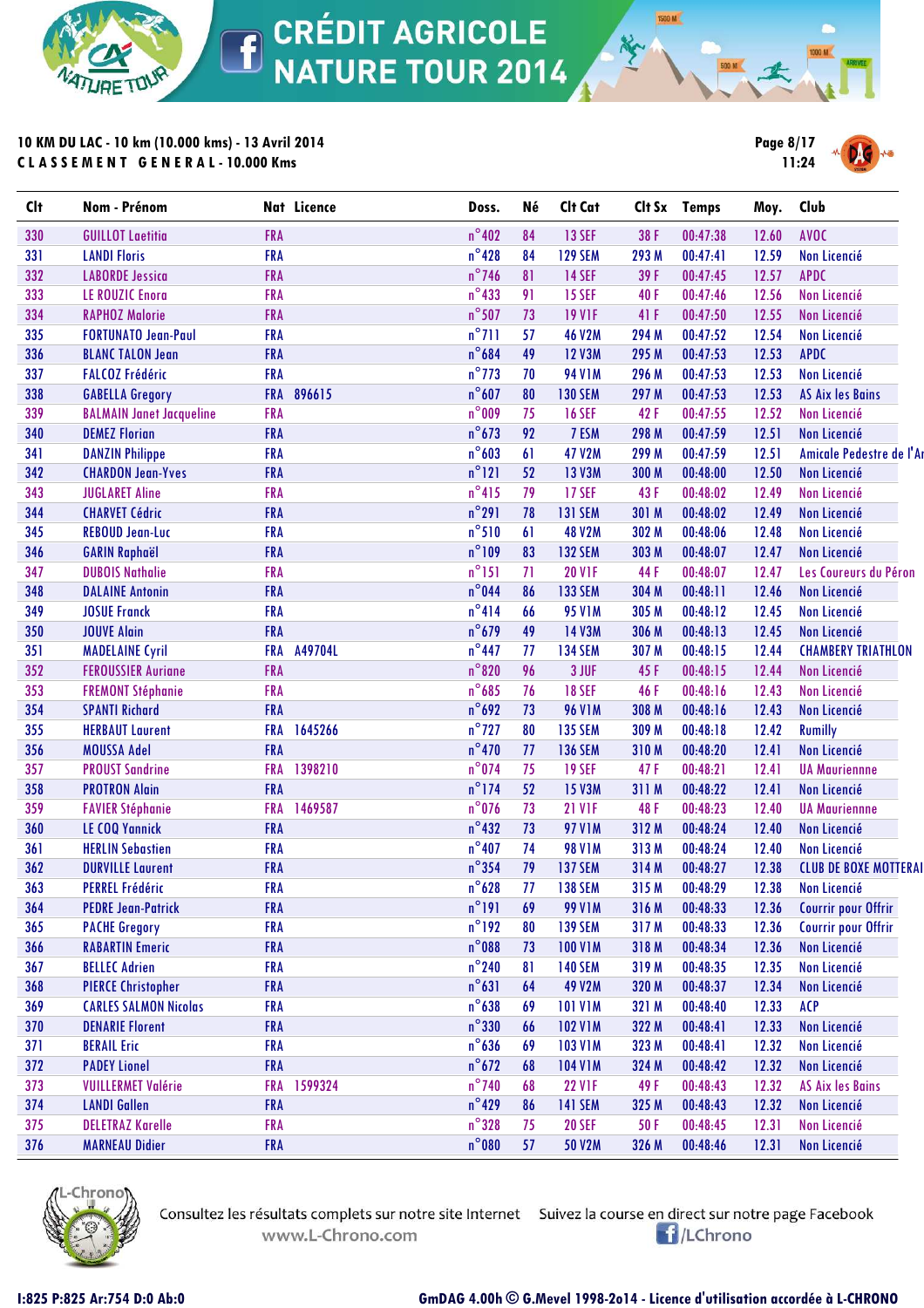

**CRÉDIT AGRICOLE**  $\overline{\textbf{f}}$ **NATURE TOUR 2014** 

### **10 KM DU LAC - 10 km (10.000 kms) - 13 Avril 2014 C L A S S E M E N T G E N E R A L - 10.000 Kms**



**1500 M** 





Consultez les résultats complets sur notre site Internet Suivez la course en direct sur notre page Facebook www.L-Chrono.com

**El**/LChrono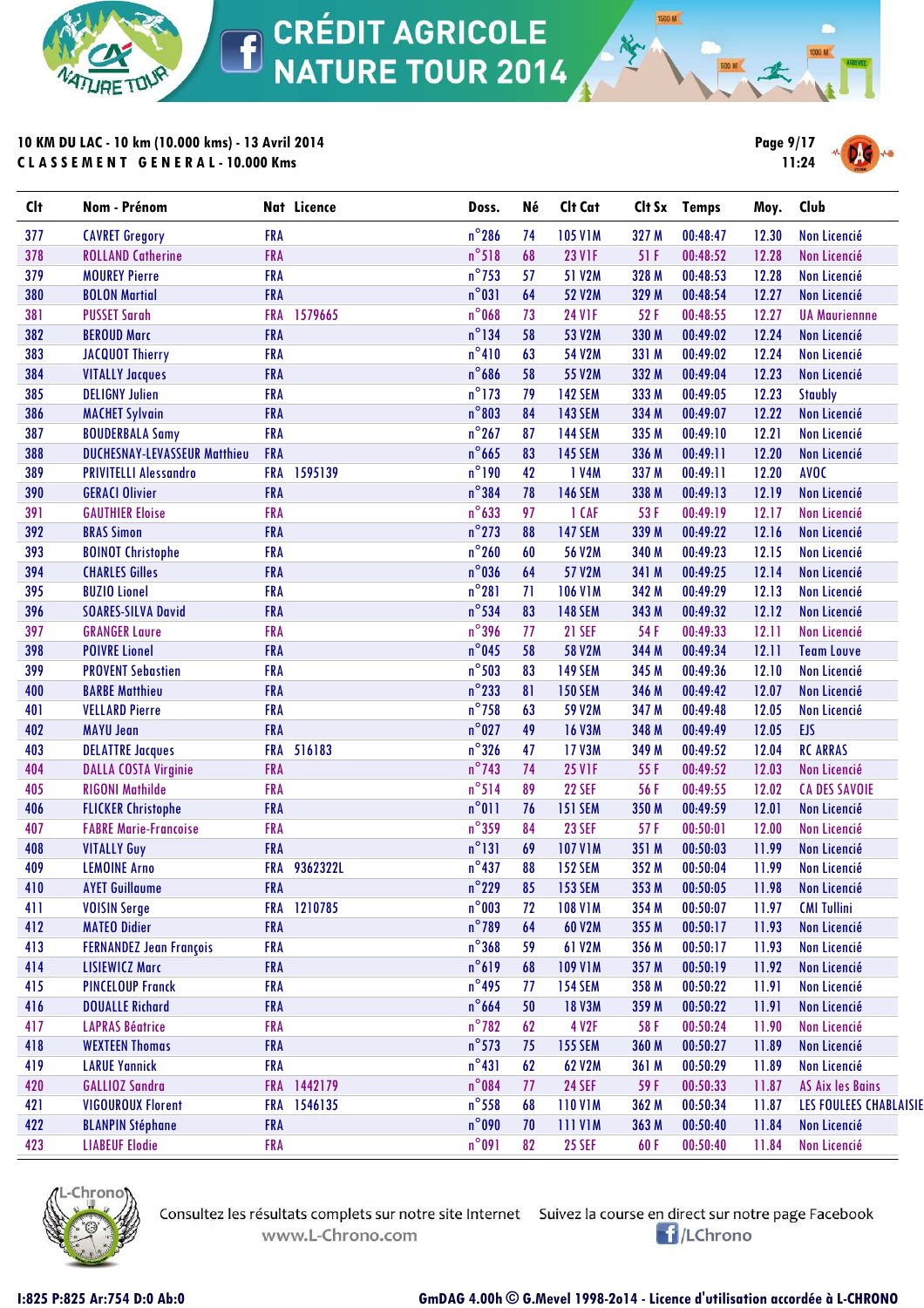

**10 KM DU LAC - 10 km (10.000 kms) - 13 Avril 2014 C L A S S E M E N T G E N E R A L - 10.000 Kms**



**1500 M** 

| <b>Clt</b> | Nom - Prénom                      |            | Nat Licence          | Doss.           | Né | Clt Cat        |       | Clt Sx Temps | Moy.  | Club                      |
|------------|-----------------------------------|------------|----------------------|-----------------|----|----------------|-------|--------------|-------|---------------------------|
| 424        | <b>BLAIZE Olivier</b>             | <b>FRA</b> |                      | $n^{\circ}$ 253 | 71 | <b>112 V1M</b> | 364 M | 00:50:46     | 11.82 | LA CHAINE DE L'ESPOIR     |
| 425        | <b>THIBERT Thomas</b>             | <b>FRA</b> |                      | $n^{\circ}$ 543 | 81 | <b>156 SEM</b> | 365 M | 00:50:50     | 11.80 | Non Licencié              |
| 426        | <b>LACROSAZ Adeline</b>           | <b>FRA</b> |                      | $n^{\circ}423$  | 91 | <b>26 SEF</b>  | 61 F  | 00:50:50     | 11.80 | Non Licencié              |
| 427        | <b>LACROSAZ Patrick</b>           | <b>FRA</b> |                      | $n^{\circ}422$  | 60 | 63 V2M         | 366 M | 00:50:52     | 11.80 | <b>Non Licencié</b>       |
| 428        | <b>CHRIST Marielle</b>            | <b>FRA</b> | 1383525              | $n^{\circ}$ 298 | 65 | <b>26 V1F</b>  | 62F   | 00:51:01     | 11.76 | <b>AS Aix les Bains</b>   |
| 429        | <b>MUNIER Jocelyn</b>             | <b>FRA</b> |                      | $n^{\circ}474$  | 73 | 113 V1M        | 367 M | 00:51:03     | 11.76 | <b>Non Licencié</b>       |
| 430        | <b>DE BETTIGNIES Pierre-Henri</b> | <b>FRA</b> |                      | $n^{\circ}323$  | 84 | <b>157 SEM</b> | 368 M | 00:51:04     | 11.75 | Non Licencié              |
| 431        | <b>ASSIER Marcel</b>              | <b>FRA</b> |                      | $n^{\circ}$ 739 | 42 | <b>2 V4M</b>   | 369 M | 00:51:05     | 11.75 | <b>Non Licencié</b>       |
| 432        | <b>VERBINNEN Evy</b>              | <b>FRA</b> |                      | $n^{\circ}$ 132 | 83 | <b>27 SEF</b>  | 63F   | 00:51:06     | 11.74 | Non Licencié              |
| 433        | <b>ARNOULD Régis</b>              | <b>FRA</b> | 246502               | $n^{\circ}$ 224 | 58 | 64 V2M         | 370 M | 00:51:08     | 11.74 | <b>ALE</b>                |
| 434        | <b>LONG Matthieu</b>              | <b>FRA</b> |                      | $n^{\circ}$ 445 | 83 | <b>158 SEM</b> | 371 M | 00:51:10     | 11.73 | Non Licencié              |
| 435        | <b>MODELON Elisabeth</b>          | <b>FRA</b> | 1040759              | $n^{\circ}$ 464 | 59 | 5 V2F          | 64F   | 00:51:10     | 11.73 | <b>ALE</b>                |
| 436        | <b>ROINOUX Ghyslain</b>           | <b>FRA</b> |                      | $n^{\circ}517$  | 86 | <b>159 SEM</b> | 372 M | 00:51:12     | 11.72 | <b>Non Licencié</b>       |
| 437        | <b>CHESNEAU Patricia</b>          | <b>FRA</b> |                      | $n^{\circ}$ 155 | 65 | <b>27 V1F</b>  | 65F   | 00:51:19     | 11.70 | Du Suzon a la Vareze      |
| 438        | <b>OUDIN Sylvia</b>               | <b>FRA</b> |                      | $n^{\circ}476$  | 70 | <b>28 V1F</b>  | 66F   | 00:51:20     | 11.69 | <b>APDC</b>               |
| 439        | <b>MORENO Claude</b>              | <b>FRA</b> |                      | $n^{\circ}$ 771 | 66 | 114 V1M        | 373 M | 00:51:21     | 11.68 | <b>Non Licencié</b>       |
| 440        | <b>PODIGORA Baptiste</b>          | <b>FRA</b> |                      | $n^{\circ}809$  | 97 | 4 CAM          | 374 M | 00:51:24     | 11.68 | Non Licencié              |
| 441        | <b>MONNET Michèle</b>             | <b>FRA</b> |                      | $n^{\circ}$ 204 | 52 | 1 V3F          | 67F   | 00:51:25     | 11.67 | <b>Non Licencié</b>       |
| 442        | <b>BIRRAUX Brigitte</b>           | <b>FRA</b> | 163688               | $n^{\circ}$ 057 | 56 | 6 V2F          | 68F   | 00:51:27     | 11.66 | <b>LAC THONON</b>         |
| 443        | <b>CRIADO Marie-France</b>        | <b>FRA</b> | 538178               | $n^{\circ}$ 154 | 56 | <b>7 V2F</b>   | 69F   | 00:51:30     | 11.65 | <b>AHSA Rumilly</b>       |
| 444        | <b>HASAJKO Henri</b>              | <b>FRA</b> |                      | $n^{\circ}651$  | 46 | <b>19 V3M</b>  | 375 M | 00:51:31     | 11.65 | <b>ASPES Chambery</b>     |
| 445        | <b>GALBIS Joan</b>                | <b>FRA</b> |                      | $n^{\circ}$ 379 | 84 | <b>160 SEM</b> | 376 M | 00:51:33     | 11.64 | <b>Non Licencié</b>       |
| 446        | <b>LAGARDE Sébastien</b>          | <b>FRA</b> |                      | $n^{\circ}$ 424 | 83 | <b>161 SEM</b> | 377 M | 00:51:36     | 11.63 | <b>Non Licencié</b>       |
| 447        | <b>BOUCHERIE David</b>            | <b>FRA</b> |                      | $n^{\circ}$ 702 | 75 | <b>162 SEM</b> | 378 M | 00:51:39     | 11.62 | <b>Non Licencié</b>       |
| 448        | <b>GROUT Benoit</b>               | <b>FRA</b> |                      | $n^{\circ}400$  | 94 | 8 ESM          | 379 M | 00:51:41     | 11.61 | Non Licencié              |
| 449        | <b>DERONZIER Robin</b>            | <b>FRA</b> |                      | $n^{\circ}$ 333 | 83 | <b>163 SEM</b> | 380 M | 00:51:42     | 11.61 | <b>Non Licencié</b>       |
| 450        | <b>MESLIN Willy</b>               | <b>FRA</b> |                      | $n^{\circ}802$  | 82 | <b>164 SEM</b> | 381 M | 00:51:43     | 11.60 | <b>Non Licencié</b>       |
| 451        | <b>PRIVITELLI Elise</b>           | <b>FRA</b> |                      | $n^{\circ}189$  | 46 | 2 V3F          | 70F   | 00:51:46     | 11.59 | Non Licencié              |
| 452        | <b>GROUT Mathias</b>              | <b>FRA</b> | A41447C              | $n^{\circ}$ 399 | 88 | <b>165 SEM</b> | 382 M | 00:51:47     | 11.59 | <b>FREE IRON TEAM</b>     |
| 453        | <b>LAMAS Catherine</b>            | <b>FRA</b> |                      | $n^{\circ}$ 163 | 70 | <b>29 V1F</b>  | 71F   | 00:51:51     | 11.57 | <b>Non Licencié</b>       |
| 454        | <b>TUPIN Roland</b>               | <b>FRA</b> | 368778               | $n^{\circ}$ 056 | 58 | 65 V2M         | 383 M | 00:51:52     | 11.57 | <b>LAC THONON</b>         |
| 455        | <b>CLOWEZ Mickael</b>             | <b>FRA</b> |                      | $n^{\circ}301$  | 80 | <b>166 SEM</b> | 384 M | 00:51:59     | 11.55 | Non Licencié              |
| 456        | <b>PERRAUD Elie</b>               | <b>FRA</b> | 1583230              | $n^{\circ}$ 486 | 97 | 5 CAM          | 385 M | 00:51:59     | 11.55 | AS Aix les BainsB/ELLEY   |
| 457        | <b>GALOFARO Mariline</b>          | <b>FRA</b> |                      | $n^{\circ}382$  | 79 | <b>28 SEF</b>  | 72F   | 00:52:01     | 11.54 | Non Licencié              |
| 458        | <b>TORCHIO Christele</b>          | <b>FRA</b> |                      | $n^{\circ}$ 546 | 69 | <b>30 V1F</b>  | 73 F  | 00:52:02     | 11.53 | Non Licencié              |
| 459        | <b>MOUREY Véronique</b>           | <b>FRA</b> |                      | $n^{\circ}$ 754 | 59 | <b>8 V2F</b>   | 74 F  | 00:52:02     | 11.53 | <b>Non Licencié</b>       |
| 460        | <b>MOROKA Maxime</b>              | <b>FRA</b> |                      | $n^{\circ}812$  | 90 | <b>167 SEM</b> | 386 M | 00:52:03     | 11.53 | <b>Non Licencié</b>       |
| 461        | <b>DUVERNEY-PRET Sandra</b>       | <b>FRA</b> |                      | $n^{\circ}$ 356 | 83 | <b>29 SEF</b>  | 75F   | 00:52:08     | 11.51 | <b>NOVA 427</b>           |
| 462        | <b>MASSON Valérie</b>             | <b>FRA</b> |                      | $n^{\circ}$ 140 | 75 | <b>30 SEF</b>  | 76 F  | 00:52:08     | 11.51 | Crédit Agricole des Savo  |
| 463        | <b>GOMEZ Armelle</b>              | <b>FRA</b> | A21908C0280247FV1FRA | $n^{\circ}627$  | 73 | 31 V1F         | 77 F  | 00:52:09     | 11.51 | <b>CHAMBERY TRI</b>       |
| 464        | <b>DEMAISON Susy</b>              | <b>FRA</b> | 368779               | $n^{\circ}$ 055 | 54 | 3 V3F          | 78 F  | 00:52:10     | 11.50 | <b>LAC THONON</b>         |
| 465        | <b>HUBY Thierry</b>               | <b>FRA</b> |                      | $n^{\circ}$ 703 | 62 | 66 V2M         | 387 M | 00:52:11     | 11.50 | Non Licencié              |
| 466        | <b>BOERI Gérard</b>               | <b>FRA</b> |                      | $n^{\circ}$ 776 | 53 | <b>20 V3M</b>  | 388 M | 00:52:13     | 11.49 | Seyssel Court pour offrir |
| 467        | <b>LAURENT Sabine</b>             | <b>FRA</b> |                      | $n^{\circ}642$  | 89 | <b>31 SEF</b>  | 79 F  | 00:52:14     | 11.49 | Non Licencié              |
| 468        | <b>GRAILLAT Olivier</b>           | <b>FRA</b> |                      | $n^{\circ}$ 395 | 77 | <b>168 SEM</b> | 389 M | 00:52:19     | 11.47 | Non Licencié              |
| 469        | <b>BOUVET Philippe</b>            | <b>FRA</b> |                      | $n^{\circ}687$  | 59 | 67 V2M         | 390 M | 00:52:25     | 11.45 | VEO 2000 La Plagne        |
| 470        | <b>DIZIN Ludovic</b>              | <b>FRA</b> |                      | $n^{\circ}$ 338 | 86 | <b>169 SEM</b> | 391 M | 00:52:26     | 11.45 | Non Licencié              |



www.L-Chrono.com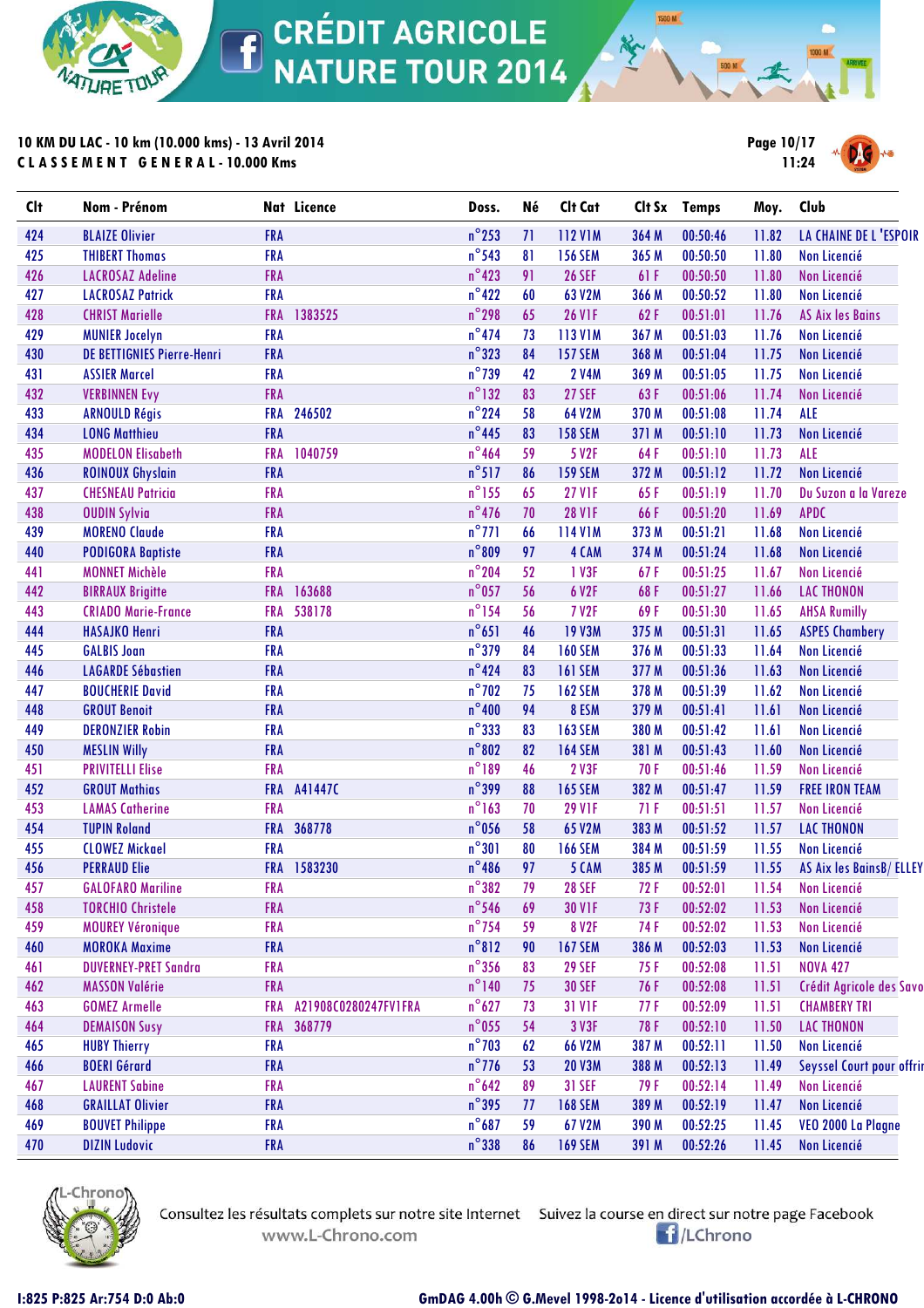

**10 KM DU LAC - 10 km (10.000 kms) - 13 Avril 2014 C L A S S E M E N T G E N E R A L - 10.000 Kms**



**1500 M** 

| <b>Clt</b> | Nom - Prénom                    |            | Nat Licence | Doss.           | Né              | Clt Cat        | Clt Sx | <b>Temps</b> | Moy.  | Club                         |
|------------|---------------------------------|------------|-------------|-----------------|-----------------|----------------|--------|--------------|-------|------------------------------|
| 471        | <b>PLANET Christophe</b>        | <b>FRA</b> |             | $n^{\circ}$ 499 | 77              | <b>170 SEM</b> | 392 M  | 00:52:27     | 11.44 | <b>Non Licencié</b>          |
| 472        | <b>CHESNEAU Dominique</b>       | <b>FRA</b> |             | $n^{\circ}$ 156 | 61              | <b>68 V2M</b>  | 393 M  | 00:52:28     | 11.44 | Du Suzon a la Vareze         |
| 473        | <b>BESSON Marie</b>             | <b>FRA</b> |             | $n^{\circ}$ 713 | 80              | <b>32 SEF</b>  | 80F    | 00:52:31     | 11.43 | <b>Non Licencié</b>          |
| 474        | <b>PICHOL Nathalie</b>          | <b>FRA</b> | 1496816     | $n^{\circ}$ 072 | 73              | <b>32 V1F</b>  | 81 F   | 00:52:32     | 11.42 | <b>UA Mauriennne</b>         |
| 475        | <b>GOTTA Aurélie</b>            | <b>FRA</b> |             | $n^{\circ}624$  | 81              | <b>33 SEF</b>  | 82F    | 00:52:32     | 11.42 | <b>Non Licencié</b>          |
| 476        | <b>VERGAS Martine</b>           | <b>FRA</b> | 1506179     | $n^{\circ}$ 708 | 65              | 33 V1F         | 83F    | 00:52:34     | 11.42 | <b>AS Aix les Bains</b>      |
| 477        | <b>OCHIN Aurélie</b>            | <b>FRA</b> |             | $n^{\circ}101$  | 90              | <b>34 SEF</b>  | 84F    | 00:52:34     | 11.42 | <b>Non Licencié</b>          |
| 478        | <b>DROUAL Monique</b>           | <b>FRA</b> | 300681      | $n^{\circ}$ 046 | 46              | 4 V3F          | 85F    | 00:52:35     | 11.41 | <b>AS Aix les Bains</b>      |
| 479        | <b>BARNEOUD-ROUSSET Agnès</b>   | <b>FRA</b> |             | $n^{\circ}181$  | 69              | <b>34 V1F</b>  | 86F    | 00:52:41     | 11.39 | <b>CALB</b>                  |
| 480        | <b>CARRARA Sabine</b>           | <b>FRA</b> | 1599114     | $n^{\circ}$ 160 | 71              | <b>35 V1F</b>  | 87F    | 00:52:41     | 11.39 | <b>AS Aix les Bains</b>      |
| 481        | <b>VIALE Nathalie</b>           | <b>FRA</b> | 1197274     | $n^{\circ}061$  | 72              | <b>36 V1F</b>  | 88F    | 00:52:42     | 11.39 | <b>LAC THONON</b>            |
| 482        | <b>LEBRET Philippe</b>          | <b>FRA</b> |             | $n^{\circ}$ 714 | 69              | <b>115 V1M</b> | 394 M  | 00:52:42     | 11.39 | Non Licencié                 |
| 483        | <b>BALON Christelle</b>         | <b>FRA</b> |             | $n^{\circ}231$  | 77              | <b>35 SEF</b>  | 89F    | 00:52:43     | 11.39 | <b>Non Licencié</b>          |
| 484        | <b>FALCOZ Valérie</b>           | <b>FRA</b> | 1461949     | $n^{\circ}360$  | 73              | <b>37 V1F</b>  | 90F    | 00:52:43     | 11.38 | Non Licencié                 |
| 485        | <b>PODIGORA François</b>        | <b>FRA</b> |             | $n^{\circ}810$  | 64              | 69 V2M         | 395 M  | 00:52:44     | 11.38 | <b>Non Licencié</b>          |
| 486        | <b>LAINE Frédérick</b>          | <b>FRA</b> |             | $n^{\circ}$ 426 | 74              | <b>116 V1M</b> | 396 M  | 00:52:44     | 11.38 | <b>Non Licencié</b>          |
| 487        | <b>PELTIER Christelle</b>       | <b>FRA</b> |             | $n^{\circ}014$  | 75              | <b>36 SEF</b>  | 91 F   | 00:52:45     | 11.38 | Non Licencié                 |
| 488        | <b>NEBOIT-GUILHOT Dominique</b> | <b>FRA</b> |             | $n^{\circ}113$  | 72              | <b>38 V1F</b>  | 92F    | 00:52:46     | 11.37 | Non Licencié                 |
| 489        | <b>METAIRIE Valérie</b>         | <b>FRA</b> |             | $n^{\circ}$ 458 | 68              | <b>39 V1F</b>  | 93F    | 00:52:50     | 11.36 | <b>Non Licencié</b>          |
| 490        | <b>ALVES-TOME Irène</b>         | <b>FRA</b> |             | $n^{\circ}$ 208 | 69              | <b>40 V1F</b>  | 94F    | 00:52:50     | 11.36 | Non Licencié                 |
| 491        | <b>COSTA Rosa</b>               | <b>FRA</b> |             | $n^{\circ}$ 153 | 65              | <b>41 V1F</b>  | 95F    | 00:52:51     | 11.36 | Les Coureurs du Péron        |
| 492        | <b>BASTIN Corinne</b>           | <b>FRA</b> | 1641424     | $n^{\circ}$ 239 | 69              | <b>42 V1F</b>  | 96F    | 00:52:51     | 11.35 | <b>CAP BUGEY CHATEAU-GAI</b> |
| 493        | <b>MOCELLIN Thomas</b>          | <b>FRA</b> |             | $n^{\circ}$ 463 | 88              | <b>171 SEM</b> | 397 M  | 00:52:53     | 11.35 | Non Licencié                 |
| 494        | <b>BODNAR Valérie</b>           | <b>FRA</b> |             | $n^{\circ}829$  | 73              | <b>43 V1F</b>  | 97F    | 00:52:54     | 11.34 | Non Licencié                 |
| 495        | <b>FAVRE Maud</b>               | <b>FRA</b> |             | $n^{\circ}364$  | 79              | <b>37 SEF</b>  | 98F    | 00:53:00     | 11.32 | <b>KEEPCOOL CHAMBERY</b>     |
| 496        | <b>BERTUCCHI Guillaume</b>      | <b>FRA</b> |             | $n^{\circ}$ 244 | 81              | <b>172 SEM</b> | 398 M  | 00:53:01     | 11.32 | SATHINEE.COM                 |
| 497        | <b>PETIT Aurélien</b>           | <b>FRA</b> |             | $n^{\circ}$ 490 | 81              | <b>173 SEM</b> | 399 M  | 00:53:02     | 11.32 | Non Licencié                 |
| 498        | <b>PARIS Lionel</b>             | <b>FRA</b> |             | $n^{\circ}480$  | 72              | <b>117 V1M</b> | 400 M  | 00:53:04     | 11.31 | <b>Non Licencié</b>          |
| 499        | <b>ROSELIER Phillipe</b>        | <b>FRA</b> |             | $n^{\circ}$ 668 | 65              | <b>118 V1M</b> | 401 M  | 00:53:05     | 11.30 | Non Licencié                 |
| 500        | <b>MARTIN Rémy</b>              | <b>FRA</b> |             | $n^{\circ}022$  | 83              | <b>174 SEM</b> | 402 M  | 00:53:05     | 11.30 | <b>Non Licencié</b>          |
| 501        | <b>MARTIN Patrick</b>           | <b>FRA</b> |             | $n^{\circ}023$  | 69              | <b>119 V1M</b> | 403 M  | 00:53:07     | 11.30 | Non Licencié                 |
| 502        | <b>TEITON Jacques</b>           | <b>FRA</b> |             | $n^{\circ}$ 709 | 64              | <b>70 V2M</b>  | 404 M  | 00:53:08     | 11.29 | <b>Non Licencié</b>          |
| 503        | <b>BARONETTI Stéphane</b>       | <b>FRA</b> | A41474C     | $n^{\circ}$ 236 | 70              | <b>120 V1M</b> | 405 M  | 00:53:09     | 11.29 | <b>FREE IRON TEAM</b>        |
| 504        | <b>GUILLON Stéphane</b>         | <b>FRA</b> |             | $n^{\circ}210$  | 75 <sub>1</sub> | <b>175 SEM</b> | 406 M  | 00:53:09     | 11.29 | Non Licencié                 |
| 505        | <b>LONCA Joanna</b>             | <b>FRA</b> |             | $n^{\circ}$ 793 | 69              | <b>44 V1F</b>  | 99 F   | 00:53:13     | 11.28 | Non Licencié                 |
| 506        | <b>COTTIN Nathalie</b>          | <b>FRA</b> |             | $n^{\circ}$ 186 | 73              | <b>45 V1F</b>  | 100F   | 00:53:14     | 11.27 | Non Licencié                 |
| 507        | <b>FLOQUET Séverine</b>         | <b>FRA</b> | A54153L     | $n^{\circ}119$  | 84              | <b>38 SEF</b>  | 101F   | 00:53:14     | 11.27 | <b>Dijon Single Track</b>    |
| 508        | <b>DUNE Brigitte</b>            | <b>FRA</b> |             | $n^{\circ}348$  | 55              | 9 V2F          | 102F   | 00:53:20     | 11.25 | Non Licencié                 |
| 509        | <b>LUCAS Thierry</b>            | <b>FRA</b> |             | $n^{\circ}$ 172 | 64              | <b>71 V2M</b>  | 407 M  | 00:53:22     | 11.25 | Non Licencié                 |
| 510        | <b>BRAUN Benjamin</b>           | <b>FRA</b> |             | $n^{\circ}$ 274 | 82              | <b>176 SEM</b> | 408 M  | 00:53:24     | 11.24 | <b>CA DES SAVOIE</b>         |
| 511        | <b>PUIGUIAN Laurence</b>        | <b>FRA</b> |             | $n^{\circ}$ 504 | 75              | <b>39 SEF</b>  | 103F   | 00:53:27     | 11.23 | Non Licencié                 |
| 512        | <b>PAULY Christophe</b>         | <b>FRA</b> |             | $n^{\circ}180$  | 72              | <b>121 V1M</b> | 409 M  | 00:53:32     | 11.21 | <b>CALB</b>                  |
| 513        | <b>DENIS Yannick</b>            | <b>FRA</b> |             | $n^{\circ}$ 656 | 62              | <b>72 V2M</b>  | 410 M  | 00:53:32     | 11.21 | Non Licencié                 |
| 514        | <b>GODART-BREUIL Angelique</b>  | <b>FRA</b> |             | $n^{\circ}$ 392 | 81              | <b>40 SEF</b>  | 104F   | 00:53:33     | 11.21 | Non Licencié                 |
| 515        | <b>CARRIERE Grégory</b>         | <b>FRA</b> |             | $n^{\circ}$ 785 | 75              | <b>177 SEM</b> | 411 M  | 00:53:34     | 11.20 | Non Licencié                 |
| 516        | <b>BALLET René</b>              | <b>FRA</b> |             | $n^{\circ}$ 695 | 60              | <b>73 V2M</b>  | 412 M  | 00:53:37     | 11.19 | Non Licencié                 |
| 517        | <b>BARDEL Virginie</b>          | <b>FRA</b> |             | $n^{\circ}$ 234 | 73              | <b>46 V1F</b>  | 105F   | 00:53:38     | 11.19 | Non Licencié                 |



Consultez les résultats complets sur notre site Internet Suivez la course en direct sur notre page Facebook www.L-Chrono.com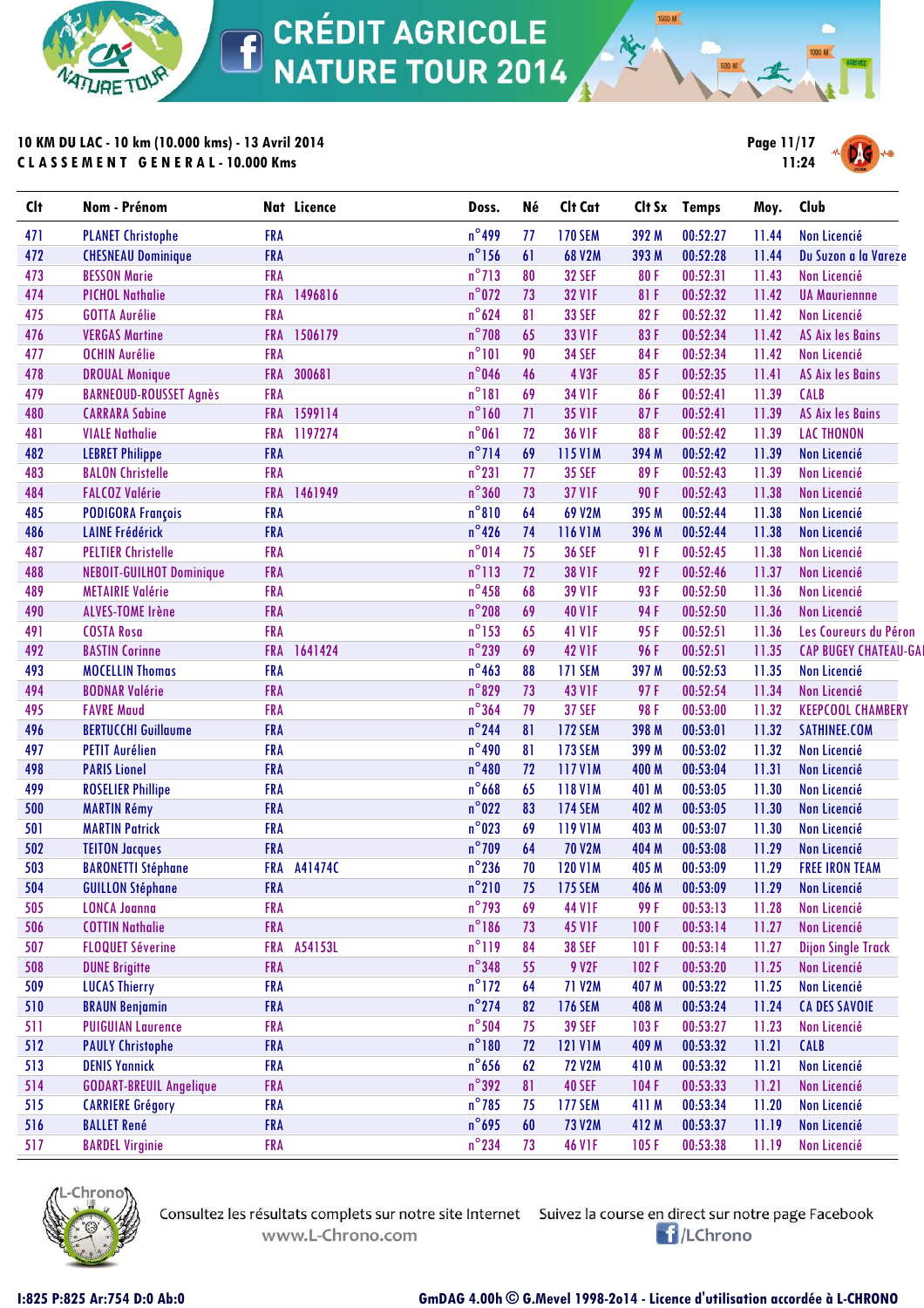

**10 KM DU LAC - 10 km (10.000 kms) - 13 Avril 2014 C L A S S E M E N T G E N E R A L - 10.000 Kms**



**1500 M** 



| <b>Clt</b> | Nom - Prénom                   |            | Nat Licence | Doss.           | Né | Clt Cat        |             | Clt Sx Temps | Moy.  | Club                        |
|------------|--------------------------------|------------|-------------|-----------------|----|----------------|-------------|--------------|-------|-----------------------------|
| 518        | <b>MORISSE François</b>        | <b>FRA</b> |             | $n^{\circ}$ 749 | 61 | <b>74 V2M</b>  | 413 M       | 00:53:41     | 11.18 | Non Licencié                |
| 519        | <b>BLANC Pierre-Philippe</b>   | <b>FRA</b> |             | $n^{\circ}015$  | 71 | <b>122 V1M</b> | 414 M       | 00:53:42     | 11.18 | <b>Non Licencié</b>         |
| 520        | <b>RENE Nathalie</b>           | <b>FRA</b> |             | $n^{\circ}$ 594 | 71 | <b>47 V1F</b>  | 106F        | 00:53:43     | 11.17 | Non Licencié                |
| 521        | <b>LE THERIZIEN Serge</b>      | <b>FRA</b> | 710822      | $n^{\circ}$ 799 | 53 | <b>21 V3M</b>  | 415 M       | 00:53:44     | 11.17 | <b>AS Fontaine</b>          |
| 522        | <b>MACH Serge</b>              | <b>FRA</b> |             | $n^{\circ}$ 652 | 59 | <b>75 V2M</b>  | 416 M       | 00:53:45     | 11.16 | Non Licencié                |
| 523        | <b>MORTIER Pierre-Jacques</b>  | <b>FRA</b> |             | $n^{\circ}$ 736 | 54 | <b>22 V3M</b>  | 417 M       | 00:53:52     | 11.14 | Non Licencié                |
| 524        | <b>CAGOL Franck</b>            | <b>FRA</b> |             | $n^{\circ}$ 738 | 73 | <b>123 V1M</b> | 418 M       | 00:53:52     | 11.14 | <b>Non Licencié</b>         |
| 525        | <b>VILLAINNE Philippe</b>      | <b>FRA</b> |             | $n^{\circ}$ 559 | 65 | <b>124 V1M</b> | 419 M       | 00:53:54     | 11.13 | <b>Non Licencié</b>         |
| 526        | <b>LOMBARD-DONNET Julien</b>   | <b>FRA</b> |             | $n^{\circ}$ 444 | 81 | <b>178 SEM</b> | 420 M       | 00:53:55     | 11.13 | Non Licencié                |
| 527        | <b>PLEVY Amélie</b>            | <b>FRA</b> |             | $n^{\circ}$ 500 | 85 | 41 SEF         | 107F        | 00:53:56     | 11.13 | <b>Non Licencié</b>         |
| 528        | <b>DUBOIS Coralie</b>          | <b>FRA</b> |             | $n^{\circ}$ 794 | 14 | <b>42 SEF</b>  | 108F        | 00:54:01     | 11.11 | Non Licencié                |
| 529        | <b>CORNU Michel</b>            | <b>FRA</b> |             | $n^{\circ}$ 825 | 65 | <b>125 V1M</b> | 421 M       | 00:54:02     | 11.11 | Non Licencié                |
| 530        | <b>ROCHAT Michel</b>           | <b>FRA</b> |             | $n^{\circ}611$  | 47 | <b>23 V3M</b>  | 422 M       | 00:54:07     | 11.09 | Non Licencié                |
| 531        | <b>PAULIAT Sébastien</b>       | <b>FRA</b> | A45171C     | $n^{\circ}$ 129 | 73 | <b>126 V1M</b> | 423 M       | 00:54:10     | 11.08 | <b>Aix Savoie Triathlon</b> |
| 532        | <b>MENO Dominika</b>           | FRA        |             | $n^{\circ}$ 454 | 90 | 43 SEF         | 109F        | 00:54:11     | 11.08 | Non Licencié                |
| 533        | <b>JOSSERAND Lionel</b>        | <b>FRA</b> |             | $n^{\circ}413$  | 62 | <b>76 V2M</b>  | 424 M       | 00:54:11     | 11.07 | <b>Non Licencié</b>         |
| 534        | <b>RUBAUD Nathalie</b>         | <b>FRA</b> |             | $n^{\circ}621$  | 70 | <b>48 V1F</b>  | 110F        | 00:54:12     | 11.07 | <b>Non Licencié</b>         |
| 535        | <b>VUILLAUME Lorène</b>        | <b>FRA</b> | 1532124     | $n^{\circ}$ 666 | 84 | <b>44 SEF</b>  | <b>IIIF</b> | 00:54:15     | 11.06 | <b>AS Aix les Bains</b>     |
| 536        | ?Dossard #38                   | <b>FRA</b> |             | $n^{\circ}$ 038 |    | <b>179 SEM</b> | 425 M       | 00:54:23     | 11.03 | Non Licencié                |
| 537        | <b>BIDART Olga</b>             | <b>FRA</b> |             | $n^{\circ}$ 729 | 80 | <b>45 SEF</b>  | 112F        | 00:54:23     | 11.03 | <b>Non Licencié</b>         |
| 538        | <b>DELACOURT Jessica</b>       | <b>FRA</b> |             | $n^{\circ}$ 704 | 80 | <b>46 SEF</b>  | 113F        | 00:54:27     | 11.02 | <b>Non Licencié</b>         |
| 539        | <b>COURTOIS Catherine</b>      | <b>FRA</b> | 1292161     | $n^{\circ}314$  | 68 | <b>49 V1F</b>  | 114F        | 00:54:28     | 11.02 | <b>AS Aix les Bains</b>     |
| 540        | <b>CHESSA Christian</b>        | <b>FRA</b> |             | $n^{\circ}$ 826 | 68 | <b>127 V1M</b> | 426 M       | 00:54:41     | 10.98 | <b>Non Licencié</b>         |
| 541        | <b>VINCENT Betty</b>           | <b>FRA</b> |             | $n^{\circ}187$  | 75 | <b>47 SEF</b>  | 115F        | 00:54:44     | 10.96 | <b>Non Licencié</b>         |
| 542        | <b>CHARLES Jean-Luc</b>        | <b>FRA</b> |             | $n^{\circ}637$  | 55 | 77 V2M         | 427 M       | 00:54:45     | 10.96 | Non Licencié                |
| 543        | DOUCEY-DELORME Gisèle          | <b>FRA</b> | 1354174     | $n^{\circ}$ 065 | 62 | <b>10 V2F</b>  | 116F        | 00:54:45     | 10.96 | <b>LAC THONON</b>           |
| 544        | <b>CHATELAIN Nathalie</b>      | <b>FRA</b> |             | $n^{\circ}$ 149 | 70 | <b>50 V1F</b>  | 117F        | 00:54:48     | 10.95 | Non Licencié                |
| 545        | <b>SUPPO Thierry</b>           | <b>FRA</b> |             | $n^{\circ}$ 538 | 76 | <b>180 SEM</b> | 428 M       | 00:54:50     | 10.94 | <b>Non Licencié</b>         |
| 546        | <b>GROS-DAILLON Laurence</b>   | <b>FRA</b> |             | $n^{\circ}$ 195 | 72 | <b>51 V1F</b>  | 118F        | 00:54:55     | 10.93 | <b>Non Licencié</b>         |
| 547        | <b>MUNIER Leila</b>            | <b>FRA</b> |             | $n^{\circ}$ 473 | 79 | 48 SEF         | 119F        | 00:54:55     | 10.93 | <b>Non Licencié</b>         |
| 548        | <b>RABARTIN Peggy</b>          | <b>FRA</b> | 1579530     | $n^{\circ}$ 069 | 74 | <b>52 V1F</b>  | 120F        | 00:54:57     | 10.92 | <b>UA Mauriennne</b>        |
| 549        | <b>CONAND David</b>            | <b>FRA</b> |             | $n^{\circ}$ 306 | 78 | <b>181 SEM</b> | 429 M       | 00:54:58     | 10.92 | <b>Non Licencié</b>         |
| 550        | <b>CASSINI Christian</b>       | <b>FRA</b> |             | $n^{\circ}$ 285 | 48 | <b>24 V3M</b>  | 430 M       | 00:55:00     | 10.91 | <b>Non Licencié</b>         |
| 551        | <b>PELUSO Emmanuelle</b>       |            | FRA 1437681 | $n^{\circ}$ 049 | 71 | 53 V1F         | 121F        | 00:55:00     | 10.91 | <b>LAC THONON</b>           |
| 552        | <b>LANSARD Isabelle</b>        | <b>FRA</b> |             | $n^{\circ}601$  | 76 | <b>49 SEF</b>  | 122F        | 00:55:01     | 10.91 | Non Licencié                |
| 553        | <b>FLECHE Eric</b>             | <b>FRA</b> |             | $n^{\circ}$ 209 | 59 | <b>78 V2M</b>  | 431 M       | 00:55:03     | 10.90 | Non Licencié                |
| 554        | <b>CLOUTIER Carole</b>         | <b>FRA</b> | A17888C     | $n^{\circ}804$  | 67 | <b>54 VIF</b>  | 123F        | 00:55:05     | 10.89 | Triathlon Grésivaudan       |
| 555        | <b>AVRILLON Isabelle</b>       | <b>FRA</b> |             | $n^{\circ}013$  | 66 | 55 V1F         | 124F        | 00:55:06     | 10.89 | Non Licencié                |
| 556        | <b>MERLIER Joël</b>            | <b>FRA</b> | 434808      | $n^{\circ}$ 079 | 69 | <b>56 VIF</b>  | 125F        | 00:55:10     | 10.88 | <b>UA Mauriennne</b>        |
| 557        | <b>PIU Claude</b>              | <b>FRA</b> | 1595070     | $n^{\circ}$ 498 | 62 | 11 V2F         | 126F        | 00:55:10     | 10.88 | Non Licencié                |
| 558        | <b>PHILIPPE Delphine</b>       | <b>FRA</b> |             | $n^{\circ}$ 202 | 74 | 57 V1F         | 127F        | 00:55:12     | 10.87 | Non Licencié                |
| 559        | <b>PALACIN Fabien</b>          | <b>FRA</b> |             | $n^{\circ}$ 478 | 81 | <b>182 SEM</b> | 432 M       | 00:55:13     | 10.87 | Non Licencié                |
| 560        | <b>GASCHET Cécile</b>          | <b>FRA</b> |             | $n^{\circ}$ 730 | 70 | <b>58 VIF</b>  | 128F        | 00:55:15     | 10.86 | Non Licencié                |
| 561        | <b>VILLAINNE Théo</b>          | <b>FRA</b> |             | $n^{\circ}$ 562 | 92 | 9 ESM          | 433 M       | 00:55:15     | 10.86 | Non Licencié                |
| 562        | <b>FOLLIET Claire</b>          | <b>FRA</b> |             | $n^{\circ}372$  | 93 | 3 ESF          | 129F        | 00:55:15     | 10.86 | Non Licencié                |
| 563        | <b>MARIN-CUDRAZ Jean-Louis</b> | <b>FRA</b> |             | $n^{\circ}$ 146 | 57 | <b>79 V2M</b>  | 434 M       | 00:55:16     | 10.86 | Crédit Agricole des Savo    |
| 564        | <b>MORAVIETA Laurent</b>       | <b>FRA</b> |             | $n^{\circ}$ 774 | 68 | <b>128 V1M</b> | 435 M       | 00:55:16     | 10.86 | Non Licencié                |
|            |                                |            |             |                 |    |                |             |              |       |                             |



Consultez les résultats complets sur notre site Internet Suivez la course en direct sur notre page Facebook www.L-Chrono.com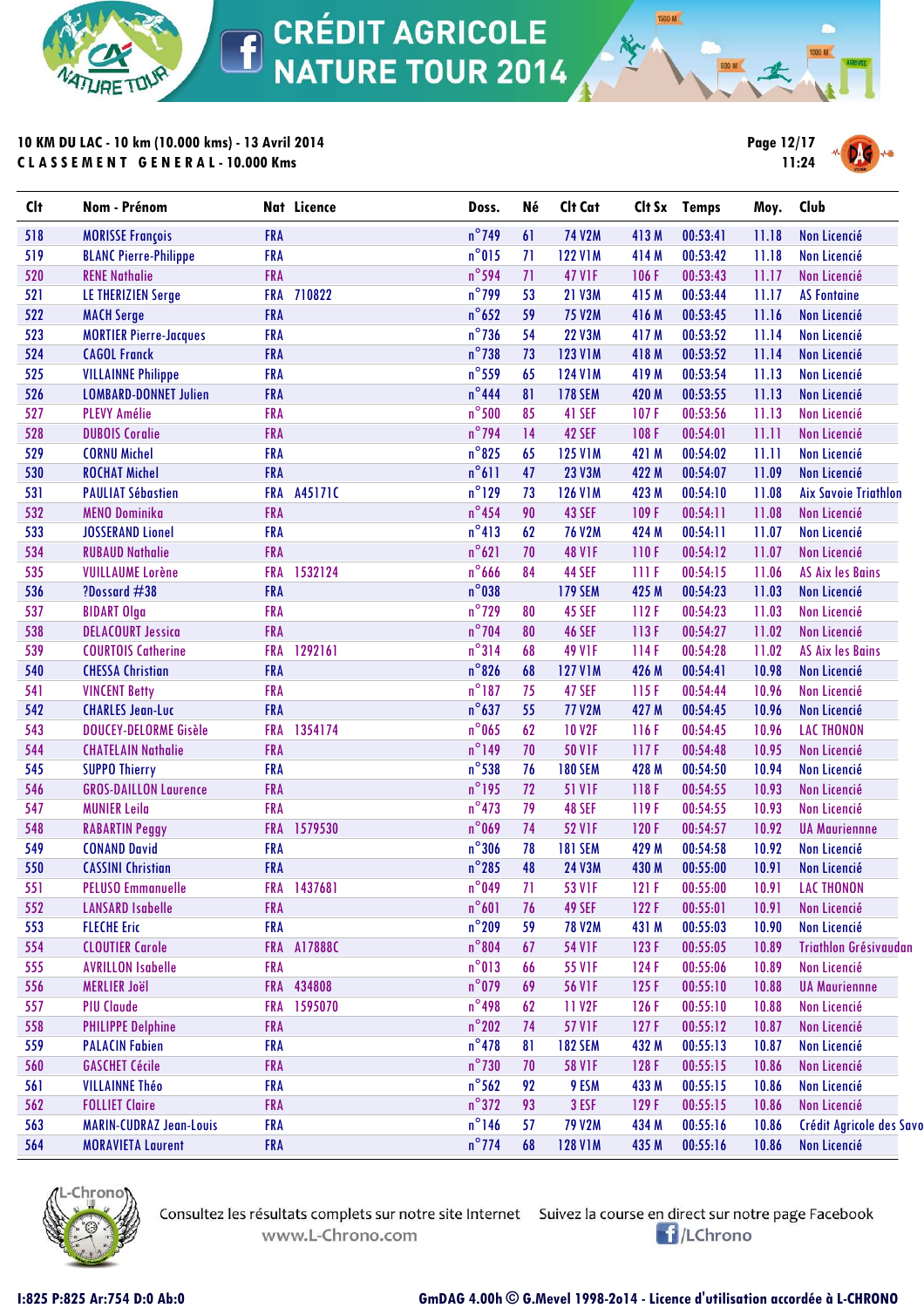

**10 KM DU LAC - 10 km (10.000 kms) - 13 Avril 2014 C L A S S E M E N T G E N E R A L - 10.000 Kms**



**1500 M** 

| <b>Clt</b> | Nom - Prénom                     | Nat Licence          | Doss.           | Né | Clt Cat        |       | Clt Sx Temps | Moy.  | Club                         |
|------------|----------------------------------|----------------------|-----------------|----|----------------|-------|--------------|-------|------------------------------|
| 565        | <b>MICHEL Laurent</b>            | <b>FRA</b>           | $n^{\circ}$ 459 | 89 | <b>183 SEM</b> | 436 M | 00:55:17     | 10.86 | <b>Non Licencié</b>          |
| 566        | <b>MAGALI Tessier</b>            | FRA                  | $n^{\circ}$ 448 | 81 | <b>50 SEF</b>  | 130 F | 00:55:19     | 10.85 | <b>Non Licencié</b>          |
| 567        | <b>FLAMENT Julie</b>             | <b>FRA</b>           | $n^{\circ}$ 748 | 86 | <b>51 SEF</b>  | 131 F | 00:55:23     | 10.84 | <b>Non Licencié</b>          |
| 568        | <b>PAVIS Laurent</b>             | <b>FRA</b>           | $n^{\circ}483$  | 75 | <b>184 SEM</b> | 437 M | 00:55:30     | 10.81 | <b>Non Licencié</b>          |
| 569        | <b>TRIN Sébastien</b>            | <b>FRA</b>           | $n^{\circ}$ 766 | 71 | <b>129 V1M</b> | 438 M | 00:55:40     | 10.78 | <b>Non Licencié</b>          |
| 570        | <b>GAVAT Stéphanie</b>           | FRA                  | $n^{\circ}$ 193 | 69 | <b>59 V1F</b>  | 132 F | 00:55:43     | 10.77 | Du Suzon a la Vareze         |
| 571        | <b>KERSTEN Valérie</b>           | <b>FRA</b>           | $n^{\circ}$ 123 | 64 | <b>12 V2F</b>  | 133 F | 00:55:48     | 10.75 | <b>Non Licencié</b>          |
| 572        | <b>KELLAL Madjid</b>             | <b>FRA</b>           | $n^{\circ}$ 122 | 56 | <b>80 V2M</b>  | 439 M | 00:55:48     | 10.75 | <b>Belley Sport Pedestre</b> |
| 573        | <b>DUPLAN Dominique</b>          | <b>FRA</b>           | $n^{\circ}350$  | 78 | <b>185 SEM</b> | 440 M | 00:55:50     | 10.75 | Non Licencié                 |
| 574        | <b>DUROT Gilles</b>              | <b>FRA</b>           | $n^{\circ}106$  | 72 | <b>130 V1M</b> | 441 M | 00:55:53     | 10.74 | <b>Non Licencié</b>          |
| 575        | <b>GROSJEAN Jean-Michel</b>      | <b>FRA</b>           | $n^{\circ}$ 020 | 70 | <b>131 V1M</b> | 442 M | 00:55:55     | 10.73 | <b>Non Licencié</b>          |
| 576        | <b>BEZIER Fabien</b>             | <b>FRA</b>           | $n^{\circ}$ 144 | 76 | <b>186 SEM</b> | 443 M | 00:55:55     | 10.73 | Crédit Agricole des Savo     |
| 577        | <b>BONVALET Céline</b>           | 323449<br><b>FRA</b> | $n^{\circ}610$  | 85 | <b>52 SEF</b>  | 134 F | 00:55:58     | 10.72 | <b>AS Aix les Bains</b>      |
| 578        | <b>NICOLAS Pascaline</b>         | FRA                  | $n^{\circ}$ 095 | 66 | 60 V1F         | 135 F | 00:56:01     | 10.71 | <b>Non Licencié</b>          |
| 579        | <b>GALLON Freddy</b>             | <b>FRA</b>           | $n^{\circ}827$  | 74 | <b>132 V1M</b> | 444 M | 00:56:03     | 10.71 | <b>Non Licencié</b>          |
| 580        | <b>BOREL Elodie</b>              | <b>FRA</b>           | $n^{\circ}$ 264 | 80 | <b>53 SEF</b>  | 136 F | 00:56:03     | 10.71 | <b>Non Licencié</b>          |
| 581        | <b>BORDE Nadia</b>               | <b>FRA</b>           | $n^{\circ}021$  | 75 | <b>54 SEF</b>  | 137F  | 00:56:05     | 10.70 | Non Licencié                 |
| 582        | <b>TETARD Eric</b>               | <b>FRA</b>           | $n^{\circ}$ 720 | 66 | <b>133 V1M</b> | 445 M | 00:56:06     | 10.70 | Non Licencié                 |
| 583        | <b>CROUTHERS Christian</b>       | <b>FRA</b>           | $n^{\circ}718$  | 68 | <b>134 V1M</b> | 446 M | 00:56:06     | 10.70 | Non Licencié                 |
| 584        | <b>ANTHONIOZ Franck</b>          | <b>FRA</b>           | $n^{\circ}731$  | 67 | <b>135 V1M</b> | 447 M | 00:56:07     | 10.69 | <b>Non Licencié</b>          |
| 585        | <b>MATHIEU Nathalie</b>          | <b>FRA</b>           | $n^{\circ}$ 178 | 68 | <b>61 V1F</b>  | 138 F | 00:56:08     | 10.69 | Non Licencié                 |
| 586        | <b>MONARD Stéphane</b>           | <b>FRA</b>           | $n^{\circ}$ 111 | 74 | <b>136 V1M</b> | 448 M | 00:56:12     | 10.68 | Non Licencié                 |
| 587        | <b>ETALLAZ Emeline</b>           | <b>FRA</b>           | $n^{\circ}$ 357 | 83 | <b>55 SEF</b>  | 139F  | 00:56:15     | 10.67 | Non Licencié                 |
| 588        | <b>BOBADILLA Serge</b>           | FRA                  | $n^{\circ}$ 257 | 74 | <b>137 V1M</b> | 449 M | 00:56:16     | 10.67 | Non Licencié                 |
| 589        | <b>GILLEBERT Rodrigue</b>        | <b>FRA</b>           | $n^{\circ}$ 390 | 74 | <b>138 V1M</b> | 450 M | 00:56:19     | 10.66 | Non Licencié                 |
| 590        | <b>LAFONTAINE Pierre-Olivier</b> | <b>FRA</b>           | $n^{\circ}614$  | 74 | <b>139 V1M</b> | 451 M | 00:56:20     | 10.65 | Non Licencié                 |
| 591        | <b>BLAIZE Elodie</b>             | <b>FRA</b>           | $n^{\circ}$ 252 | 72 | 62 V1F         | 140F  | 00:56:20     | 10.65 | LA CHAINE DE L'ESPOIR        |
| 592        | <b>COURTEIX Laurent</b>          | <b>FRA</b>           | $n^{\circ}313$  | 45 | <b>25 V3M</b>  | 452 M | 00:56:22     | 10.65 | <b>Non Licencié</b>          |
| 593        | <b>CARRIERE Marion</b>           | <b>FRA</b>           | $n^{\circ}$ 133 | 89 | <b>56 SEF</b>  | 141 F | 00:56:25     | 10.64 | <b>Non Licencié</b>          |
| 594        | <b>AUDION Bernard</b>            | <b>FRA</b>           | $n^{\circ}$ 227 | 63 | 81 V2M         | 453 M | 00:56:26     | 10.63 | <b>Non Licencié</b>          |
| 595        | <b>GALAMEZ Antoine</b>           | <b>FRA</b>           | $n^{\circ}378$  | 70 | <b>140 V1M</b> | 454 M | 00:56:27     | 10.63 | <b>Non Licencié</b>          |
| 596        | <b>LONG Geoffrey</b>             | FRA                  | $n^{\circ}680$  | 99 | 1 MIM          | 455 M | 00:56:30     | 10.62 | <b>Non Licencié</b>          |
| 597        | <b>PINET Heidi</b>               | <b>FRA</b>           | $n^{\circ}$ 497 | 83 | <b>57 SEF</b>  | 142F  | 00:56:31     | 10.62 | Non Licencié                 |
| 598        | <b>GUILLAUMON Frédéric</b>       | <b>FRA</b>           | $n^{\circ}$ 635 | 82 | <b>187 SEM</b> | 456 M | 00:56:31     |       | 10.62 Non Licencié           |
| 599        | <b>ALCADE Joseph</b>             | <b>FRA</b>           | $n^{\circ}$ 645 | 50 | <b>26 V3M</b>  | 457 M | 00:56:35     | 10.61 | Non Licencié                 |
| 600        | <b>MONTEIL Stéphane</b>          | <b>FRA</b>           | $n^{\circ}$ 467 | 69 | <b>141 V1M</b> | 458 M | 00:56:36     | 10.60 | <b>Non Licencié</b>          |
| 601        | <b>HUDRY Patrick</b>             | <b>FRA</b>           | $n^{\circ}083$  | 60 | 82 V2M         | 459 M | 00:56:40     | 10.59 | Non Licencié                 |
| 602        | <b>PIERARD Sophie</b>            | <b>FRA</b>           | $n^{\circ}$ 494 | 77 | <b>58 SEF</b>  | 143F  | 00:56:44     | 10.58 | AVOC                         |
| 603        | <b>DEPARIS Christelle</b>        | <b>FRA</b>           | $n^{\circ}331$  | 75 | <b>59 SEF</b>  | 144F  | 00:56:44     | 10.58 | <b>AVOC</b>                  |
| 604        | <b>MAILLAND Evelyne</b>          | <b>FRA</b>           | $n^{\circ}130$  | 74 | 63 V1F         | 145F  | 00:56:46     | 10.57 | Non Licencié                 |
| 605        | <b>ROUXEL Jérôme</b>             | <b>FRA</b>           | $n^{\circ}688$  | 74 | <b>142 V1M</b> | 460 M | 00:56:58     | 10.53 | Non Licencié                 |
| 606        | MOLLIER-SABET Frédéric           | <b>FRA</b>           | $n^{\circ}$ 032 | 67 | <b>143 V1M</b> | 461 M | 00:56:59     | 10.53 | Non Licencié                 |
| 607        | <b>DAVID Dominique</b>           | <b>FRA</b>           | $n^{\circ}604$  | 56 | 83 V2M         | 462 M | 00:56:59     | 10.53 | Amicale Pedestre de l'Ar     |
| 608        | <b>SICOLI Christelle</b>         | <b>FRA</b>           | $n^{\circ}$ 532 | 86 | <b>60 SEF</b>  | 146F  | 00:57:04     | 10.52 | <b>Non Licencié</b>          |
| 609        | <b>CAIGNARD Natacha</b>          | <b>FRA</b>           | $n^{\circ}282$  | 72 | 64 V1F         | 147 F | 00:57:06     | 10.51 | Non Licencié                 |
| 610        | <b>GIRARD Valérie</b>            | <b>FRA</b>           | $n^{\circ}$ 683 | 70 | 65 V1F         | 148F  | 00:57:06     | 10.51 | Non Licencié                 |
| 611        | <b>BRUYAS Corine</b>             | FRA 754352           | $n^{\circ}280$  | 70 | <b>66 VIF</b>  | 149 F | 00:57:07     | 10.51 | <b>AS Aix les Bains</b>      |
|            |                                  |                      |                 |    |                |       |              |       |                              |



www.L-Chrono.com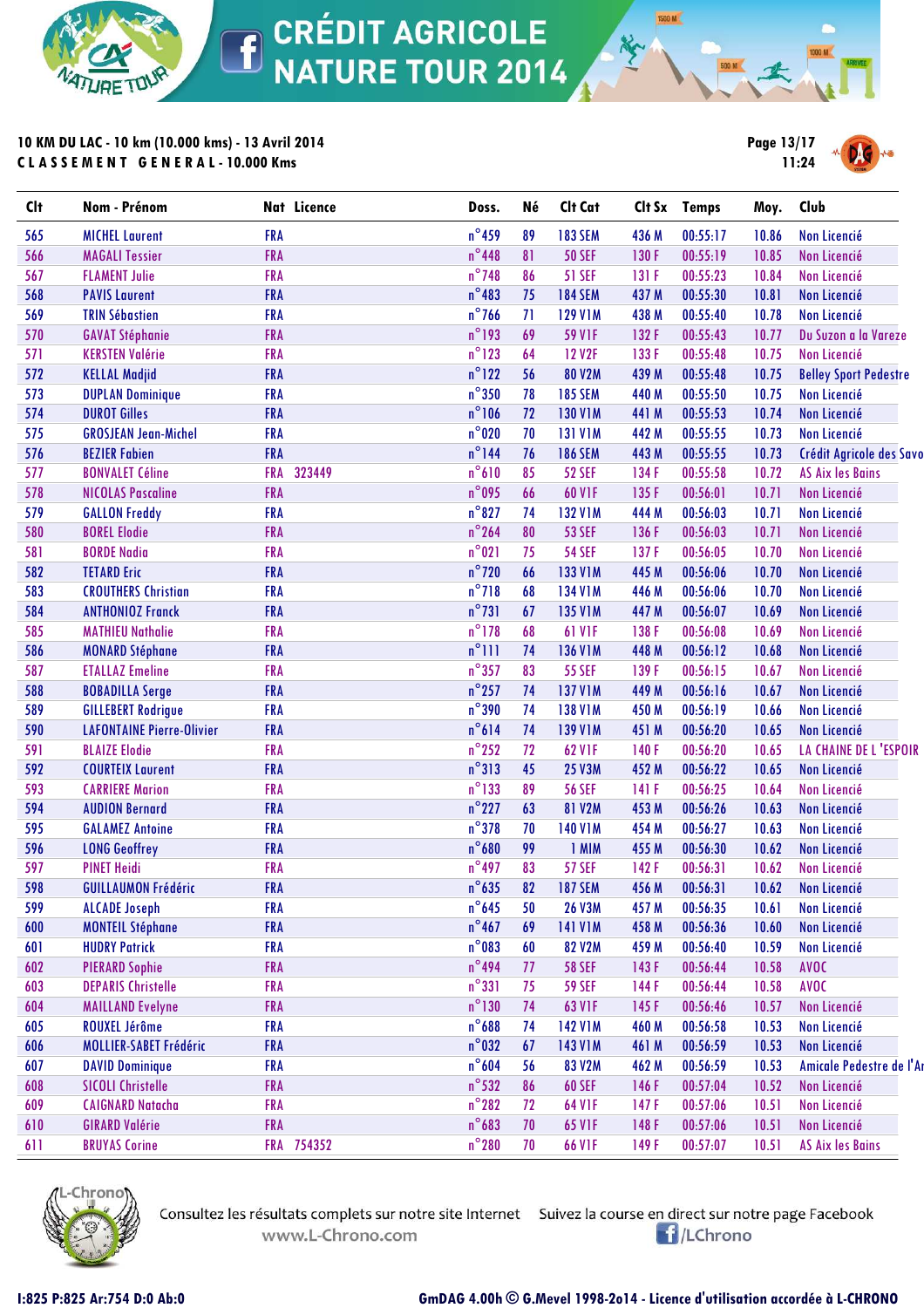

# **10 KM DU LAC - 10 km (10.000 kms) - 13 Avril 2014 C L A S S E M E N T G E N E R A L - 10.000 Kms**



**1500 M** 

| <b>Clt</b> | Nom - Prénom                      |            | Nat Licence   | Doss.           | Né | Clt Cat        |       | Clt Sx Temps | Moy.  | Club                     |
|------------|-----------------------------------|------------|---------------|-----------------|----|----------------|-------|--------------|-------|--------------------------|
| 612        | <b>KOUPRIANOFF Sabine</b>         | <b>FRA</b> |               | $n^{\circ}$ 764 | 78 | 61 SEF         | 150F  | 00:57:15     | 10.48 | Non Licencié             |
| 613        | <b>LEGRAND Adélie</b>             | <b>FRA</b> | 1516195       | $n^{\circ}$ 435 | 77 | <b>62 SEF</b>  | 151 F | 00:57:16     | 10.48 | <b>AHSA Rumilly</b>      |
| 614        | <b>SEGUELA Valérie</b>            | <b>FRA</b> | 1484675       | $n^{\circ}$ 075 | 65 | <b>67 V1F</b>  | 152F  | 00:57:17     | 10.48 | <b>UA Mauriennne</b>     |
| 615        | <b>PAULET Rosa-Pia</b>            | <b>FRA</b> |               | $n^{\circ}$ 723 | 61 | <b>13 V2F</b>  | 153F  | 00:57:18     | 10.47 | <b>Non Licencié</b>      |
| 616        | <b>VIGANO Simonetta</b>           | <b>FRA</b> | CF043113FIDAL | $n^{\circ}615$  | 63 | <b>14 V2F</b>  | 154F  | 00:57:25     | 10.45 | SANDAMIANESE             |
| 617        | <b>VILLALONGA François-Xavier</b> | <b>FRA</b> |               | $n^{\circ}$ 563 | 74 | <b>144 V1M</b> | 463 M | 00:57:32     | 10.43 | <b>Non Licencié</b>      |
| 618        | <b>TETARD Martine</b>             | <b>FRA</b> |               | $n^{\circ}$ 721 | 66 | <b>68 V1F</b>  | 155F  | 00:57:37     | 10.42 | <b>Non Licencié</b>      |
| 619        | <b>FERRI Serge</b>                | <b>FRA</b> |               | $n^{\circ}$ 370 | 51 | <b>27 V3M</b>  | 464 M | 00:57:38     | 10.41 | Non Licencié             |
| 620        | <b>BOULEAU Delphine</b>           | <b>FRA</b> |               | $n^{\circ}$ 269 | 79 | <b>63 SEF</b>  | 156F  | 00:57:43     | 10.40 | Non Licencié             |
| 621        | <b>SERDUC Julie</b>               | <b>FRA</b> |               | $n^{\circ}531$  | 81 | 64 SEF         | 157F  | 00:57:44     | 10.40 | <b>Non Licencié</b>      |
| 622        | <b>GROSDIDIER Claire</b>          | <b>FRA</b> |               | $n^{\circ}$ 398 | 83 | <b>65 SEF</b>  | 158F  | 00:57:44     | 10.39 | Non Licencié             |
| 623        | <b>AIMOZ Jack</b>                 | <b>FRA</b> |               | $n^{\circ}$ 214 | 56 | 84 V2M         | 465 M | 00:57:45     | 10.39 | <b>Non Licencié</b>      |
| 624        | <b>MANCHE Marion</b>              | <b>FRA</b> | 1478967       | $n^{\circ}$ 450 | 87 | <b>66 SEF</b>  | 159F  | 00:57:50     | 10.38 | <b>ASPPT ANNECY</b>      |
| 625        | <b>COLLET Tereza</b>              | <b>FRA</b> |               | $n^{\circ}302$  | 77 | <b>67 SEF</b>  | 160F  | 00:57:54     | 10.36 | <b>Non Licencié</b>      |
| 626        | <b>VILLAINNE Alyssa</b>           | <b>FRA</b> |               | $n^{\circ}$ 561 | 90 | <b>68 SEF</b>  | 161 F | 00:58:04     | 10.33 | <b>Non Licencié</b>      |
| 627        | <b>FREYSSINET Laurent</b>         | <b>FRA</b> |               | $n^{\circ}$ 199 | 64 | 85 V2M         | 466 M | 00:58:08     | 10.32 | Non Licencié             |
| 628        | <b>ALIX Jean-Paul</b>             | <b>FRA</b> |               | $n^{\circ}118$  | 39 | 3 V4M          | 467 M | 00:58:08     | 10.32 | <b>Non Licencié</b>      |
| 629        | <b>WARIN Erick</b>                | <b>FRA</b> |               | $n^{\circ}571$  | 63 | <b>86 V2M</b>  | 468 M | 00:58:08     | 10.32 | <b>Non Licencié</b>      |
| 630        | <b>MALUCHET Florence</b>          | <b>FRA</b> |               | $n^{\circ}$ 757 | 68 | 69 V1F         | 162F  | 00:58:09     | 10.32 | Crédit Agricole des Savo |
| 631        | <b>KARCHER Alexandra</b>          | <b>FRA</b> |               | $n^{\circ}416$  | 76 | <b>69 SEF</b>  | 163F  | 00:58:12     | 10.31 | <b>Non Licencié</b>      |
| 632        | <b>DUNE Frédéric</b>              | <b>FRA</b> |               | $n^{\circ}$ 347 | 61 | 87 V2M         | 469 M | 00:58:12     | 10.31 | <b>FURETS D'EIFFAGE</b>  |
| 633        | <b>MONE Gaston</b>                | <b>FRA</b> |               | $n^{\circ}$ 203 | 44 | <b>4 V4M</b>   | 470 M | 00:58:15     | 10.30 | <b>APA</b>               |
| 634        | <b>PAULIAT Hélène</b>             | <b>FRA</b> |               | $n^{\circ}$ 128 | 72 | <b>70 V1F</b>  | 164F  | 00:58:18     | 10.29 | <b>Non Licencié</b>      |
| 635        | <b>VILLAINNE Pascale</b>          | <b>FRA</b> |               | $n^{\circ}$ 560 | 65 | <b>71 V1F</b>  | 165F  | 00:58:19     | 10.29 | <b>Non Licencié</b>      |
| 636        | <b>COLSON Geraldine</b>           | <b>FRA</b> |               | $n^{\circ}305$  | 88 | <b>70 SEF</b>  | 166F  | 00:58:21     | 10.29 | Non Licencié             |
| 637        | <b>PIC Marilyne</b>               | <b>FRA</b> |               | $n^{\circ}$ 177 | 70 | <b>72 V1F</b>  | 167F  | 00:58:24     | 10.27 | Non Licencié             |
| 638        | <b>WILSON Sarah</b>               | <b>FRA</b> |               | $n^{\circ}$ 574 | 76 | 71 SEF         | 168F  | 00:58:25     | 10.27 | Non Licencié             |
| 639        | <b>ROSSENEU Stephan</b>           | <b>FRA</b> |               | $n^{\circ}520$  | 70 | <b>145 V1M</b> | 471 M | 00:58:26     | 10.27 | <b>Non Licencié</b>      |
| 640        | <b>SOUSSI Agnes</b>               | <b>FRA</b> |               | $n^{\circ}$ 536 | 67 | <b>73 V1F</b>  | 169F  | 00:58:31     | 10.25 | Non Licencié             |
| 641        | <b>CHAUME Carine</b>              | <b>FRA</b> |               | $n^{\circ}$ 585 | 80 | <b>72 SEF</b>  | 170F  | 00:58:34     | 10.25 | <b>Non Licencié</b>      |
| 642        | <b>VINCENT Lydie</b>              | <b>FRA</b> |               | $n^{\circ}$ 567 | 83 | <b>73 SEF</b>  | 171F  | 00:58:34     | 10.25 | <b>LES COUREURS FOUS</b> |
| 643        | AZAM Andréa                       | <b>FRA</b> |               | $n^{\circ}689$  | 69 | <b>74 V1F</b>  | 172F  | 00:58:39     | 10.23 | <b>Non Licencié</b>      |
| 644        | <b>BOUCHARD Martial</b>           |            | FRA 1268863   | $n^{\circ}085$  | 39 | <b>5 V4M</b>   | 472 M | 00:58:47     | 10.21 | <b>AS Aix les Bains</b>  |
| 645        | <b>POURTAU Romuald</b>            | <b>FRA</b> |               | $n^{\circ}502$  | 76 | <b>188 SEM</b> | 473 M | 00:58:48     | 10.21 | L'INTEGRALE D'AGENCEM    |
| 646        | <b>GUIBERT François</b>           |            | FRA T236169   | $n^{\circ}$ 150 | 34 | 1 V5M          | 474 M | 00:58:49     | 10.20 | AVOC                     |
| 647        | <b>GIORGIO Astrid</b>             | <b>FRA</b> |               | $n^{\circ}$ 735 | 79 | <b>74 SEF</b>  | 173F  | 00:58:53     | 10.19 | <b>Non Licencié</b>      |
| 648        | <b>DEHON Nadège</b>               | <b>FRA</b> |               | $n^{\circ}$ 197 | 76 | <b>75 SEF</b>  | 174F  | 00:58:55     | 10.18 | Non Licencié             |
| 649        | <b>GOUIN Franck</b>               | <b>FRA</b> |               | $n^{\circ}$ 198 | 67 | <b>146 V1M</b> | 475 M | 00:58:56     | 10.18 | <b>Non Licencié</b>      |
| 650        | <b>MOSNIER- SALA Veronique</b>    | <b>FRA</b> |               | $n^{\circ}$ 469 | 73 | <b>75 V1F</b>  | 175F  | 00:59:04     | 10.16 | Non Licencié             |
| 651        | <b>BAS Bérengère</b>              | <b>FRA</b> |               | $n^{\circ}$ 238 | 90 | <b>76 SEF</b>  | 176F  | 00:59:05     | 10.16 | Non Licencié             |
| 652        | <b>PILLET Karine</b>              | <b>FRA</b> |               | $n^{\circ}$ 659 | 75 | <b>77 SEF</b>  | 177F  | 00:59:07     | 10.15 | Non Licencié             |
| 653        | <b>BAS Philippe</b>               | <b>FRA</b> |               | $n^{\circ}$ 237 | 60 | <b>88 V2M</b>  | 476 M | 00:59:09     | 10.15 | Non Licencié             |
| 654        | <b>TUFFERY Cendrine</b>           | <b>FRA</b> |               | $n^{\circ}$ 551 | 74 | <b>76 V1F</b>  | 178F  | 00:59:25     | 10.10 | Non Licencié             |
| 655        | <b>DECLERCQ Eléna</b>             | <b>FRA</b> |               | $n^{\circ}$ 772 | 90 | <b>78 SEF</b>  | 179F  | 00:59:29     | 10.09 | Non Licencié             |
| 656        | <b>CONSTANTIN Pauline</b>         | <b>FRA</b> |               | $n^{\circ}$ 705 | 85 | <b>79 SEF</b>  | 180F  | 00:59:33     | 10.08 | Non Licencié             |
| 657        | <b>BREVET Françoise</b>           | <b>FRA</b> |               | $n^{\circ}182$  | 68 | <b>77 V1F</b>  | 181 F | 00:59:39     | 10.06 | Non Licencié             |
| 658        | <b>LETOUR Dominique</b>           | <b>FRA</b> |               | $n^{\circ}183$  | 68 | <b>147 V1M</b> | 477 M | 00:59:39     | 10.06 | Non Licencié             |
|            |                                   |            |               |                 |    |                |       |              |       |                          |



www.L-Chrono.com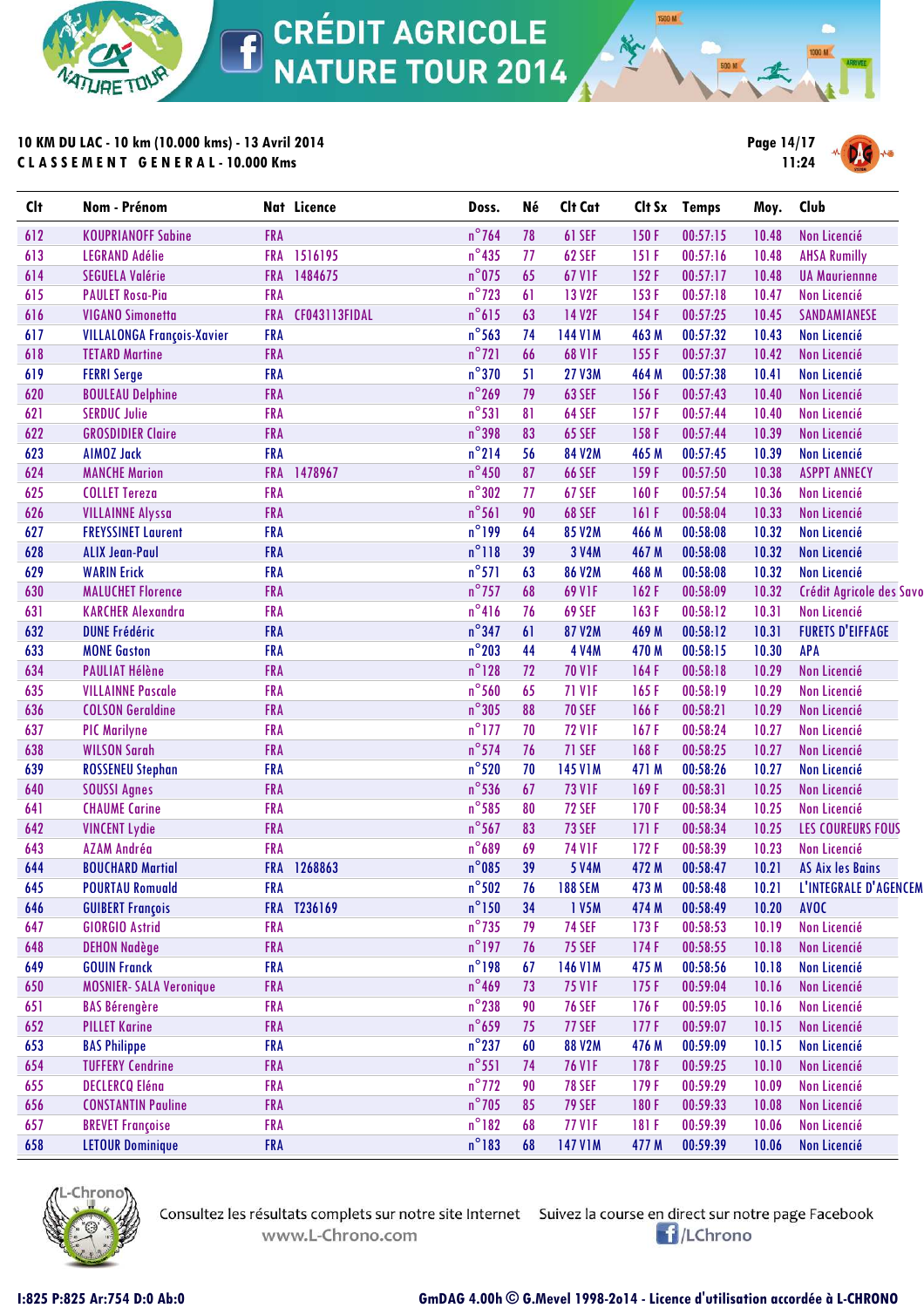

# **10 KM DU LAC - 10 km (10.000 kms) - 13 Avril 2014 C L A S S E M E N T G E N E R A L - 10.000 Kms**



**1500 M** 

| <b>Clt</b> | Nom - Prénom                   | Nat Licence           | Doss.           | Né | Clt Cat        |       | Clt Sx Temps | Moy.  | Club                         |
|------------|--------------------------------|-----------------------|-----------------|----|----------------|-------|--------------|-------|------------------------------|
| 659        | <b>CUILLERAT Florence</b>      | <b>FRA</b>            | $n^{\circ}317$  | 61 | <b>15 V2F</b>  | 182F  | 00:59:48     | 10.03 | <b>RUN ET MOI</b>            |
| 660        | <b>COLLOMBAT Isabelle</b>      | 1615721<br><b>FRA</b> | $n^{\circ}$ 304 | 74 | <b>78 V1F</b>  | 183F  | 00:59:54     | 10.02 | <b>AVOC</b>                  |
| 661        | <b>COLLET Stephanie</b>        | <b>FRA</b>            | $n^{\circ}303$  | 72 | <b>79 V1F</b>  | 184F  | 00:59:59     | 10.01 | <b>Non Licencié</b>          |
| 662        | <b>CANESSE Lise</b>            | <b>FRA</b>            | $n^{\circ}$ 283 | 79 | <b>80 SEF</b>  | 185F  | 01:00:01     | 10.00 | Non Licencié                 |
| 663        | <b>BILLIET Patrice</b>         | <b>FRA</b>            | $n^{\circ}$ 249 | 75 | <b>189 SEM</b> | 478 M | 01:00:02     | 9.99  | L'INTEGRALE D'AGENCEM        |
| 664        | <b>LABRUYERE Sylvie</b>        | <b>FRA</b>            | $n^{\circ}420$  | 54 | 5 V3F          | 186F  | 01:00:05     | 9.99  | <b>RUN ET MOI</b>            |
| 665        | <b>BOGEY Frédérique</b>        | <b>FRA</b>            | $n^{\circ}$ 259 | 69 | <b>80 V1F</b>  | 187F  | 01:00:06     | 9.98  | Non Licencié                 |
| 666        | <b>LALANNE Elsa</b>            | <b>FRA</b>            | $n^{\circ}427$  | 76 | <b>81 SEF</b>  | 188F  | 01:00:07     | 9.98  | Non Licencié                 |
| 667        | <b>BOULET Marilyne</b>         | FRA                   | $n^{\circ}$ 270 | 84 | <b>82 SEF</b>  | 189F  | 01:00:08     | 9.98  | <b>CLUB MOTTERAIN DE BOX</b> |
| 668        | <b>ROUX Evelyne</b>            | <b>FRA</b>            | $n^{\circ}522$  | 65 | <b>81 V1F</b>  | 190F  | 01:00:10     | 9.97  | Non Licencié                 |
| 669        | <b>MOLIST Christel</b>         | <b>FRA</b>            | $n^{\circ}$ 466 | 71 | <b>82 V1F</b>  | 191 F | 01:00:10     | 9.97  | <b>Non Licencié</b>          |
| 670        | <b>DEMEZ Gérard</b>            | <b>FRA</b>            | $n^{\circ}675$  | 62 | 89 V2M         | 479 M | 01:00:16     | 9.96  | <b>BSP Belley</b>            |
| 671        | <b>ROMANET Pauline</b>         | <b>FRA</b>            | $n^{\circ}519$  | 85 | <b>83 SEF</b>  | 192F  | 01:00:17     | 9.95  | Non Licencié                 |
| 672        | <b>LAPRAS Jérôme</b>           | <b>FRA</b>            | $n^{\circ}$ 784 | 56 | <b>90 V2M</b>  | 480 M | 01:00:33     | 9.91  | Non Licencié                 |
| 673        | <b>BLAIN Emmanuelle</b>        | <b>FRA</b>            | $n^{\circ}$ 699 | 73 | 83 V1F         | 193F  | 01:00:44     | 9.88  | <b>Non Licencié</b>          |
| 674        | <b>TRASSOUDAINE Philippe</b>   | <b>FRA</b>            | $n^{\circ}$ 756 | 73 | <b>148 V1M</b> | 481 M | 01:00:45     | 9.88  | Non Licencié                 |
| 675        | <b>GERBELOT Fabien</b>         | <b>FRA</b>            | $n^{\circ}385$  | 77 | <b>190 SEM</b> | 482 M | 01:00:45     | 9.88  | <b>Non Licencié</b>          |
| 676        | <b>CLARET Christian</b>        | FRA A17058C           | $n^{\circ}$ 299 | 75 | <b>191 SEM</b> | 483 M | 01:00:46     | 9.87  | L'INTEGRALE D'AGENCEM        |
| 677        | <b>PERRET Fabienne</b>         | <b>FRA</b>            | $n^{\circ}$ 212 | 81 | <b>84 SEF</b>  | 194F  | 01:00:55     | 9.85  | <b>Non Licencié</b>          |
| 678        | <b>DUMAZ Jean-Luc</b>          | <b>FRA</b>            | $n^{\circ}$ 211 | 66 | <b>149 V1M</b> | 484 M | 01:00:55     | 9.85  | Non Licencié                 |
| 679        | <b>RUDENKO Nadiya</b>          | <b>FRA</b>            | $n^{\circ}523$  | 82 | <b>85 SEF</b>  | 195F  | 01:01:05     | 9.82  | <b>Non Licencié</b>          |
| 680        | <b>MAUPIN Clarisse</b>         | <b>FRA</b>            | $n^{\circ}$ 453 | 79 | <b>86 SEF</b>  | 196F  | 01:01:07     | 9.82  | Non Licencié                 |
| 681        | <b>RAUDET Nicolas</b>          | <b>FRA</b>            | $n^{\circ}509$  | 84 | <b>192 SEM</b> | 485 M | 01:01:09     | 9.81  | <b>Non Licencié</b>          |
| 682        | <b>PORTIER Maryline</b>        | <b>FRA</b>            | $n^{\circ}$ 715 | 80 | <b>87 SEF</b>  | 197F  | 01:01:12     | 9.81  | Non Licencié                 |
| 683        | <b>CAROFF Yves</b>             | <b>FRA</b>            | $n^{\circ}$ 634 | 44 | <b>6 V4M</b>   | 486 M | 01:01:13     | 9.80  | <b>Non Licencié</b>          |
| 684        | <b>GALDINO Sébastien</b>       | <b>FRA</b>            | $n^{\circ}380$  | 72 | <b>150 V1M</b> | 487 M | 01:01:33     | 9.75  | Non Licencié                 |
| 685        | <b>DUQUESNOY Bertrand</b>      | <b>FRA</b>            | $n^{\circ}351$  | 63 | <b>91 V2M</b>  | 488 M | 01:01:33     | 9.75  | Non Licencié                 |
| 686        | <b>DENIS-FRANCOIS Sandrine</b> | <b>FRA</b>            | $n^{\circ}805$  | 67 | <b>84 V1F</b>  | 198F  | 01:01:40     | 9.73  | Non Licencié                 |
| 687        | <b>GALLEY Virginie</b>         | <b>FRA</b>            | $n^{\circ}381$  | 73 | <b>85 V1F</b>  | 199F  | 01:01:46     | 9.72  | Non Licencié                 |
| 688        | <b>LEGUILLON Céline</b>        | FRA                   | $n^{\circ}629$  | 94 | 4 ESF          | 200 F | 01:01:54     | 9.69  | Non Licencié                 |
| 689        | <b>DYEN Yves</b>               | <b>FRA</b>            | $n^{\circ}$ 200 | 47 | <b>28 V3M</b>  | 489 M | 01:01:56     | 9.69  | Non Licencié                 |
| 690        | <b>DETRAZ Henri</b>            | <b>FRA</b>            | $n^{\circ}185$  | 44 | <b>7 V4M</b>   | 490 M | 01:01:57     | 9.69  | EJS                          |
| 691        | <b>SANSANO Sandrine</b>        | <b>FRA</b>            | $n^{\circ}$ 528 | 76 | <b>88 SEF</b>  | 201 F | 01:02:33     | 9.59  | Non Licencié                 |
| 692        | <b>CHAPPAZ Michele</b>         | <b>FRA</b>            | $n^{\circ}$ 289 | 66 | <b>86 VIF</b>  | 202 F | 01:02:42     | 9.57  | Non Licencié                 |
| 693        | <b>AIMOZ Annick</b>            | <b>FRA</b>            | $n^{\circ}$ 215 | 58 | <b>16 V2F</b>  | 203 F | 01:02:44     | 9.57  | Non Licencié                 |
| 694        | <b>LAIZEAU Nathalie</b>        | <b>FRA</b><br>1607595 | $n^{\circ}819$  | 74 | <b>87 V1F</b>  | 204 F | 01:02:45     | 9.56  | <b>Rumilly</b>               |
| 695        | <b>PERRAUD Daniel</b>          | <b>FRA</b>            | $n^{\circ}105$  | 47 | <b>29 V3M</b>  | 491 M | 01:02:48     | 9.55  | Non Licencié                 |
| 696        | <b>GURGEY Frédéric</b>         | <b>FRA</b>            | $n^{\circ}403$  | 62 | <b>92 V2M</b>  | 492 M | 01:03:03     | 9.52  | Non Licencié                 |
| 697        | <b>ALLUGUETTE Hervé</b>        | <b>FRA</b>            | $n^{\circ}221$  | 58 | <b>93 V2M</b>  | 493 M | 01:03:04     | 9.51  | Non Licencié                 |
| 698        | <b>PAULET Patrick</b>          | <b>FRA</b>            | $n^{\circ}$ 722 | 60 | <b>94 V2M</b>  | 494 M | 01:03:05     | 9.51  | Non Licencié                 |
| 699        | <b>PIGNOT Jeanine</b>          | <b>FRA</b>            | $n^{\circ}$ 646 | 53 | <b>6 V3F</b>   | 205 F | 01:03:08     | 9.50  | Non Licencié                 |
| 700        | <b>THEVENET Maryse</b>         | <b>FRA</b>            | $n^{\circ}$ 542 | 58 | 17 V2F         | 206 F | 01:03:23     | 9.47  | Non Licencié                 |
| 701        | <b>THEVENET Pascal</b>         | <b>FRA</b>            | $n^{\circ}541$  | 64 | <b>95 V2M</b>  | 495 M | 01:03:23     | 9.47  | Non Licencié                 |
| 702        | <b>SOUZA CAETANO Ana</b>       | <b>FRA</b>            | $n^{\circ}681$  | 81 | <b>89 SEF</b>  | 207F  | 01:03:24     | 9.46  | Non Licencié                 |
| 703        | <b>PIANELLO Elodie</b>         | <b>FRA</b>            | $n^{\circ}$ 493 | 76 | <b>90 SEF</b>  | 208 F | 01:03:26     | 9.46  | <b>Non Licencié</b>          |
| 704        | <b>DETRAZ Evelyne</b>          | <b>FRA</b>            | $n^{\circ}$ 026 | 44 | 1 V4F          | 209 F | 01:03:32     | 9.44  | EJS                          |
| 705        | <b>PONCET Joël</b>             | FRA 769819            | $n^{\circ}$ 007 | 70 | <b>151 V1M</b> | 496 M | 01:03:41     | 9.42  | <b>SPAC</b>                  |
|            |                                |                       |                 |    |                |       |              |       |                              |



Consultez les résultats complets sur notre site Internet Suivez la course en direct sur notre page Facebook www.L-Chrono.com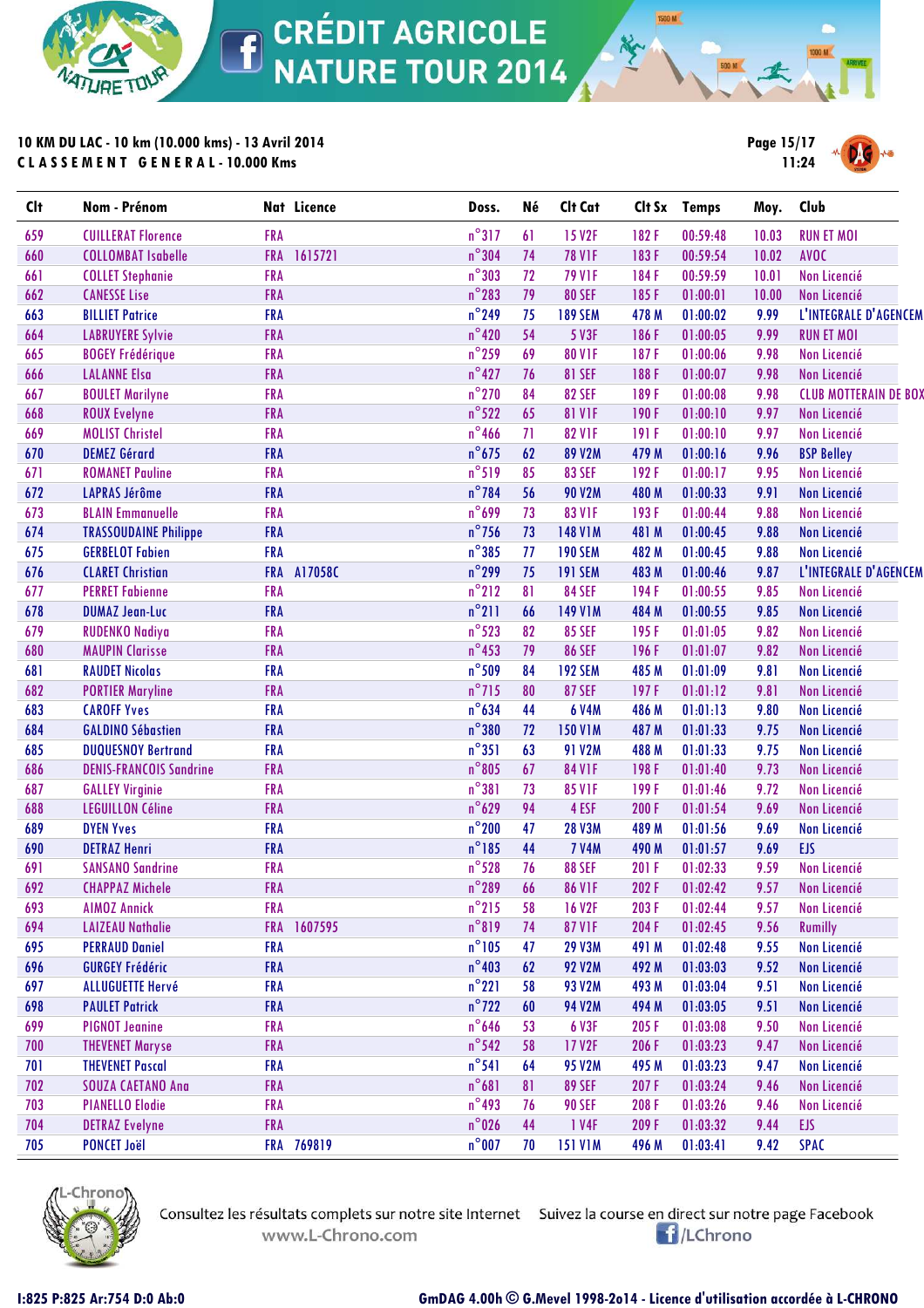

**10 KM DU LAC - 10 km (10.000 kms) - 13 Avril 2014 C L A S S E M E N T G E N E R A L - 10.000 Kms**



**1500 M** 

| $n^{\circ}322$<br><b>FRA</b><br>89<br><b>91 SEF</b><br>210F<br>706<br><b>DAVID Natacha</b><br>01:03:44<br>9.41<br><b>Non Licencié</b><br>$n^{\circ}$ 769<br>707<br><b>FRA</b><br><b>152 V1M</b><br>497 M<br>01:03:46<br>9.41<br><b>Non Licencié</b><br><b>VALLEE Sylvain</b><br>67<br>$n^{\circ}$ 787<br><b>FRA</b><br>708<br>79<br><b>193 SEM</b><br>498 M<br>01:03:59<br>9.38<br><b>QUINCIEU Philippe</b><br><b>Non Licencié</b><br>$n^{\circ}$ 449<br>709<br><b>MANCEL Carole</b><br><b>FRA</b><br><b>92 SEF</b><br>77<br>211F<br>01:04:04<br>9.37<br><b>KEEPCOOL CHAMBERY</b><br>$n^{\circ}$ 126<br><b>FRA</b><br><b>93 SEF</b><br>710<br>82<br>212F<br>01:04:06<br>9.36<br><b>Non Licencié</b><br><b>BOYERE Stéphanie</b><br>$n^{\circ}409$<br>711<br><b>FRA</b><br>66<br><b>88 V1F</b><br>213F<br>01:04:08<br>9.36<br><b>Non Licencié</b><br><b>IERVASI Sabine</b><br>$n^{\circ}$ 120<br>712<br><b>VERMET Catherine</b><br><b>FRA</b><br>66<br><b>89 V1F</b><br>214F<br>01:04:22<br>9.32<br><b>Non Licencié</b><br>$n^{\circ}591$<br>713<br><b>FRA</b><br><b>90 V1F</b><br>9.30<br><b>VALENTIN Isabelle</b><br>71<br>215F<br>01:04:31<br><b>Non Licencié</b><br>$n^{\circ}485$<br>714<br><b>FRA</b><br>76<br><b>94 SEF</b><br>216F<br>9.28<br><b>PERNA Catherine</b><br>01:04:41<br><b>Non Licencié</b><br>$n^{\circ}$ 455<br>715<br><b>FRA</b><br><b>MERCANDINO Eva</b><br><b>95 SEF</b><br>217F<br>9.20<br><b>Non Licencié</b><br>83<br>01:05:13<br>$n^{\circ}$ 349<br>716<br><b>FRA</b><br>1402717<br>44<br><b>8 V4M</b><br>499 M<br>9.20<br><b>DUPERIER-CATALAZ Jean Claude</b><br>01:05:16<br><b>AS Aix les Bains</b><br>$n^{\circ}$ 557<br>717<br><b>FRA</b><br><b>96 SEF</b><br><b>VIAL Cécile</b><br>84<br>218F<br>01:05:24<br>9.17<br><b>Non Licencié</b><br>$n^{\circ}609$<br>718<br><b>BATTENTIER Sébastien</b><br><b>FRA</b><br>72<br><b>153 V1M</b><br>01:05:26<br><b>Non Licencié</b><br>500 M<br>9.17<br>$n^{\circ}511$<br>719<br><b>FRA</b><br>62<br><b>18 V2F</b><br>219F<br><b>Non Licencié</b><br><b>RENON Monique</b><br>01:05:28<br>9.17<br>$n^{\circ}401$<br>720<br>88<br><b>FRA</b><br><b>97 SEF</b><br>220 F<br>01:05:29<br>9.16<br><b>Non Licencié</b><br><b>GUILLEMOT Anne-Laure</b><br>$n^{\circ}$ 294<br>721<br><b>FRA</b><br><b>19 V2F</b><br><b>CHAVAND Geneviève</b><br>64<br>221 F<br>01:05:29<br>9.16<br><b>Non Licencié</b><br>$n^{\circ}$ 795<br>722<br><b>WALKER Bozena</b><br><b>FRA</b><br><b>98 SEF</b><br>222 F<br>9.14<br><b>Non Licencié</b><br>78<br>01:05:40<br>$n^{\circ}$ 648<br>723<br><b>FRA</b><br>81<br><b>99 SEF</b><br>223F<br>9.14<br><b>Non Licencié</b><br><b>ACQUART Véronique</b><br>01:05:40<br>$n^{\circ}$ 452<br>724<br><b>FRA</b><br><b>MATUS Marjorie</b><br>81<br><b>100 SEF</b><br>224 F<br>9.13<br>01:05:44<br><b>Non Licencié</b><br>$n^{\circ}824$<br><b>FRA</b><br>725<br><b>CASELANI Fanny</b><br>86<br><b>101 SEF</b><br>225F<br>9.10<br>01:05:58<br><b>Non Licencié</b><br>$n^{\circ}251$<br>726<br><b>BILLON Emmanuel</b><br><b>FRA</b><br>76<br><b>194 SEM</b><br>501 M<br>01:06:20<br>9.05<br>Non Licencié<br>$n^{\circ}$ 697<br>727<br><b>VAYR Alexandra</b><br><b>FRA</b><br>86<br><b>102 SEF</b><br>226 F<br>01:06:32<br><b>Non Licencié</b><br>9.02<br>$n^{\circ}$ 698<br>728<br><b>FRA</b><br>61<br><b>20 V2F</b><br>227F<br>01:06:32<br>9.02<br><b>Non Licencié</b><br><b>RICHARD Marie-Odile</b><br>$n^{\circ}$ 524<br>729<br><b>FRA</b><br>76<br><b>103 SEF</b><br>228 F<br><b>RUIN Juliette</b><br>01:06:34<br>9.01<br><b>Non Licencié</b><br>$n^{\circ}110$<br>730<br><b>ROBERT Alexandra</b><br><b>FRA</b><br><b>104 SEF</b><br>229F<br>76<br>01:06:35<br>9.01<br><b>Non Licencié</b><br>$n^{\circ}391$<br>731<br><b>GILLEBERT Virginie</b><br><b>FRA</b><br>74<br><b>91 V1F</b><br>230 F<br>01:06:35<br>9.01<br><b>Non Licencié</b><br>$n^{\circ}$ 287<br>732<br><b>CHABRIT Marie Esther</b><br><b>FRA</b><br>68<br><b>92 V1F</b><br>231 F<br>8.94<br>01:07:06<br><b>Non Licencié</b><br>$n^{\circ}$ 288<br>733<br><b>CHABRIT Didier</b><br><b>FRA</b><br>69<br><b>154 V1M</b><br>502 M<br>01:07:07<br>8.94<br><b>Non Licencié</b><br>$n^{\circ}$ 232<br>734<br><b>FRA</b><br>65<br><b>155 V1M</b><br>8.87<br><b>BARAVIAN Jena Claude</b><br>503 M<br>01:07:41<br>Non Licencié<br>$n^{\circ}761$<br>735<br><b>CORSINI Flora</b><br><b>FRA</b><br><b>93 V1F</b><br>232 F<br>70<br>01:07:42<br>8.86<br>Non Licencié<br>$n^{\circ}816$<br>736<br><b>PICOT Claude</b><br>1352947<br>65<br><b>94 V1F</b><br>233 F<br><b>FRA</b><br>01:08:18<br>8.79<br>AL ECHIROLLES<br>$n^{\circ}521$<br>737<br><b>ROUX Estelle</b><br><b>FRA</b><br>86<br><b>105 SEF</b><br>234 F<br>01:08:53<br>8.71<br><b>Non Licencié</b><br>$n^{\circ}081$<br>738<br><b>GUIDON Emilie</b><br><b>FRA</b><br><b>106 SEF</b><br>235 F<br>01:09:20<br>8.65<br><b>Non Licencié</b><br>77<br>$n^{\circ}491$<br>739<br><b>FRA</b><br>74<br><b>95 V1F</b><br>236 F<br><b>PEYRERA Guylaine</b><br>01:09:37<br>8.62<br>Non Licencié<br>$n^{\circ}$ 092<br><b>BOESSO Laurence</b><br><b>FRA</b><br>01:09:40<br>740<br>63<br>21 V2F<br>237 F<br>Non Licencié<br>8.61<br>$n^{\circ}$ 042<br>FRA 1379385<br>741<br><b>CONSTANT Brigitte</b><br>55<br><b>22 V2F</b><br><b>CAP Bugey</b><br>238 F<br>01:09:55<br>8.58<br>$n^{\circ}$ 002<br>742<br><b>DISSANE Céline</b><br><b>FRA</b><br><b>96 VIF</b><br>239 F<br>01:10:32<br>8.51<br>Non Licencié<br>74<br>$n^{\circ}001$<br><b>FRA</b><br><b>Non Licencié</b><br>743<br><b>LIVRIERI Fabrice</b><br><b>156 V1M</b><br>01:10:32<br>69<br>504 M<br>8.51<br>$n^{\circ}335$<br>744<br><b>FRA</b><br><b>Non Licencié</b><br><b>DESPREZ Olivia</b><br><b>97 V1F</b><br>240 F<br>01:13:26<br>73<br>8.17<br>$n^{\circ}$ 336<br>745<br><b>DESPREZ Steve</b><br><b>FRA</b><br><b>195 SEM</b><br>505 M<br>01:13:26<br><b>Non Licencié</b><br>77<br>8.17<br>$n^{\circ}$ 284<br>746<br><b>CARDIA Doriana</b><br><b>FRA</b><br><b>98 V1F</b><br>01:14:18<br>Non Licencié<br>72<br>241 F<br>8.08<br>$n^{\circ}$ 222<br>747<br><b>ARCOS Hélène</b><br><b>FRA</b><br>80<br><b>107 SEF</b><br>242 F<br>01:15:29<br><b>Non Licencié</b><br>7.95<br>$n^{\circ}332$<br>748<br><b>DEROIN SCHMIT Camille</b><br><b>FRA</b><br><b>Non Licencié</b><br><b>108 SEF</b><br>243 F<br>7.73<br>79<br>01:17:38<br>$n^{\circ}016$<br>749<br><b>FRA</b><br><b>SULPICE Monique</b><br>54<br><b>7 V3F</b><br>244 F<br>7.73<br><b>GV La Motte Servolex</b><br>01:17:39<br>$n^{\circ}341$<br><b>FRA</b><br>750<br><b>DOMENGE Thierry</b><br>71<br><b>157 V1M</b><br>Non Licencié<br>506 M<br>01:18:23<br>7.66<br><b>DOMENGE Carole</b><br><b>FRA</b><br>$n^{\circ}$ 340<br>751<br><b>99 V1F</b><br>245 F<br>01:18:23<br>Non Licencié<br>72<br>7.65 | <b>Clt</b> | Nom - Prénom       |            | Nat Licence | Doss.           | Né | Clt Cat        |       | Clt Sx Temps | Moy. | Club         |
|---------------------------------------------------------------------------------------------------------------------------------------------------------------------------------------------------------------------------------------------------------------------------------------------------------------------------------------------------------------------------------------------------------------------------------------------------------------------------------------------------------------------------------------------------------------------------------------------------------------------------------------------------------------------------------------------------------------------------------------------------------------------------------------------------------------------------------------------------------------------------------------------------------------------------------------------------------------------------------------------------------------------------------------------------------------------------------------------------------------------------------------------------------------------------------------------------------------------------------------------------------------------------------------------------------------------------------------------------------------------------------------------------------------------------------------------------------------------------------------------------------------------------------------------------------------------------------------------------------------------------------------------------------------------------------------------------------------------------------------------------------------------------------------------------------------------------------------------------------------------------------------------------------------------------------------------------------------------------------------------------------------------------------------------------------------------------------------------------------------------------------------------------------------------------------------------------------------------------------------------------------------------------------------------------------------------------------------------------------------------------------------------------------------------------------------------------------------------------------------------------------------------------------------------------------------------------------------------------------------------------------------------------------------------------------------------------------------------------------------------------------------------------------------------------------------------------------------------------------------------------------------------------------------------------------------------------------------------------------------------------------------------------------------------------------------------------------------------------------------------------------------------------------------------------------------------------------------------------------------------------------------------------------------------------------------------------------------------------------------------------------------------------------------------------------------------------------------------------------------------------------------------------------------------------------------------------------------------------------------------------------------------------------------------------------------------------------------------------------------------------------------------------------------------------------------------------------------------------------------------------------------------------------------------------------------------------------------------------------------------------------------------------------------------------------------------------------------------------------------------------------------------------------------------------------------------------------------------------------------------------------------------------------------------------------------------------------------------------------------------------------------------------------------------------------------------------------------------------------------------------------------------------------------------------------------------------------------------------------------------------------------------------------------------------------------------------------------------------------------------------------------------------------------------------------------------------------------------------------------------------------------------------------------------------------------------------------------------------------------------------------------------------------------------------------------------------------------------------------------------------------------------------------------------------------------------------------------------------------------------------------------------------------------------------------------------------------------------------------------------------------------------------------------------------------------------------------------------------------------------------------------------------------------------------------------------------------------------------------------------------------------------------------------------------------------------------------------------------------------------------------------------------------------------------------------------------------------------------------------------------------------------------------------------------------------------------------------------------------------------------------------------------------------------------------------------------------------------------------------------------------------------------------------------------------------------------------------------------------------------------------------------------------------------------------------------------------------------------------------------------------------------------------------------------------------------------------------------------------------------------------------------------------------------------------------------------------------------------------------------------------------------------------------------------------------------------------------|------------|--------------------|------------|-------------|-----------------|----|----------------|-------|--------------|------|--------------|
|                                                                                                                                                                                                                                                                                                                                                                                                                                                                                                                                                                                                                                                                                                                                                                                                                                                                                                                                                                                                                                                                                                                                                                                                                                                                                                                                                                                                                                                                                                                                                                                                                                                                                                                                                                                                                                                                                                                                                                                                                                                                                                                                                                                                                                                                                                                                                                                                                                                                                                                                                                                                                                                                                                                                                                                                                                                                                                                                                                                                                                                                                                                                                                                                                                                                                                                                                                                                                                                                                                                                                                                                                                                                                                                                                                                                                                                                                                                                                                                                                                                                                                                                                                                                                                                                                                                                                                                                                                                                                                                                                                                                                                                                                                                                                                                                                                                                                                                                                                                                                                                                                                                                                                                                                                                                                                                                                                                                                                                                                                                                                                                                                                                                                                                                                                                                                                                                                                                                                                                                                                                                                                                                                                                                                                                                                                                                                                                                                                                                                                                                                                                                                                                                                                               |            |                    |            |             |                 |    |                |       |              |      |              |
|                                                                                                                                                                                                                                                                                                                                                                                                                                                                                                                                                                                                                                                                                                                                                                                                                                                                                                                                                                                                                                                                                                                                                                                                                                                                                                                                                                                                                                                                                                                                                                                                                                                                                                                                                                                                                                                                                                                                                                                                                                                                                                                                                                                                                                                                                                                                                                                                                                                                                                                                                                                                                                                                                                                                                                                                                                                                                                                                                                                                                                                                                                                                                                                                                                                                                                                                                                                                                                                                                                                                                                                                                                                                                                                                                                                                                                                                                                                                                                                                                                                                                                                                                                                                                                                                                                                                                                                                                                                                                                                                                                                                                                                                                                                                                                                                                                                                                                                                                                                                                                                                                                                                                                                                                                                                                                                                                                                                                                                                                                                                                                                                                                                                                                                                                                                                                                                                                                                                                                                                                                                                                                                                                                                                                                                                                                                                                                                                                                                                                                                                                                                                                                                                                                               |            |                    |            |             |                 |    |                |       |              |      |              |
|                                                                                                                                                                                                                                                                                                                                                                                                                                                                                                                                                                                                                                                                                                                                                                                                                                                                                                                                                                                                                                                                                                                                                                                                                                                                                                                                                                                                                                                                                                                                                                                                                                                                                                                                                                                                                                                                                                                                                                                                                                                                                                                                                                                                                                                                                                                                                                                                                                                                                                                                                                                                                                                                                                                                                                                                                                                                                                                                                                                                                                                                                                                                                                                                                                                                                                                                                                                                                                                                                                                                                                                                                                                                                                                                                                                                                                                                                                                                                                                                                                                                                                                                                                                                                                                                                                                                                                                                                                                                                                                                                                                                                                                                                                                                                                                                                                                                                                                                                                                                                                                                                                                                                                                                                                                                                                                                                                                                                                                                                                                                                                                                                                                                                                                                                                                                                                                                                                                                                                                                                                                                                                                                                                                                                                                                                                                                                                                                                                                                                                                                                                                                                                                                                                               |            |                    |            |             |                 |    |                |       |              |      |              |
|                                                                                                                                                                                                                                                                                                                                                                                                                                                                                                                                                                                                                                                                                                                                                                                                                                                                                                                                                                                                                                                                                                                                                                                                                                                                                                                                                                                                                                                                                                                                                                                                                                                                                                                                                                                                                                                                                                                                                                                                                                                                                                                                                                                                                                                                                                                                                                                                                                                                                                                                                                                                                                                                                                                                                                                                                                                                                                                                                                                                                                                                                                                                                                                                                                                                                                                                                                                                                                                                                                                                                                                                                                                                                                                                                                                                                                                                                                                                                                                                                                                                                                                                                                                                                                                                                                                                                                                                                                                                                                                                                                                                                                                                                                                                                                                                                                                                                                                                                                                                                                                                                                                                                                                                                                                                                                                                                                                                                                                                                                                                                                                                                                                                                                                                                                                                                                                                                                                                                                                                                                                                                                                                                                                                                                                                                                                                                                                                                                                                                                                                                                                                                                                                                                               |            |                    |            |             |                 |    |                |       |              |      |              |
|                                                                                                                                                                                                                                                                                                                                                                                                                                                                                                                                                                                                                                                                                                                                                                                                                                                                                                                                                                                                                                                                                                                                                                                                                                                                                                                                                                                                                                                                                                                                                                                                                                                                                                                                                                                                                                                                                                                                                                                                                                                                                                                                                                                                                                                                                                                                                                                                                                                                                                                                                                                                                                                                                                                                                                                                                                                                                                                                                                                                                                                                                                                                                                                                                                                                                                                                                                                                                                                                                                                                                                                                                                                                                                                                                                                                                                                                                                                                                                                                                                                                                                                                                                                                                                                                                                                                                                                                                                                                                                                                                                                                                                                                                                                                                                                                                                                                                                                                                                                                                                                                                                                                                                                                                                                                                                                                                                                                                                                                                                                                                                                                                                                                                                                                                                                                                                                                                                                                                                                                                                                                                                                                                                                                                                                                                                                                                                                                                                                                                                                                                                                                                                                                                                               |            |                    |            |             |                 |    |                |       |              |      |              |
|                                                                                                                                                                                                                                                                                                                                                                                                                                                                                                                                                                                                                                                                                                                                                                                                                                                                                                                                                                                                                                                                                                                                                                                                                                                                                                                                                                                                                                                                                                                                                                                                                                                                                                                                                                                                                                                                                                                                                                                                                                                                                                                                                                                                                                                                                                                                                                                                                                                                                                                                                                                                                                                                                                                                                                                                                                                                                                                                                                                                                                                                                                                                                                                                                                                                                                                                                                                                                                                                                                                                                                                                                                                                                                                                                                                                                                                                                                                                                                                                                                                                                                                                                                                                                                                                                                                                                                                                                                                                                                                                                                                                                                                                                                                                                                                                                                                                                                                                                                                                                                                                                                                                                                                                                                                                                                                                                                                                                                                                                                                                                                                                                                                                                                                                                                                                                                                                                                                                                                                                                                                                                                                                                                                                                                                                                                                                                                                                                                                                                                                                                                                                                                                                                                               |            |                    |            |             |                 |    |                |       |              |      |              |
|                                                                                                                                                                                                                                                                                                                                                                                                                                                                                                                                                                                                                                                                                                                                                                                                                                                                                                                                                                                                                                                                                                                                                                                                                                                                                                                                                                                                                                                                                                                                                                                                                                                                                                                                                                                                                                                                                                                                                                                                                                                                                                                                                                                                                                                                                                                                                                                                                                                                                                                                                                                                                                                                                                                                                                                                                                                                                                                                                                                                                                                                                                                                                                                                                                                                                                                                                                                                                                                                                                                                                                                                                                                                                                                                                                                                                                                                                                                                                                                                                                                                                                                                                                                                                                                                                                                                                                                                                                                                                                                                                                                                                                                                                                                                                                                                                                                                                                                                                                                                                                                                                                                                                                                                                                                                                                                                                                                                                                                                                                                                                                                                                                                                                                                                                                                                                                                                                                                                                                                                                                                                                                                                                                                                                                                                                                                                                                                                                                                                                                                                                                                                                                                                                                               |            |                    |            |             |                 |    |                |       |              |      |              |
|                                                                                                                                                                                                                                                                                                                                                                                                                                                                                                                                                                                                                                                                                                                                                                                                                                                                                                                                                                                                                                                                                                                                                                                                                                                                                                                                                                                                                                                                                                                                                                                                                                                                                                                                                                                                                                                                                                                                                                                                                                                                                                                                                                                                                                                                                                                                                                                                                                                                                                                                                                                                                                                                                                                                                                                                                                                                                                                                                                                                                                                                                                                                                                                                                                                                                                                                                                                                                                                                                                                                                                                                                                                                                                                                                                                                                                                                                                                                                                                                                                                                                                                                                                                                                                                                                                                                                                                                                                                                                                                                                                                                                                                                                                                                                                                                                                                                                                                                                                                                                                                                                                                                                                                                                                                                                                                                                                                                                                                                                                                                                                                                                                                                                                                                                                                                                                                                                                                                                                                                                                                                                                                                                                                                                                                                                                                                                                                                                                                                                                                                                                                                                                                                                                               |            |                    |            |             |                 |    |                |       |              |      |              |
|                                                                                                                                                                                                                                                                                                                                                                                                                                                                                                                                                                                                                                                                                                                                                                                                                                                                                                                                                                                                                                                                                                                                                                                                                                                                                                                                                                                                                                                                                                                                                                                                                                                                                                                                                                                                                                                                                                                                                                                                                                                                                                                                                                                                                                                                                                                                                                                                                                                                                                                                                                                                                                                                                                                                                                                                                                                                                                                                                                                                                                                                                                                                                                                                                                                                                                                                                                                                                                                                                                                                                                                                                                                                                                                                                                                                                                                                                                                                                                                                                                                                                                                                                                                                                                                                                                                                                                                                                                                                                                                                                                                                                                                                                                                                                                                                                                                                                                                                                                                                                                                                                                                                                                                                                                                                                                                                                                                                                                                                                                                                                                                                                                                                                                                                                                                                                                                                                                                                                                                                                                                                                                                                                                                                                                                                                                                                                                                                                                                                                                                                                                                                                                                                                                               |            |                    |            |             |                 |    |                |       |              |      |              |
|                                                                                                                                                                                                                                                                                                                                                                                                                                                                                                                                                                                                                                                                                                                                                                                                                                                                                                                                                                                                                                                                                                                                                                                                                                                                                                                                                                                                                                                                                                                                                                                                                                                                                                                                                                                                                                                                                                                                                                                                                                                                                                                                                                                                                                                                                                                                                                                                                                                                                                                                                                                                                                                                                                                                                                                                                                                                                                                                                                                                                                                                                                                                                                                                                                                                                                                                                                                                                                                                                                                                                                                                                                                                                                                                                                                                                                                                                                                                                                                                                                                                                                                                                                                                                                                                                                                                                                                                                                                                                                                                                                                                                                                                                                                                                                                                                                                                                                                                                                                                                                                                                                                                                                                                                                                                                                                                                                                                                                                                                                                                                                                                                                                                                                                                                                                                                                                                                                                                                                                                                                                                                                                                                                                                                                                                                                                                                                                                                                                                                                                                                                                                                                                                                                               |            |                    |            |             |                 |    |                |       |              |      |              |
|                                                                                                                                                                                                                                                                                                                                                                                                                                                                                                                                                                                                                                                                                                                                                                                                                                                                                                                                                                                                                                                                                                                                                                                                                                                                                                                                                                                                                                                                                                                                                                                                                                                                                                                                                                                                                                                                                                                                                                                                                                                                                                                                                                                                                                                                                                                                                                                                                                                                                                                                                                                                                                                                                                                                                                                                                                                                                                                                                                                                                                                                                                                                                                                                                                                                                                                                                                                                                                                                                                                                                                                                                                                                                                                                                                                                                                                                                                                                                                                                                                                                                                                                                                                                                                                                                                                                                                                                                                                                                                                                                                                                                                                                                                                                                                                                                                                                                                                                                                                                                                                                                                                                                                                                                                                                                                                                                                                                                                                                                                                                                                                                                                                                                                                                                                                                                                                                                                                                                                                                                                                                                                                                                                                                                                                                                                                                                                                                                                                                                                                                                                                                                                                                                                               |            |                    |            |             |                 |    |                |       |              |      |              |
|                                                                                                                                                                                                                                                                                                                                                                                                                                                                                                                                                                                                                                                                                                                                                                                                                                                                                                                                                                                                                                                                                                                                                                                                                                                                                                                                                                                                                                                                                                                                                                                                                                                                                                                                                                                                                                                                                                                                                                                                                                                                                                                                                                                                                                                                                                                                                                                                                                                                                                                                                                                                                                                                                                                                                                                                                                                                                                                                                                                                                                                                                                                                                                                                                                                                                                                                                                                                                                                                                                                                                                                                                                                                                                                                                                                                                                                                                                                                                                                                                                                                                                                                                                                                                                                                                                                                                                                                                                                                                                                                                                                                                                                                                                                                                                                                                                                                                                                                                                                                                                                                                                                                                                                                                                                                                                                                                                                                                                                                                                                                                                                                                                                                                                                                                                                                                                                                                                                                                                                                                                                                                                                                                                                                                                                                                                                                                                                                                                                                                                                                                                                                                                                                                                               |            |                    |            |             |                 |    |                |       |              |      |              |
|                                                                                                                                                                                                                                                                                                                                                                                                                                                                                                                                                                                                                                                                                                                                                                                                                                                                                                                                                                                                                                                                                                                                                                                                                                                                                                                                                                                                                                                                                                                                                                                                                                                                                                                                                                                                                                                                                                                                                                                                                                                                                                                                                                                                                                                                                                                                                                                                                                                                                                                                                                                                                                                                                                                                                                                                                                                                                                                                                                                                                                                                                                                                                                                                                                                                                                                                                                                                                                                                                                                                                                                                                                                                                                                                                                                                                                                                                                                                                                                                                                                                                                                                                                                                                                                                                                                                                                                                                                                                                                                                                                                                                                                                                                                                                                                                                                                                                                                                                                                                                                                                                                                                                                                                                                                                                                                                                                                                                                                                                                                                                                                                                                                                                                                                                                                                                                                                                                                                                                                                                                                                                                                                                                                                                                                                                                                                                                                                                                                                                                                                                                                                                                                                                                               |            |                    |            |             |                 |    |                |       |              |      |              |
|                                                                                                                                                                                                                                                                                                                                                                                                                                                                                                                                                                                                                                                                                                                                                                                                                                                                                                                                                                                                                                                                                                                                                                                                                                                                                                                                                                                                                                                                                                                                                                                                                                                                                                                                                                                                                                                                                                                                                                                                                                                                                                                                                                                                                                                                                                                                                                                                                                                                                                                                                                                                                                                                                                                                                                                                                                                                                                                                                                                                                                                                                                                                                                                                                                                                                                                                                                                                                                                                                                                                                                                                                                                                                                                                                                                                                                                                                                                                                                                                                                                                                                                                                                                                                                                                                                                                                                                                                                                                                                                                                                                                                                                                                                                                                                                                                                                                                                                                                                                                                                                                                                                                                                                                                                                                                                                                                                                                                                                                                                                                                                                                                                                                                                                                                                                                                                                                                                                                                                                                                                                                                                                                                                                                                                                                                                                                                                                                                                                                                                                                                                                                                                                                                                               |            |                    |            |             |                 |    |                |       |              |      |              |
|                                                                                                                                                                                                                                                                                                                                                                                                                                                                                                                                                                                                                                                                                                                                                                                                                                                                                                                                                                                                                                                                                                                                                                                                                                                                                                                                                                                                                                                                                                                                                                                                                                                                                                                                                                                                                                                                                                                                                                                                                                                                                                                                                                                                                                                                                                                                                                                                                                                                                                                                                                                                                                                                                                                                                                                                                                                                                                                                                                                                                                                                                                                                                                                                                                                                                                                                                                                                                                                                                                                                                                                                                                                                                                                                                                                                                                                                                                                                                                                                                                                                                                                                                                                                                                                                                                                                                                                                                                                                                                                                                                                                                                                                                                                                                                                                                                                                                                                                                                                                                                                                                                                                                                                                                                                                                                                                                                                                                                                                                                                                                                                                                                                                                                                                                                                                                                                                                                                                                                                                                                                                                                                                                                                                                                                                                                                                                                                                                                                                                                                                                                                                                                                                                                               |            |                    |            |             |                 |    |                |       |              |      |              |
|                                                                                                                                                                                                                                                                                                                                                                                                                                                                                                                                                                                                                                                                                                                                                                                                                                                                                                                                                                                                                                                                                                                                                                                                                                                                                                                                                                                                                                                                                                                                                                                                                                                                                                                                                                                                                                                                                                                                                                                                                                                                                                                                                                                                                                                                                                                                                                                                                                                                                                                                                                                                                                                                                                                                                                                                                                                                                                                                                                                                                                                                                                                                                                                                                                                                                                                                                                                                                                                                                                                                                                                                                                                                                                                                                                                                                                                                                                                                                                                                                                                                                                                                                                                                                                                                                                                                                                                                                                                                                                                                                                                                                                                                                                                                                                                                                                                                                                                                                                                                                                                                                                                                                                                                                                                                                                                                                                                                                                                                                                                                                                                                                                                                                                                                                                                                                                                                                                                                                                                                                                                                                                                                                                                                                                                                                                                                                                                                                                                                                                                                                                                                                                                                                                               |            |                    |            |             |                 |    |                |       |              |      |              |
|                                                                                                                                                                                                                                                                                                                                                                                                                                                                                                                                                                                                                                                                                                                                                                                                                                                                                                                                                                                                                                                                                                                                                                                                                                                                                                                                                                                                                                                                                                                                                                                                                                                                                                                                                                                                                                                                                                                                                                                                                                                                                                                                                                                                                                                                                                                                                                                                                                                                                                                                                                                                                                                                                                                                                                                                                                                                                                                                                                                                                                                                                                                                                                                                                                                                                                                                                                                                                                                                                                                                                                                                                                                                                                                                                                                                                                                                                                                                                                                                                                                                                                                                                                                                                                                                                                                                                                                                                                                                                                                                                                                                                                                                                                                                                                                                                                                                                                                                                                                                                                                                                                                                                                                                                                                                                                                                                                                                                                                                                                                                                                                                                                                                                                                                                                                                                                                                                                                                                                                                                                                                                                                                                                                                                                                                                                                                                                                                                                                                                                                                                                                                                                                                                                               |            |                    |            |             |                 |    |                |       |              |      |              |
|                                                                                                                                                                                                                                                                                                                                                                                                                                                                                                                                                                                                                                                                                                                                                                                                                                                                                                                                                                                                                                                                                                                                                                                                                                                                                                                                                                                                                                                                                                                                                                                                                                                                                                                                                                                                                                                                                                                                                                                                                                                                                                                                                                                                                                                                                                                                                                                                                                                                                                                                                                                                                                                                                                                                                                                                                                                                                                                                                                                                                                                                                                                                                                                                                                                                                                                                                                                                                                                                                                                                                                                                                                                                                                                                                                                                                                                                                                                                                                                                                                                                                                                                                                                                                                                                                                                                                                                                                                                                                                                                                                                                                                                                                                                                                                                                                                                                                                                                                                                                                                                                                                                                                                                                                                                                                                                                                                                                                                                                                                                                                                                                                                                                                                                                                                                                                                                                                                                                                                                                                                                                                                                                                                                                                                                                                                                                                                                                                                                                                                                                                                                                                                                                                                               |            |                    |            |             |                 |    |                |       |              |      |              |
|                                                                                                                                                                                                                                                                                                                                                                                                                                                                                                                                                                                                                                                                                                                                                                                                                                                                                                                                                                                                                                                                                                                                                                                                                                                                                                                                                                                                                                                                                                                                                                                                                                                                                                                                                                                                                                                                                                                                                                                                                                                                                                                                                                                                                                                                                                                                                                                                                                                                                                                                                                                                                                                                                                                                                                                                                                                                                                                                                                                                                                                                                                                                                                                                                                                                                                                                                                                                                                                                                                                                                                                                                                                                                                                                                                                                                                                                                                                                                                                                                                                                                                                                                                                                                                                                                                                                                                                                                                                                                                                                                                                                                                                                                                                                                                                                                                                                                                                                                                                                                                                                                                                                                                                                                                                                                                                                                                                                                                                                                                                                                                                                                                                                                                                                                                                                                                                                                                                                                                                                                                                                                                                                                                                                                                                                                                                                                                                                                                                                                                                                                                                                                                                                                                               |            |                    |            |             |                 |    |                |       |              |      |              |
|                                                                                                                                                                                                                                                                                                                                                                                                                                                                                                                                                                                                                                                                                                                                                                                                                                                                                                                                                                                                                                                                                                                                                                                                                                                                                                                                                                                                                                                                                                                                                                                                                                                                                                                                                                                                                                                                                                                                                                                                                                                                                                                                                                                                                                                                                                                                                                                                                                                                                                                                                                                                                                                                                                                                                                                                                                                                                                                                                                                                                                                                                                                                                                                                                                                                                                                                                                                                                                                                                                                                                                                                                                                                                                                                                                                                                                                                                                                                                                                                                                                                                                                                                                                                                                                                                                                                                                                                                                                                                                                                                                                                                                                                                                                                                                                                                                                                                                                                                                                                                                                                                                                                                                                                                                                                                                                                                                                                                                                                                                                                                                                                                                                                                                                                                                                                                                                                                                                                                                                                                                                                                                                                                                                                                                                                                                                                                                                                                                                                                                                                                                                                                                                                                                               |            |                    |            |             |                 |    |                |       |              |      |              |
|                                                                                                                                                                                                                                                                                                                                                                                                                                                                                                                                                                                                                                                                                                                                                                                                                                                                                                                                                                                                                                                                                                                                                                                                                                                                                                                                                                                                                                                                                                                                                                                                                                                                                                                                                                                                                                                                                                                                                                                                                                                                                                                                                                                                                                                                                                                                                                                                                                                                                                                                                                                                                                                                                                                                                                                                                                                                                                                                                                                                                                                                                                                                                                                                                                                                                                                                                                                                                                                                                                                                                                                                                                                                                                                                                                                                                                                                                                                                                                                                                                                                                                                                                                                                                                                                                                                                                                                                                                                                                                                                                                                                                                                                                                                                                                                                                                                                                                                                                                                                                                                                                                                                                                                                                                                                                                                                                                                                                                                                                                                                                                                                                                                                                                                                                                                                                                                                                                                                                                                                                                                                                                                                                                                                                                                                                                                                                                                                                                                                                                                                                                                                                                                                                                               |            |                    |            |             |                 |    |                |       |              |      |              |
|                                                                                                                                                                                                                                                                                                                                                                                                                                                                                                                                                                                                                                                                                                                                                                                                                                                                                                                                                                                                                                                                                                                                                                                                                                                                                                                                                                                                                                                                                                                                                                                                                                                                                                                                                                                                                                                                                                                                                                                                                                                                                                                                                                                                                                                                                                                                                                                                                                                                                                                                                                                                                                                                                                                                                                                                                                                                                                                                                                                                                                                                                                                                                                                                                                                                                                                                                                                                                                                                                                                                                                                                                                                                                                                                                                                                                                                                                                                                                                                                                                                                                                                                                                                                                                                                                                                                                                                                                                                                                                                                                                                                                                                                                                                                                                                                                                                                                                                                                                                                                                                                                                                                                                                                                                                                                                                                                                                                                                                                                                                                                                                                                                                                                                                                                                                                                                                                                                                                                                                                                                                                                                                                                                                                                                                                                                                                                                                                                                                                                                                                                                                                                                                                                                               |            |                    |            |             |                 |    |                |       |              |      |              |
|                                                                                                                                                                                                                                                                                                                                                                                                                                                                                                                                                                                                                                                                                                                                                                                                                                                                                                                                                                                                                                                                                                                                                                                                                                                                                                                                                                                                                                                                                                                                                                                                                                                                                                                                                                                                                                                                                                                                                                                                                                                                                                                                                                                                                                                                                                                                                                                                                                                                                                                                                                                                                                                                                                                                                                                                                                                                                                                                                                                                                                                                                                                                                                                                                                                                                                                                                                                                                                                                                                                                                                                                                                                                                                                                                                                                                                                                                                                                                                                                                                                                                                                                                                                                                                                                                                                                                                                                                                                                                                                                                                                                                                                                                                                                                                                                                                                                                                                                                                                                                                                                                                                                                                                                                                                                                                                                                                                                                                                                                                                                                                                                                                                                                                                                                                                                                                                                                                                                                                                                                                                                                                                                                                                                                                                                                                                                                                                                                                                                                                                                                                                                                                                                                                               |            |                    |            |             |                 |    |                |       |              |      |              |
|                                                                                                                                                                                                                                                                                                                                                                                                                                                                                                                                                                                                                                                                                                                                                                                                                                                                                                                                                                                                                                                                                                                                                                                                                                                                                                                                                                                                                                                                                                                                                                                                                                                                                                                                                                                                                                                                                                                                                                                                                                                                                                                                                                                                                                                                                                                                                                                                                                                                                                                                                                                                                                                                                                                                                                                                                                                                                                                                                                                                                                                                                                                                                                                                                                                                                                                                                                                                                                                                                                                                                                                                                                                                                                                                                                                                                                                                                                                                                                                                                                                                                                                                                                                                                                                                                                                                                                                                                                                                                                                                                                                                                                                                                                                                                                                                                                                                                                                                                                                                                                                                                                                                                                                                                                                                                                                                                                                                                                                                                                                                                                                                                                                                                                                                                                                                                                                                                                                                                                                                                                                                                                                                                                                                                                                                                                                                                                                                                                                                                                                                                                                                                                                                                                               |            |                    |            |             |                 |    |                |       |              |      |              |
|                                                                                                                                                                                                                                                                                                                                                                                                                                                                                                                                                                                                                                                                                                                                                                                                                                                                                                                                                                                                                                                                                                                                                                                                                                                                                                                                                                                                                                                                                                                                                                                                                                                                                                                                                                                                                                                                                                                                                                                                                                                                                                                                                                                                                                                                                                                                                                                                                                                                                                                                                                                                                                                                                                                                                                                                                                                                                                                                                                                                                                                                                                                                                                                                                                                                                                                                                                                                                                                                                                                                                                                                                                                                                                                                                                                                                                                                                                                                                                                                                                                                                                                                                                                                                                                                                                                                                                                                                                                                                                                                                                                                                                                                                                                                                                                                                                                                                                                                                                                                                                                                                                                                                                                                                                                                                                                                                                                                                                                                                                                                                                                                                                                                                                                                                                                                                                                                                                                                                                                                                                                                                                                                                                                                                                                                                                                                                                                                                                                                                                                                                                                                                                                                                                               |            |                    |            |             |                 |    |                |       |              |      |              |
|                                                                                                                                                                                                                                                                                                                                                                                                                                                                                                                                                                                                                                                                                                                                                                                                                                                                                                                                                                                                                                                                                                                                                                                                                                                                                                                                                                                                                                                                                                                                                                                                                                                                                                                                                                                                                                                                                                                                                                                                                                                                                                                                                                                                                                                                                                                                                                                                                                                                                                                                                                                                                                                                                                                                                                                                                                                                                                                                                                                                                                                                                                                                                                                                                                                                                                                                                                                                                                                                                                                                                                                                                                                                                                                                                                                                                                                                                                                                                                                                                                                                                                                                                                                                                                                                                                                                                                                                                                                                                                                                                                                                                                                                                                                                                                                                                                                                                                                                                                                                                                                                                                                                                                                                                                                                                                                                                                                                                                                                                                                                                                                                                                                                                                                                                                                                                                                                                                                                                                                                                                                                                                                                                                                                                                                                                                                                                                                                                                                                                                                                                                                                                                                                                                               |            |                    |            |             |                 |    |                |       |              |      |              |
|                                                                                                                                                                                                                                                                                                                                                                                                                                                                                                                                                                                                                                                                                                                                                                                                                                                                                                                                                                                                                                                                                                                                                                                                                                                                                                                                                                                                                                                                                                                                                                                                                                                                                                                                                                                                                                                                                                                                                                                                                                                                                                                                                                                                                                                                                                                                                                                                                                                                                                                                                                                                                                                                                                                                                                                                                                                                                                                                                                                                                                                                                                                                                                                                                                                                                                                                                                                                                                                                                                                                                                                                                                                                                                                                                                                                                                                                                                                                                                                                                                                                                                                                                                                                                                                                                                                                                                                                                                                                                                                                                                                                                                                                                                                                                                                                                                                                                                                                                                                                                                                                                                                                                                                                                                                                                                                                                                                                                                                                                                                                                                                                                                                                                                                                                                                                                                                                                                                                                                                                                                                                                                                                                                                                                                                                                                                                                                                                                                                                                                                                                                                                                                                                                                               |            |                    |            |             |                 |    |                |       |              |      |              |
|                                                                                                                                                                                                                                                                                                                                                                                                                                                                                                                                                                                                                                                                                                                                                                                                                                                                                                                                                                                                                                                                                                                                                                                                                                                                                                                                                                                                                                                                                                                                                                                                                                                                                                                                                                                                                                                                                                                                                                                                                                                                                                                                                                                                                                                                                                                                                                                                                                                                                                                                                                                                                                                                                                                                                                                                                                                                                                                                                                                                                                                                                                                                                                                                                                                                                                                                                                                                                                                                                                                                                                                                                                                                                                                                                                                                                                                                                                                                                                                                                                                                                                                                                                                                                                                                                                                                                                                                                                                                                                                                                                                                                                                                                                                                                                                                                                                                                                                                                                                                                                                                                                                                                                                                                                                                                                                                                                                                                                                                                                                                                                                                                                                                                                                                                                                                                                                                                                                                                                                                                                                                                                                                                                                                                                                                                                                                                                                                                                                                                                                                                                                                                                                                                                               |            |                    |            |             |                 |    |                |       |              |      |              |
|                                                                                                                                                                                                                                                                                                                                                                                                                                                                                                                                                                                                                                                                                                                                                                                                                                                                                                                                                                                                                                                                                                                                                                                                                                                                                                                                                                                                                                                                                                                                                                                                                                                                                                                                                                                                                                                                                                                                                                                                                                                                                                                                                                                                                                                                                                                                                                                                                                                                                                                                                                                                                                                                                                                                                                                                                                                                                                                                                                                                                                                                                                                                                                                                                                                                                                                                                                                                                                                                                                                                                                                                                                                                                                                                                                                                                                                                                                                                                                                                                                                                                                                                                                                                                                                                                                                                                                                                                                                                                                                                                                                                                                                                                                                                                                                                                                                                                                                                                                                                                                                                                                                                                                                                                                                                                                                                                                                                                                                                                                                                                                                                                                                                                                                                                                                                                                                                                                                                                                                                                                                                                                                                                                                                                                                                                                                                                                                                                                                                                                                                                                                                                                                                                                               |            |                    |            |             |                 |    |                |       |              |      |              |
|                                                                                                                                                                                                                                                                                                                                                                                                                                                                                                                                                                                                                                                                                                                                                                                                                                                                                                                                                                                                                                                                                                                                                                                                                                                                                                                                                                                                                                                                                                                                                                                                                                                                                                                                                                                                                                                                                                                                                                                                                                                                                                                                                                                                                                                                                                                                                                                                                                                                                                                                                                                                                                                                                                                                                                                                                                                                                                                                                                                                                                                                                                                                                                                                                                                                                                                                                                                                                                                                                                                                                                                                                                                                                                                                                                                                                                                                                                                                                                                                                                                                                                                                                                                                                                                                                                                                                                                                                                                                                                                                                                                                                                                                                                                                                                                                                                                                                                                                                                                                                                                                                                                                                                                                                                                                                                                                                                                                                                                                                                                                                                                                                                                                                                                                                                                                                                                                                                                                                                                                                                                                                                                                                                                                                                                                                                                                                                                                                                                                                                                                                                                                                                                                                                               |            |                    |            |             |                 |    |                |       |              |      |              |
|                                                                                                                                                                                                                                                                                                                                                                                                                                                                                                                                                                                                                                                                                                                                                                                                                                                                                                                                                                                                                                                                                                                                                                                                                                                                                                                                                                                                                                                                                                                                                                                                                                                                                                                                                                                                                                                                                                                                                                                                                                                                                                                                                                                                                                                                                                                                                                                                                                                                                                                                                                                                                                                                                                                                                                                                                                                                                                                                                                                                                                                                                                                                                                                                                                                                                                                                                                                                                                                                                                                                                                                                                                                                                                                                                                                                                                                                                                                                                                                                                                                                                                                                                                                                                                                                                                                                                                                                                                                                                                                                                                                                                                                                                                                                                                                                                                                                                                                                                                                                                                                                                                                                                                                                                                                                                                                                                                                                                                                                                                                                                                                                                                                                                                                                                                                                                                                                                                                                                                                                                                                                                                                                                                                                                                                                                                                                                                                                                                                                                                                                                                                                                                                                                                               |            |                    |            |             |                 |    |                |       |              |      |              |
|                                                                                                                                                                                                                                                                                                                                                                                                                                                                                                                                                                                                                                                                                                                                                                                                                                                                                                                                                                                                                                                                                                                                                                                                                                                                                                                                                                                                                                                                                                                                                                                                                                                                                                                                                                                                                                                                                                                                                                                                                                                                                                                                                                                                                                                                                                                                                                                                                                                                                                                                                                                                                                                                                                                                                                                                                                                                                                                                                                                                                                                                                                                                                                                                                                                                                                                                                                                                                                                                                                                                                                                                                                                                                                                                                                                                                                                                                                                                                                                                                                                                                                                                                                                                                                                                                                                                                                                                                                                                                                                                                                                                                                                                                                                                                                                                                                                                                                                                                                                                                                                                                                                                                                                                                                                                                                                                                                                                                                                                                                                                                                                                                                                                                                                                                                                                                                                                                                                                                                                                                                                                                                                                                                                                                                                                                                                                                                                                                                                                                                                                                                                                                                                                                                               |            |                    |            |             |                 |    |                |       |              |      |              |
|                                                                                                                                                                                                                                                                                                                                                                                                                                                                                                                                                                                                                                                                                                                                                                                                                                                                                                                                                                                                                                                                                                                                                                                                                                                                                                                                                                                                                                                                                                                                                                                                                                                                                                                                                                                                                                                                                                                                                                                                                                                                                                                                                                                                                                                                                                                                                                                                                                                                                                                                                                                                                                                                                                                                                                                                                                                                                                                                                                                                                                                                                                                                                                                                                                                                                                                                                                                                                                                                                                                                                                                                                                                                                                                                                                                                                                                                                                                                                                                                                                                                                                                                                                                                                                                                                                                                                                                                                                                                                                                                                                                                                                                                                                                                                                                                                                                                                                                                                                                                                                                                                                                                                                                                                                                                                                                                                                                                                                                                                                                                                                                                                                                                                                                                                                                                                                                                                                                                                                                                                                                                                                                                                                                                                                                                                                                                                                                                                                                                                                                                                                                                                                                                                                               |            |                    |            |             |                 |    |                |       |              |      |              |
|                                                                                                                                                                                                                                                                                                                                                                                                                                                                                                                                                                                                                                                                                                                                                                                                                                                                                                                                                                                                                                                                                                                                                                                                                                                                                                                                                                                                                                                                                                                                                                                                                                                                                                                                                                                                                                                                                                                                                                                                                                                                                                                                                                                                                                                                                                                                                                                                                                                                                                                                                                                                                                                                                                                                                                                                                                                                                                                                                                                                                                                                                                                                                                                                                                                                                                                                                                                                                                                                                                                                                                                                                                                                                                                                                                                                                                                                                                                                                                                                                                                                                                                                                                                                                                                                                                                                                                                                                                                                                                                                                                                                                                                                                                                                                                                                                                                                                                                                                                                                                                                                                                                                                                                                                                                                                                                                                                                                                                                                                                                                                                                                                                                                                                                                                                                                                                                                                                                                                                                                                                                                                                                                                                                                                                                                                                                                                                                                                                                                                                                                                                                                                                                                                                               |            |                    |            |             |                 |    |                |       |              |      |              |
|                                                                                                                                                                                                                                                                                                                                                                                                                                                                                                                                                                                                                                                                                                                                                                                                                                                                                                                                                                                                                                                                                                                                                                                                                                                                                                                                                                                                                                                                                                                                                                                                                                                                                                                                                                                                                                                                                                                                                                                                                                                                                                                                                                                                                                                                                                                                                                                                                                                                                                                                                                                                                                                                                                                                                                                                                                                                                                                                                                                                                                                                                                                                                                                                                                                                                                                                                                                                                                                                                                                                                                                                                                                                                                                                                                                                                                                                                                                                                                                                                                                                                                                                                                                                                                                                                                                                                                                                                                                                                                                                                                                                                                                                                                                                                                                                                                                                                                                                                                                                                                                                                                                                                                                                                                                                                                                                                                                                                                                                                                                                                                                                                                                                                                                                                                                                                                                                                                                                                                                                                                                                                                                                                                                                                                                                                                                                                                                                                                                                                                                                                                                                                                                                                                               |            |                    |            |             |                 |    |                |       |              |      |              |
|                                                                                                                                                                                                                                                                                                                                                                                                                                                                                                                                                                                                                                                                                                                                                                                                                                                                                                                                                                                                                                                                                                                                                                                                                                                                                                                                                                                                                                                                                                                                                                                                                                                                                                                                                                                                                                                                                                                                                                                                                                                                                                                                                                                                                                                                                                                                                                                                                                                                                                                                                                                                                                                                                                                                                                                                                                                                                                                                                                                                                                                                                                                                                                                                                                                                                                                                                                                                                                                                                                                                                                                                                                                                                                                                                                                                                                                                                                                                                                                                                                                                                                                                                                                                                                                                                                                                                                                                                                                                                                                                                                                                                                                                                                                                                                                                                                                                                                                                                                                                                                                                                                                                                                                                                                                                                                                                                                                                                                                                                                                                                                                                                                                                                                                                                                                                                                                                                                                                                                                                                                                                                                                                                                                                                                                                                                                                                                                                                                                                                                                                                                                                                                                                                                               |            |                    |            |             |                 |    |                |       |              |      |              |
|                                                                                                                                                                                                                                                                                                                                                                                                                                                                                                                                                                                                                                                                                                                                                                                                                                                                                                                                                                                                                                                                                                                                                                                                                                                                                                                                                                                                                                                                                                                                                                                                                                                                                                                                                                                                                                                                                                                                                                                                                                                                                                                                                                                                                                                                                                                                                                                                                                                                                                                                                                                                                                                                                                                                                                                                                                                                                                                                                                                                                                                                                                                                                                                                                                                                                                                                                                                                                                                                                                                                                                                                                                                                                                                                                                                                                                                                                                                                                                                                                                                                                                                                                                                                                                                                                                                                                                                                                                                                                                                                                                                                                                                                                                                                                                                                                                                                                                                                                                                                                                                                                                                                                                                                                                                                                                                                                                                                                                                                                                                                                                                                                                                                                                                                                                                                                                                                                                                                                                                                                                                                                                                                                                                                                                                                                                                                                                                                                                                                                                                                                                                                                                                                                                               |            |                    |            |             |                 |    |                |       |              |      |              |
|                                                                                                                                                                                                                                                                                                                                                                                                                                                                                                                                                                                                                                                                                                                                                                                                                                                                                                                                                                                                                                                                                                                                                                                                                                                                                                                                                                                                                                                                                                                                                                                                                                                                                                                                                                                                                                                                                                                                                                                                                                                                                                                                                                                                                                                                                                                                                                                                                                                                                                                                                                                                                                                                                                                                                                                                                                                                                                                                                                                                                                                                                                                                                                                                                                                                                                                                                                                                                                                                                                                                                                                                                                                                                                                                                                                                                                                                                                                                                                                                                                                                                                                                                                                                                                                                                                                                                                                                                                                                                                                                                                                                                                                                                                                                                                                                                                                                                                                                                                                                                                                                                                                                                                                                                                                                                                                                                                                                                                                                                                                                                                                                                                                                                                                                                                                                                                                                                                                                                                                                                                                                                                                                                                                                                                                                                                                                                                                                                                                                                                                                                                                                                                                                                                               |            |                    |            |             |                 |    |                |       |              |      |              |
|                                                                                                                                                                                                                                                                                                                                                                                                                                                                                                                                                                                                                                                                                                                                                                                                                                                                                                                                                                                                                                                                                                                                                                                                                                                                                                                                                                                                                                                                                                                                                                                                                                                                                                                                                                                                                                                                                                                                                                                                                                                                                                                                                                                                                                                                                                                                                                                                                                                                                                                                                                                                                                                                                                                                                                                                                                                                                                                                                                                                                                                                                                                                                                                                                                                                                                                                                                                                                                                                                                                                                                                                                                                                                                                                                                                                                                                                                                                                                                                                                                                                                                                                                                                                                                                                                                                                                                                                                                                                                                                                                                                                                                                                                                                                                                                                                                                                                                                                                                                                                                                                                                                                                                                                                                                                                                                                                                                                                                                                                                                                                                                                                                                                                                                                                                                                                                                                                                                                                                                                                                                                                                                                                                                                                                                                                                                                                                                                                                                                                                                                                                                                                                                                                                               |            |                    |            |             |                 |    |                |       |              |      |              |
|                                                                                                                                                                                                                                                                                                                                                                                                                                                                                                                                                                                                                                                                                                                                                                                                                                                                                                                                                                                                                                                                                                                                                                                                                                                                                                                                                                                                                                                                                                                                                                                                                                                                                                                                                                                                                                                                                                                                                                                                                                                                                                                                                                                                                                                                                                                                                                                                                                                                                                                                                                                                                                                                                                                                                                                                                                                                                                                                                                                                                                                                                                                                                                                                                                                                                                                                                                                                                                                                                                                                                                                                                                                                                                                                                                                                                                                                                                                                                                                                                                                                                                                                                                                                                                                                                                                                                                                                                                                                                                                                                                                                                                                                                                                                                                                                                                                                                                                                                                                                                                                                                                                                                                                                                                                                                                                                                                                                                                                                                                                                                                                                                                                                                                                                                                                                                                                                                                                                                                                                                                                                                                                                                                                                                                                                                                                                                                                                                                                                                                                                                                                                                                                                                                               |            |                    |            |             |                 |    |                |       |              |      |              |
|                                                                                                                                                                                                                                                                                                                                                                                                                                                                                                                                                                                                                                                                                                                                                                                                                                                                                                                                                                                                                                                                                                                                                                                                                                                                                                                                                                                                                                                                                                                                                                                                                                                                                                                                                                                                                                                                                                                                                                                                                                                                                                                                                                                                                                                                                                                                                                                                                                                                                                                                                                                                                                                                                                                                                                                                                                                                                                                                                                                                                                                                                                                                                                                                                                                                                                                                                                                                                                                                                                                                                                                                                                                                                                                                                                                                                                                                                                                                                                                                                                                                                                                                                                                                                                                                                                                                                                                                                                                                                                                                                                                                                                                                                                                                                                                                                                                                                                                                                                                                                                                                                                                                                                                                                                                                                                                                                                                                                                                                                                                                                                                                                                                                                                                                                                                                                                                                                                                                                                                                                                                                                                                                                                                                                                                                                                                                                                                                                                                                                                                                                                                                                                                                                                               |            |                    |            |             |                 |    |                |       |              |      |              |
|                                                                                                                                                                                                                                                                                                                                                                                                                                                                                                                                                                                                                                                                                                                                                                                                                                                                                                                                                                                                                                                                                                                                                                                                                                                                                                                                                                                                                                                                                                                                                                                                                                                                                                                                                                                                                                                                                                                                                                                                                                                                                                                                                                                                                                                                                                                                                                                                                                                                                                                                                                                                                                                                                                                                                                                                                                                                                                                                                                                                                                                                                                                                                                                                                                                                                                                                                                                                                                                                                                                                                                                                                                                                                                                                                                                                                                                                                                                                                                                                                                                                                                                                                                                                                                                                                                                                                                                                                                                                                                                                                                                                                                                                                                                                                                                                                                                                                                                                                                                                                                                                                                                                                                                                                                                                                                                                                                                                                                                                                                                                                                                                                                                                                                                                                                                                                                                                                                                                                                                                                                                                                                                                                                                                                                                                                                                                                                                                                                                                                                                                                                                                                                                                                                               |            |                    |            |             |                 |    |                |       |              |      |              |
|                                                                                                                                                                                                                                                                                                                                                                                                                                                                                                                                                                                                                                                                                                                                                                                                                                                                                                                                                                                                                                                                                                                                                                                                                                                                                                                                                                                                                                                                                                                                                                                                                                                                                                                                                                                                                                                                                                                                                                                                                                                                                                                                                                                                                                                                                                                                                                                                                                                                                                                                                                                                                                                                                                                                                                                                                                                                                                                                                                                                                                                                                                                                                                                                                                                                                                                                                                                                                                                                                                                                                                                                                                                                                                                                                                                                                                                                                                                                                                                                                                                                                                                                                                                                                                                                                                                                                                                                                                                                                                                                                                                                                                                                                                                                                                                                                                                                                                                                                                                                                                                                                                                                                                                                                                                                                                                                                                                                                                                                                                                                                                                                                                                                                                                                                                                                                                                                                                                                                                                                                                                                                                                                                                                                                                                                                                                                                                                                                                                                                                                                                                                                                                                                                                               |            |                    |            |             |                 |    |                |       |              |      |              |
|                                                                                                                                                                                                                                                                                                                                                                                                                                                                                                                                                                                                                                                                                                                                                                                                                                                                                                                                                                                                                                                                                                                                                                                                                                                                                                                                                                                                                                                                                                                                                                                                                                                                                                                                                                                                                                                                                                                                                                                                                                                                                                                                                                                                                                                                                                                                                                                                                                                                                                                                                                                                                                                                                                                                                                                                                                                                                                                                                                                                                                                                                                                                                                                                                                                                                                                                                                                                                                                                                                                                                                                                                                                                                                                                                                                                                                                                                                                                                                                                                                                                                                                                                                                                                                                                                                                                                                                                                                                                                                                                                                                                                                                                                                                                                                                                                                                                                                                                                                                                                                                                                                                                                                                                                                                                                                                                                                                                                                                                                                                                                                                                                                                                                                                                                                                                                                                                                                                                                                                                                                                                                                                                                                                                                                                                                                                                                                                                                                                                                                                                                                                                                                                                                                               |            |                    |            |             |                 |    |                |       |              |      |              |
|                                                                                                                                                                                                                                                                                                                                                                                                                                                                                                                                                                                                                                                                                                                                                                                                                                                                                                                                                                                                                                                                                                                                                                                                                                                                                                                                                                                                                                                                                                                                                                                                                                                                                                                                                                                                                                                                                                                                                                                                                                                                                                                                                                                                                                                                                                                                                                                                                                                                                                                                                                                                                                                                                                                                                                                                                                                                                                                                                                                                                                                                                                                                                                                                                                                                                                                                                                                                                                                                                                                                                                                                                                                                                                                                                                                                                                                                                                                                                                                                                                                                                                                                                                                                                                                                                                                                                                                                                                                                                                                                                                                                                                                                                                                                                                                                                                                                                                                                                                                                                                                                                                                                                                                                                                                                                                                                                                                                                                                                                                                                                                                                                                                                                                                                                                                                                                                                                                                                                                                                                                                                                                                                                                                                                                                                                                                                                                                                                                                                                                                                                                                                                                                                                                               |            |                    |            |             |                 |    |                |       |              |      |              |
|                                                                                                                                                                                                                                                                                                                                                                                                                                                                                                                                                                                                                                                                                                                                                                                                                                                                                                                                                                                                                                                                                                                                                                                                                                                                                                                                                                                                                                                                                                                                                                                                                                                                                                                                                                                                                                                                                                                                                                                                                                                                                                                                                                                                                                                                                                                                                                                                                                                                                                                                                                                                                                                                                                                                                                                                                                                                                                                                                                                                                                                                                                                                                                                                                                                                                                                                                                                                                                                                                                                                                                                                                                                                                                                                                                                                                                                                                                                                                                                                                                                                                                                                                                                                                                                                                                                                                                                                                                                                                                                                                                                                                                                                                                                                                                                                                                                                                                                                                                                                                                                                                                                                                                                                                                                                                                                                                                                                                                                                                                                                                                                                                                                                                                                                                                                                                                                                                                                                                                                                                                                                                                                                                                                                                                                                                                                                                                                                                                                                                                                                                                                                                                                                                                               |            |                    |            |             |                 |    |                |       |              |      |              |
|                                                                                                                                                                                                                                                                                                                                                                                                                                                                                                                                                                                                                                                                                                                                                                                                                                                                                                                                                                                                                                                                                                                                                                                                                                                                                                                                                                                                                                                                                                                                                                                                                                                                                                                                                                                                                                                                                                                                                                                                                                                                                                                                                                                                                                                                                                                                                                                                                                                                                                                                                                                                                                                                                                                                                                                                                                                                                                                                                                                                                                                                                                                                                                                                                                                                                                                                                                                                                                                                                                                                                                                                                                                                                                                                                                                                                                                                                                                                                                                                                                                                                                                                                                                                                                                                                                                                                                                                                                                                                                                                                                                                                                                                                                                                                                                                                                                                                                                                                                                                                                                                                                                                                                                                                                                                                                                                                                                                                                                                                                                                                                                                                                                                                                                                                                                                                                                                                                                                                                                                                                                                                                                                                                                                                                                                                                                                                                                                                                                                                                                                                                                                                                                                                                               | 752        | <b>SIMON Cathy</b> | <b>FRA</b> |             | $n^{\circ}$ 533 | 70 | <b>100 V1F</b> | 246 F | 01:18:51     | 7.61 | Non Licencié |



www.L-Chrono.com